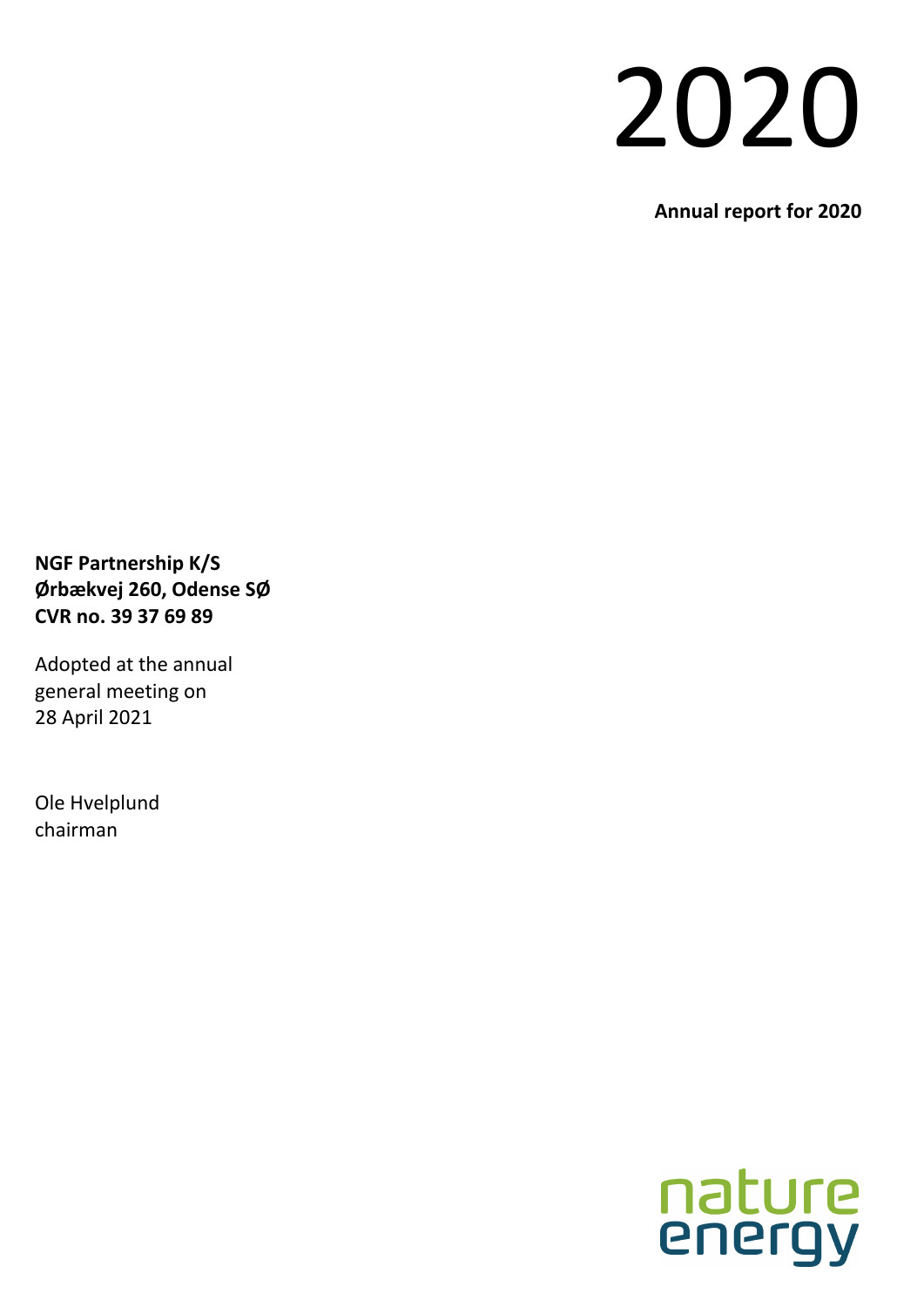## **Table of contents**

|                                                     | Page           |
|-----------------------------------------------------|----------------|
| <b>Statements</b>                                   |                |
| Statement by management on the annual report        | 1              |
| Independent auditor's report                        | $\overline{2}$ |
| Management's review                                 |                |
| Company details                                     | 5              |
| Group chart                                         | 6              |
| <b>Financial highlights</b>                         | $\overline{7}$ |
| Management's review                                 | 8              |
| <b>Consolidated and parent financial statements</b> |                |
| Income statement 1 January - 31 December            | 15             |
| Balance sheet 31 December                           | 16             |
| Statement of changes in equity                      | 19             |
| Cash flow statement 1 January - 31 December         | 20             |
| Notes to the annual report                          | 21             |
| Accounting policies                                 | 36             |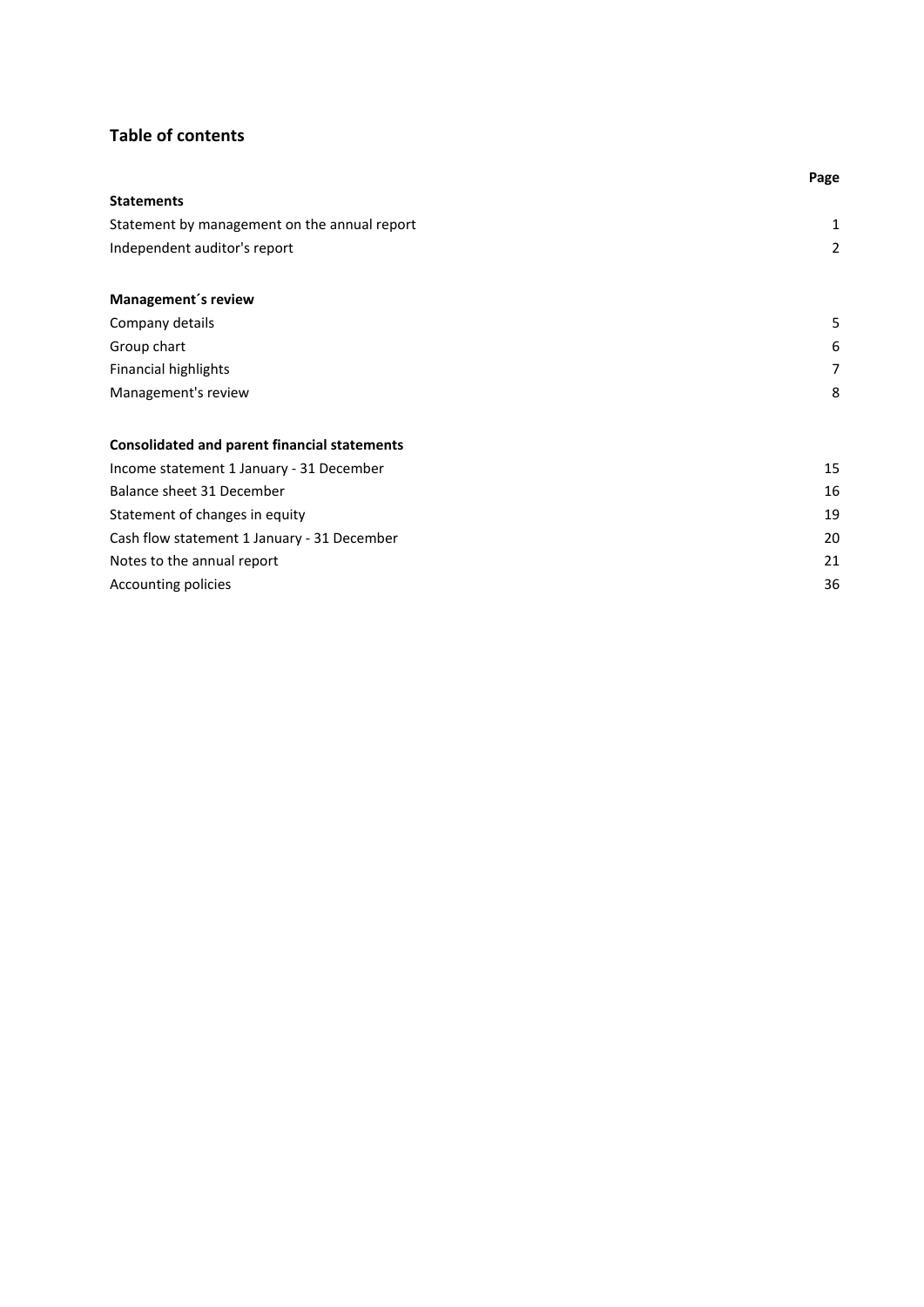## **Statement by management on the annual report**

The Board of Directors and Executive board have today discussed and approved the annual report of NGF Partnership K/S for the financial year 1 January - 31 December 2020.

The annual report is prepared in accordance with the Danish Financial Statements Act.

In our opinion, the consolidated financial statements and parent financial statements give a true and fair view of the company and the group financial position at 31 December 2020 and of the results of the group and the company operations and consolidated cash flows for the financial year 1 January - 31 December 2020.

In our opinion, management's review includes a fair review of the matters dealt with in the management's review.

Management recommends that the annual report should be approved by the company in general meeting.

Odense, 28 April 2021

**Executive board**

Ole Hvelplund CEO

**Board of Directors**

| Peter Gæmelke            | Steen Parsholt               | Sam Abboud     |
|--------------------------|------------------------------|----------------|
| chairman                 | deputy chairman              |                |
|                          |                              |                |
|                          |                              |                |
| Terrence Majid Tehranian | Daniel Johannes Michael Böhm | Torbiørn Lange |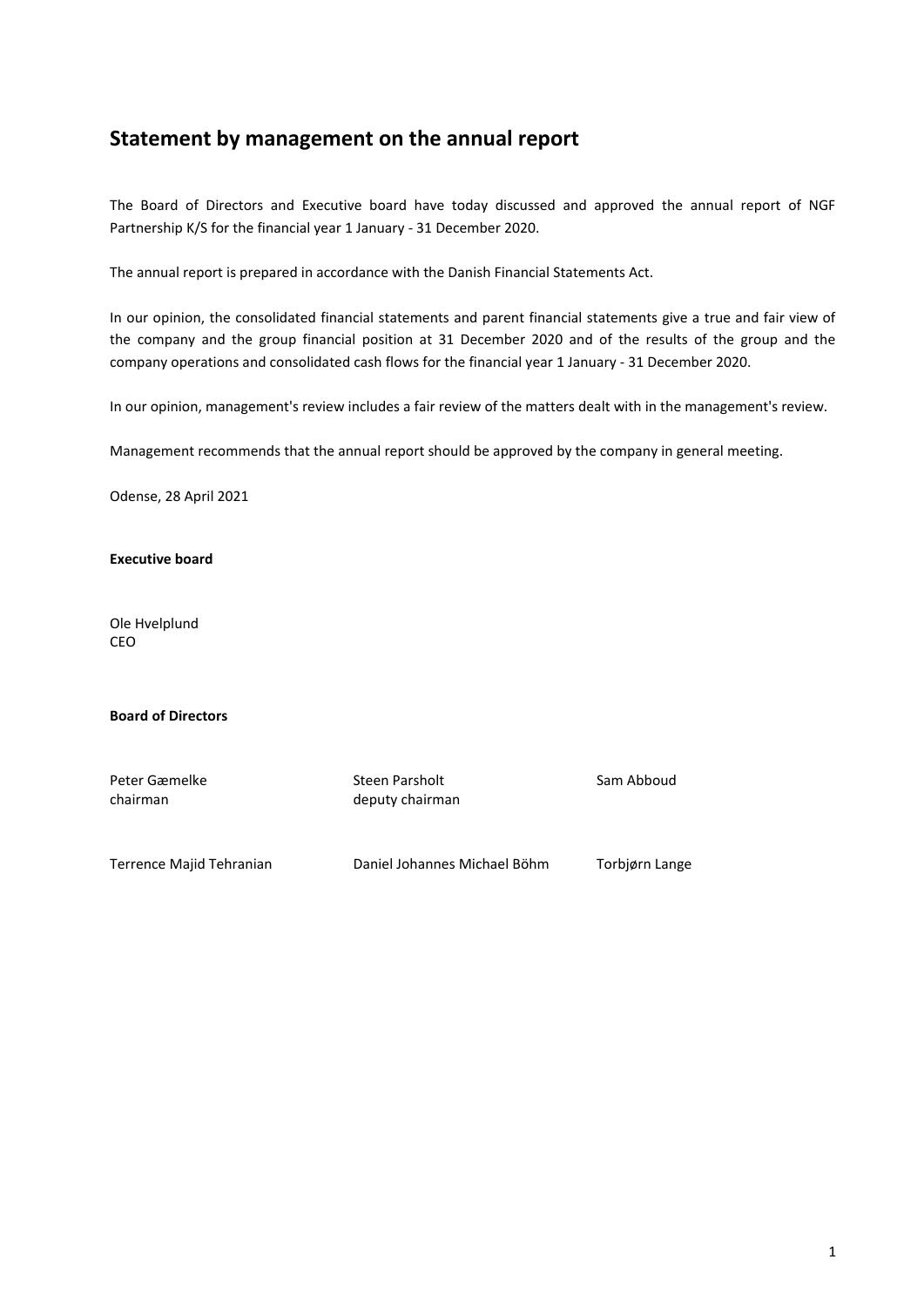## **Independent auditor's report**

## *To the shareholder of NGF Partnership K/S* **Opinion**

In our opinion, the Consolidated Financial Statements and the Parent Company Financial Statements give a true and fair view of the financial position of the Group and the Parent Company at 31 December 2020, and of the results of the Group's and the Parent Company's operations as well as the consolidated cash flows for the financial year 1 January - 31 December 2020 in accordance with the Danish Financial Statements Act.

We have audited the Consolidated Financial Statements and the Parent Company Financial Statements of NGF Partnership K/S for the financial year 1 January - 31 December 2020, which comprise income statement, balance sheet, statement of changes in equity and notes, including a summary of significant accounting policies, for both the Group and the Parent Company, as well as consolidated statement of cash flows ("financial statements").

## **Basis for Opinion**

We conducted our audit in accordance with International Standards on Auditing (ISAs) and the additional requirements applicable in Denmark. Our responsibilities under those standards and requirements are further described in the "Auditor's responsibilities for the audit of the consolidated financial statements and parent company " section of our report. We are independent of the group in accordance with the International Ethics Standards Board for Accountants' Code of Ethics for Professional Accountants (IESBA Code) and the additional requirements applicable in Denmark, and we have fulfilled our other ethical responsibilities in accordance with these requirements. We believe that the audit evidence we have obtained is sufficient and appropriate to provide a basis for our opinion.

## **Management's responsibilities for the consolidated financial statements and the financial statements**

Management is responsible for the preparation of consolidated financial statements and parent company financial statements, that give a true and fair view in accordance with the Danish Financial Statements Act and for such internal control as management determines is necessary to enable the preparation of the consolidated financial statements and the parent company financial statements that are free from material misstatement, whether due to fraud or error.

In preparing the consolidated financial statements and parent company financial statements, management is responsible for assessing the group's and the parent company's ability to continue as a going concern, disclosing, as applicable, matters related to going concern and using the going concern basis of accounting in preparing the consolidated financial statements and parent company financial statements unless management either intends to liquidate the group or the company or to cease operations, or has no realistic alternative but to do so.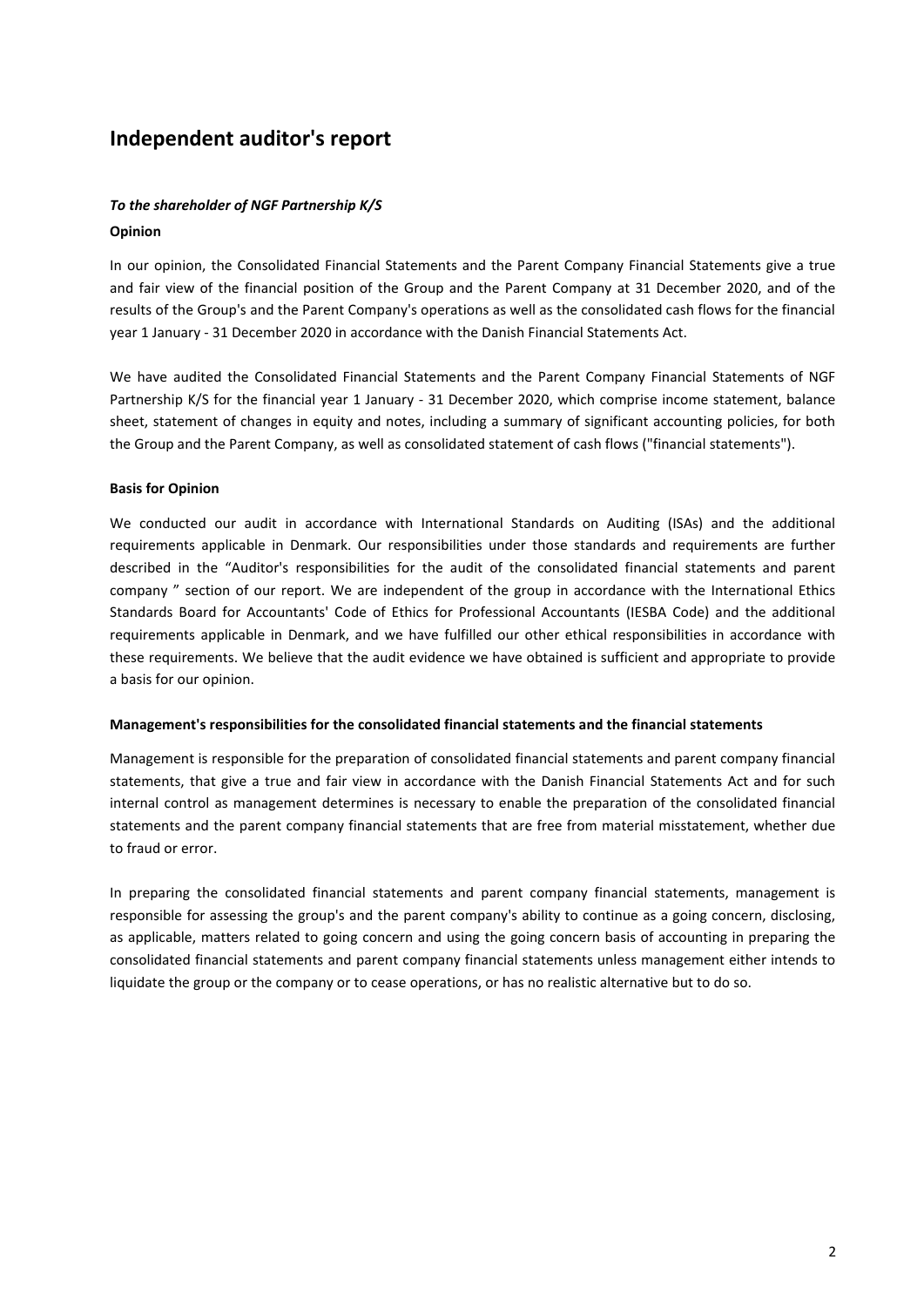## **Independent auditor's report**

## **Auditor's responsibilities for the audit of the consolidated financial statements and parent company financial statements**

Our objectives are to obtain reasonable assurance about whether the consolidated financial statements and parent company financial statements as a whole are free from material misstatement, whether due to fraud or error, and to issue an auditor's report that includes our opinion. Reasonable assurance is a high level of assurance, but is not a guarantee that an audit conducted in accordance with ISAs and the additional requirements applicable in Denmark will always detect a material misstatement when it exists. Misstatements can arise from fraud or error and are considered material if, individually or in the aggregate, they could reasonably be expected to influence the economic decisions of users taken on the basis of these consolidated financial statements and parent company financial statements.

As part of an audit conducted in accordance with ISAs and the additional requirements applicable in Denmark, we exercise professional judgement and maintain professional scepticism throughout the audit. We also:

- Identify and assess the risks of material misstatement of the consolidated financial statements and parent company financial statements, whether due to fraud or error, design and perform audit procedures responsive to those risks, and obtain audit evidence that is sufficient and appropriate to provide a basis for our opinion. The risk of not detecting a material misstatement resulting from fraud is higher than for one resulting from error as fraud may involve collusion, forgery, intentional omissions, misrepresentations, or the override of internal control.
- Obtain an understanding of internal control relevant to the audit in order to design audit procedures that are appropriate in the circumstances, but not for the purpose of expressing an opinion on the effectiveness of the group's and the parent company's internal control.
- Evaluate the appropriateness of accounting policies used and the reasonableness of accounting estimates and related disclosures made by management.
- Conclude on the appropriateness of management's use of the going concern basis of accounting in preparing the consolidated financial statements and parent company financial statements and, based on the audit evidence obtained, whether a material uncertainty exists related to events or conditions that may cast significant doubt on the group's and the parent company's ability to continue as a going concern. If we conclude that a material uncertainty exists, we are required to draw attention in our auditor's report to the related disclosures in the consolidated financial statements and parent company financial statements or, if such disclosures are inadequate, to modify our opinion. Our conclusions are based on the audit evidence obtained up to the date of our auditor's report. However, future events or conditions may cause the group and the company to cease to continue as a going concern.
- Evaluate the overall presentation, structure and contents of the consolidated financial statements and parent company financial statements, including the disclosures, and whether the consolidated financial statements and parent company financial statements represent the underlying transactions and events in a manner that gives a true and fair view.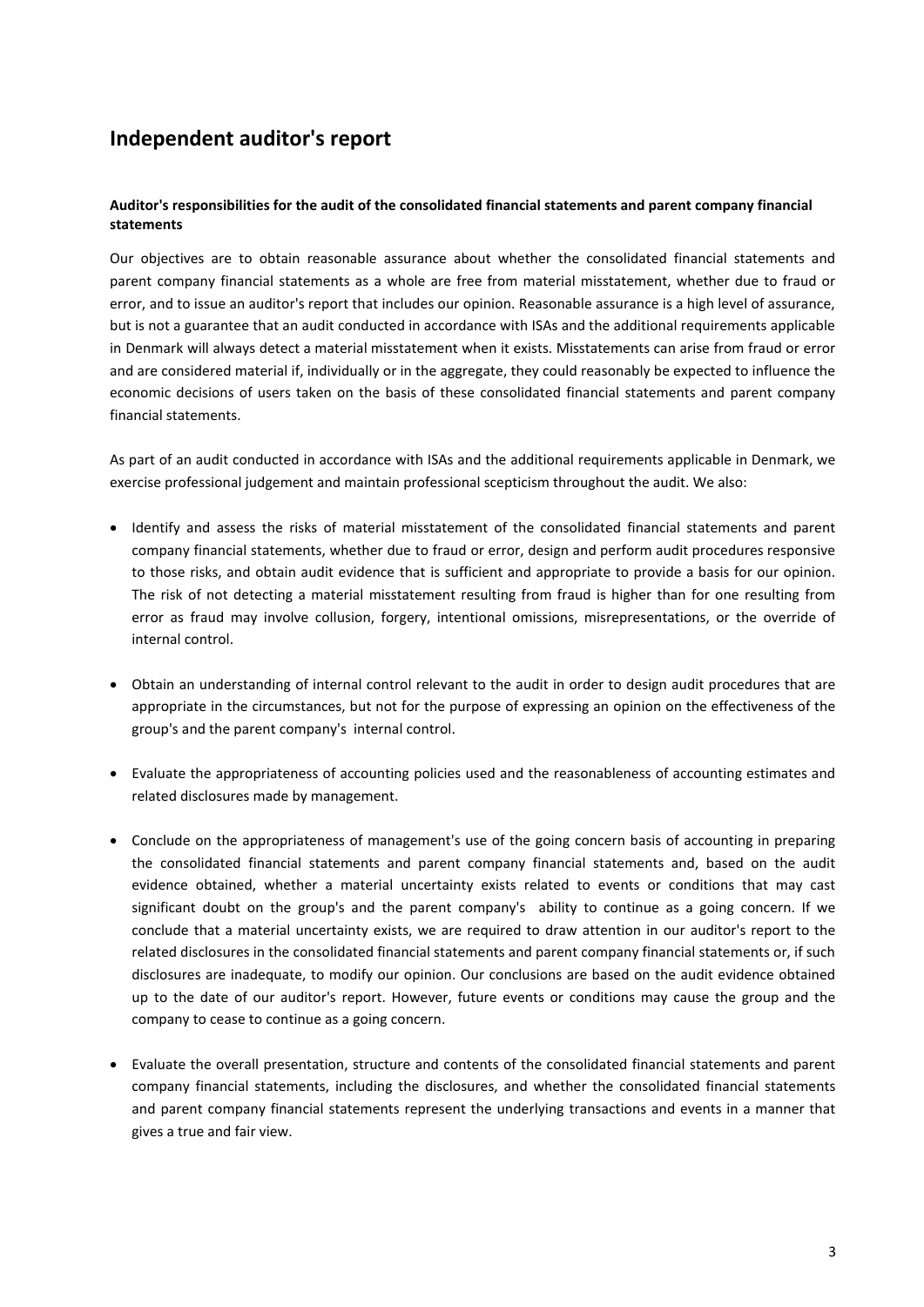## **Independent auditor's report**

 Obtain sufficient and appropriate audit evidence regarding the financial information for the group's entities or business activities to express an opinion on the consolidated financial statements. We are responsible for directing, supervising and conducting the audit of the group. We alone are responsible for our audit opinion.

We communicate with those charged with governance regarding, among other matters, the planned scope and timing of the audit and significant audit findings, including any significant deficiencies in internal control that we identify during our audit.

## **Statement on management's review**

Management is responsible for management's review.

Our opinion on the consolidated financial statements and parent company financial statements does not cover management's review, and we do not express any form of assurance conclusion thereon.

In connection with our audit of the consolidated financial statements and parent company financial statements, our responsibility is to read management's review and, in doing so, consider whether management's review is materially inconsistent with the consolidated financial statements and parent company financial statements or our knowledge obtained during the audit, or otherwise appears to be materially misstated.

Moreover, it is our responsibility to consider whether management's review provides the information required under the Danish Financial Statements Act.

Based on the work we have performed, we conclude that management's review is in accordance with the consolidated financial statements and parent company financial statements and has been prepared in accordance with the requirements of the Danish Financial Statements Act. We did not identify any material misstatement of management's review.

Odense, 28 April 2021

PricewaterhouseCoopers statsautoriseret revisionspartnerselskab CVR no. 33 77 12 31

Mads Melgaard State Authorised Accountant MNE no. mne34354

Claus Damhave statsautoriseret revisor MNE no. mne34166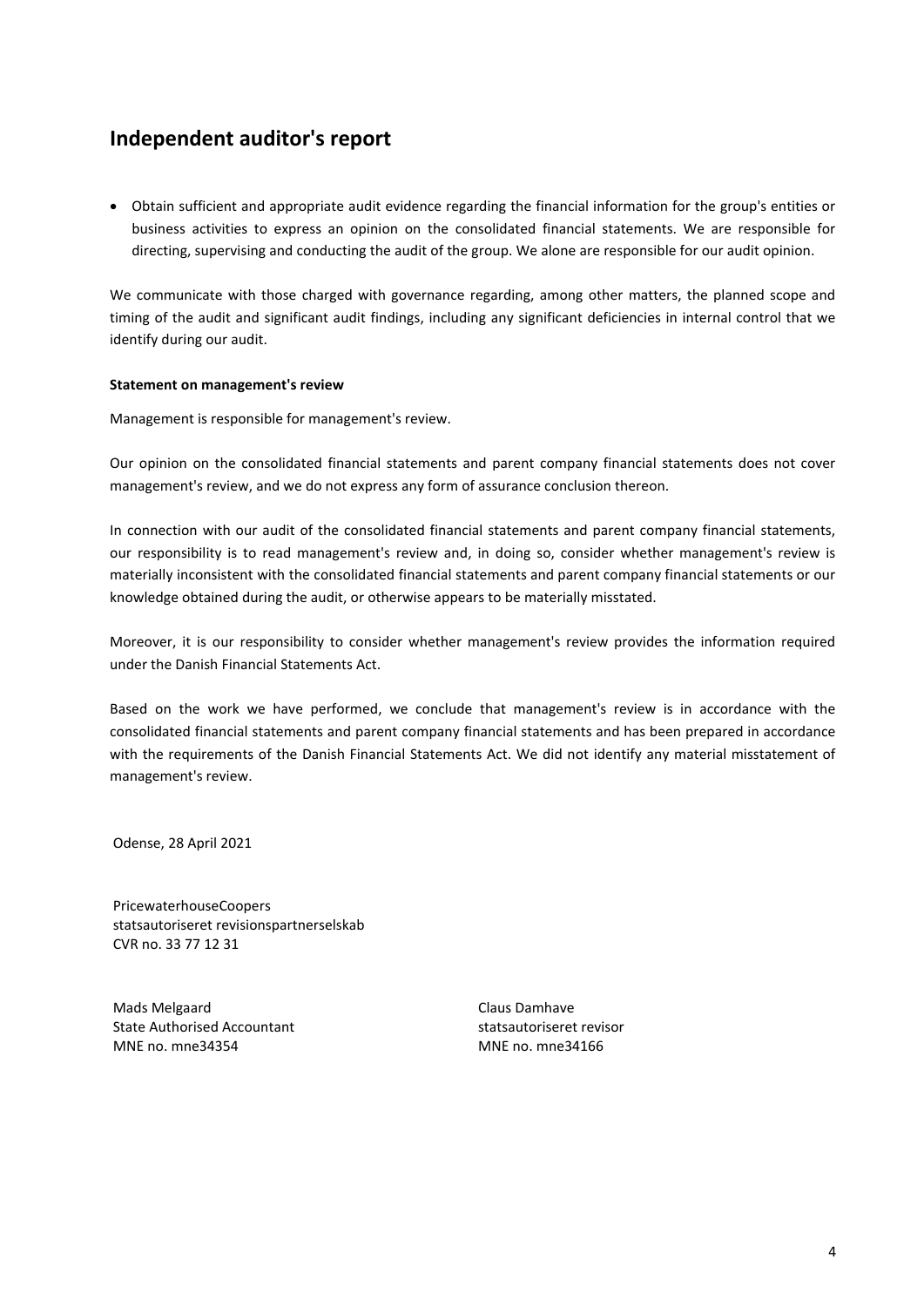# **Company details**

| The company               | NGF Partnership K/S<br>Ørbækvej 260<br>Odense SØ                                                                                                       |             |                              |  |
|---------------------------|--------------------------------------------------------------------------------------------------------------------------------------------------------|-------------|------------------------------|--|
|                           | $CVR$ no.:                                                                                                                                             | 39 37 69 89 |                              |  |
|                           | Reporting period:                                                                                                                                      |             | 1 January - 31 December 2020 |  |
|                           | Domicile:                                                                                                                                              | Odense      |                              |  |
|                           |                                                                                                                                                        |             |                              |  |
| <b>Board of Directors</b> | Peter Gæmelke, chairman<br>Steen Parsholt, deputy chairman<br>Sam Abboud<br>Terrence Majid Tehranian<br>Daniel Johannes Michael Böhm<br>Torbjørn Lange |             |                              |  |
| <b>Executive board</b>    | Ole Hvelplund                                                                                                                                          |             |                              |  |
| <b>Auditors</b>           | <b>PricewaterhouseCoopers</b><br>statsautoriseret revisionspartnerselskab<br>Munkebjergvænget 1, 3.<br>5230 Odense M                                   |             |                              |  |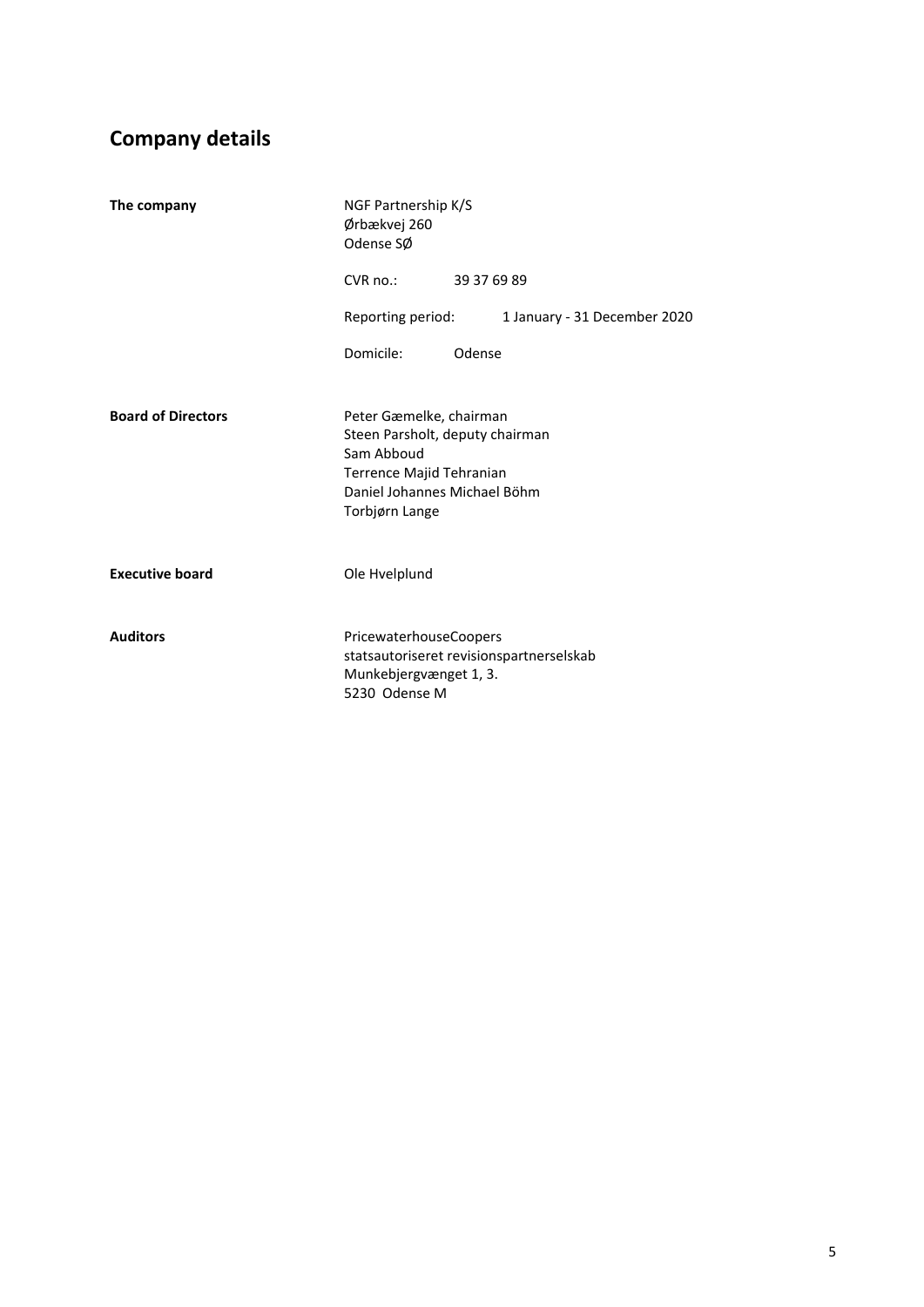## **Group chart**

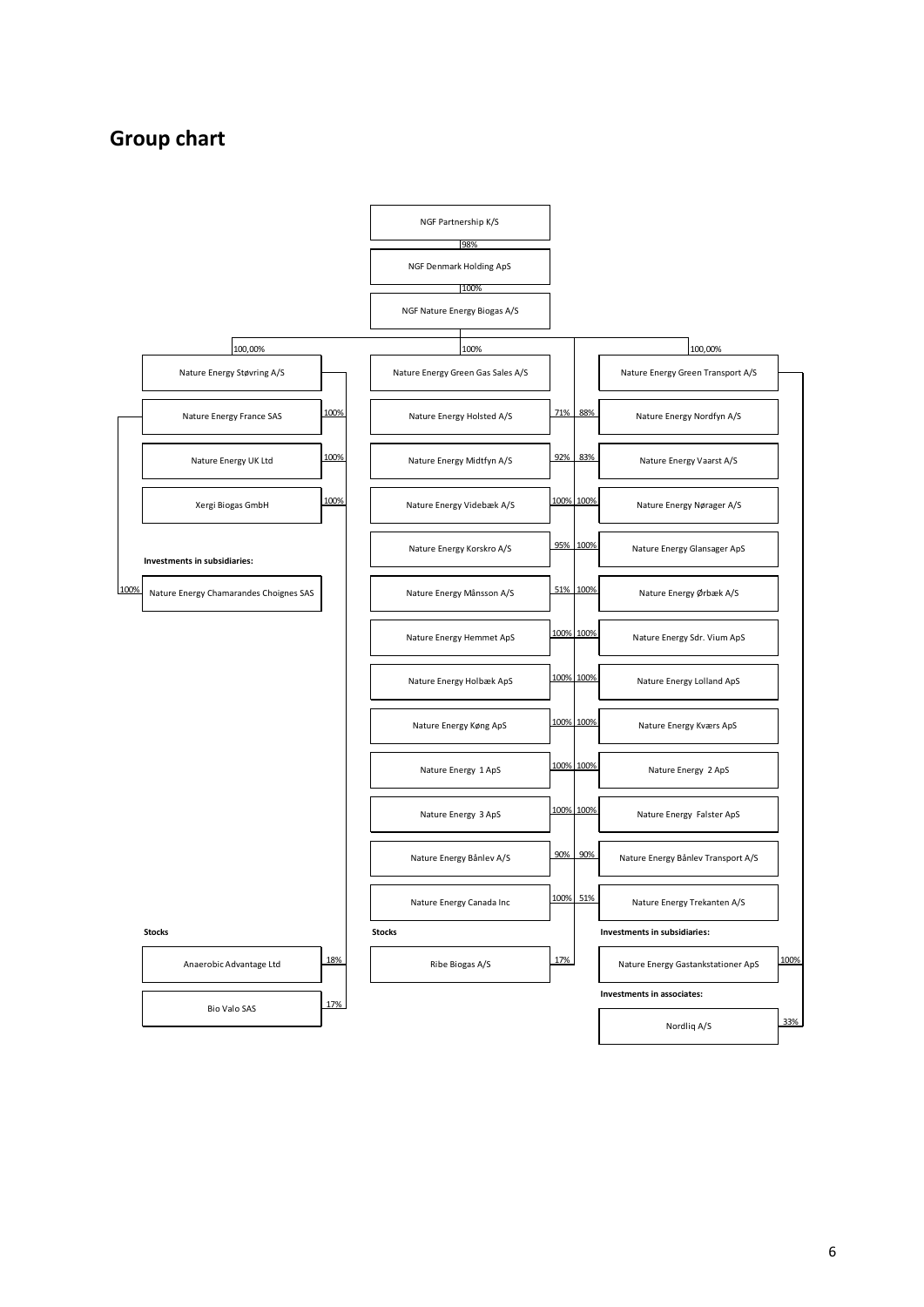## **Financial highlights**

Seen over a 3-year period, the development of the Company may be described by means of the following financial highlights:

|                                                         | Group       |             |             |
|---------------------------------------------------------|-------------|-------------|-------------|
|                                                         | 2020        | 2019        | 2018        |
| <b>Key figures</b>                                      | <b>MDKK</b> | <b>MDKK</b> | <b>MDKK</b> |
|                                                         |             |             |             |
| <b>Profit/loss</b>                                      |             |             |             |
| Revenue                                                 | 898         | 693         | 373         |
| Gross profit                                            | 299         | 220         | 84          |
| <b>EBITDA</b>                                           | 149         | 86          | 9           |
| Profit/loss before net financials                       | $-25$       | $-56$       | $-58$       |
| Net financials                                          | $-47$       | $-30$       | $-46$       |
| Profit/loss for the year                                | $-67$       | $-59$       | 171         |
| <b>Balance sheet</b>                                    |             |             |             |
| Balance sheet total                                     | 2,703       | 2,226       | 1,702       |
| Equity                                                  | 933         | 974         | 751         |
| <b>Cash flows from:</b>                                 |             |             |             |
| - operating activities                                  | 57          | 8           | $-83$       |
| - investing activities                                  | $-335$      | $-570$      | $-370$      |
| - including investment in property, plant and equipment | $-364$      | $-445$      | $-393$      |
| - financing activities                                  | 358         | 555         | 578         |
| The year's changes in cash and cash equivalents         | 80          | $-6$        | 125         |
| Number of employees                                     | 243         | 228         | 181         |
| <b>Financial ratios</b>                                 |             |             |             |
| Gross margin                                            | 33.3%       | 31.7%       | 22.5%       |
| <b>EBIT margin</b>                                      | $-2.8%$     | $-8.1%$     | $-15.5%$    |
| Return on assets                                        | $-1.0%$     | $-2.9%$     | $-6.8%$     |
| Solvency ratio                                          | 34.5%       | 43.8%       | 44.1%       |
| Return on equity                                        | $-7.0%$     | $-6.8%$     | 45.5%       |
| Return on equity, continuing operations                 | $-7.0%$     | $-6.8%$     | $-23.9%$    |

The financial ratios are calculated in accordance with the Danish Finance Society's recommendations and guidelines. For definitions, see the summary of significant accounting policies.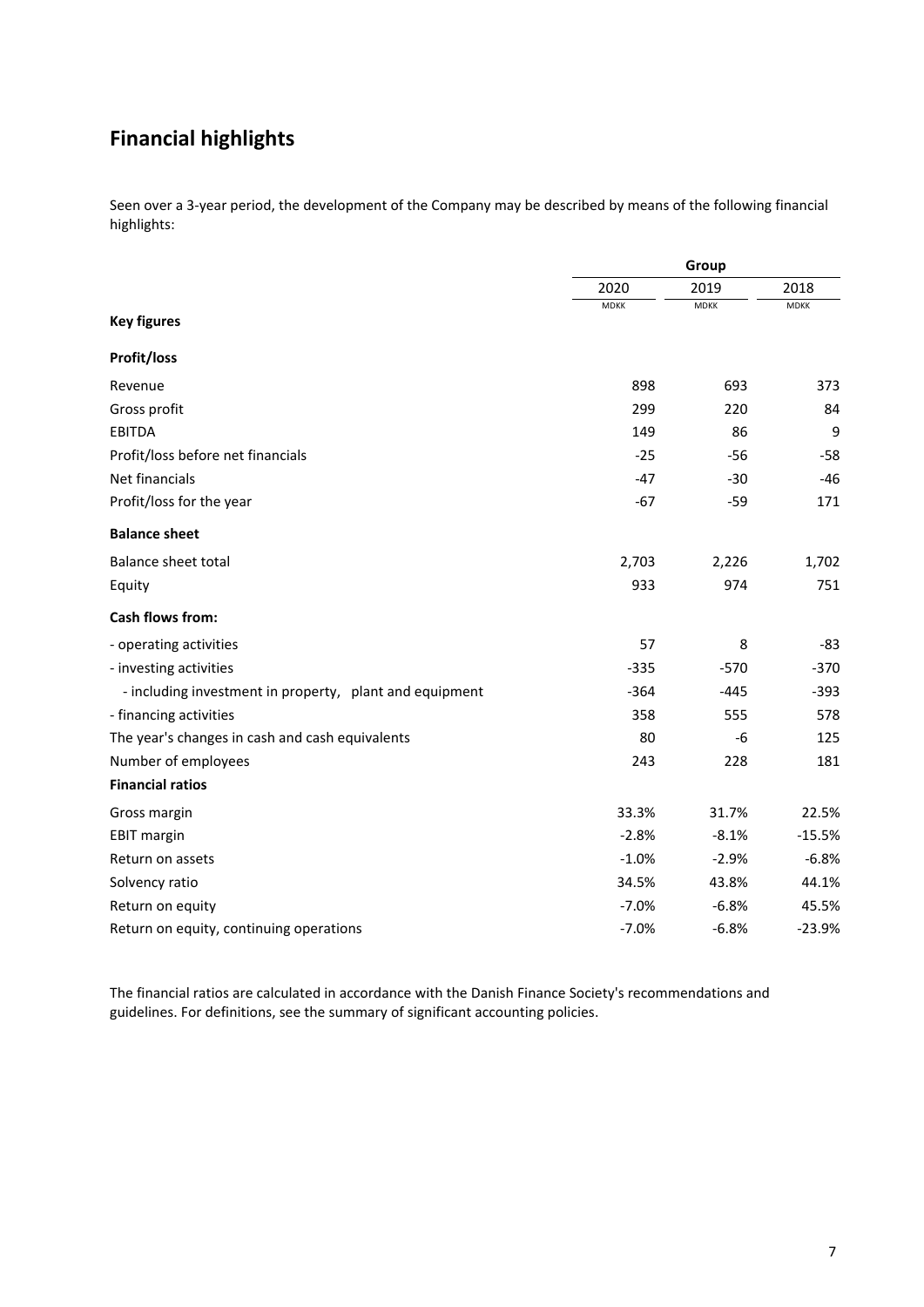## **Business activities**

The interests of Nature Energy Group is within the circular business, among others project development and the construction of projects relating to the production and upgrading of green gas to grid and biogas in transports.

The Group comprises a number of biogas companies, project companies, construction companies, NGF Nature Energy Green Gas Sales A/S, NGF Nature Energy Green Transport A/S and NGF Denmark Holding ApS.

In 2020, the Group employed an average of 243 employees.

#### **Business review**

The group's income statement for the year ended 31 December 2020 shows a loss of TDKK 67,134, and the balance sheet at 31 December 2020 shows equity of TDKK 932,510.

End December 2020 Nature Energy Støvring A/S divested it's shares in Byosis BV.

COVID-19 has not affected the company's performance.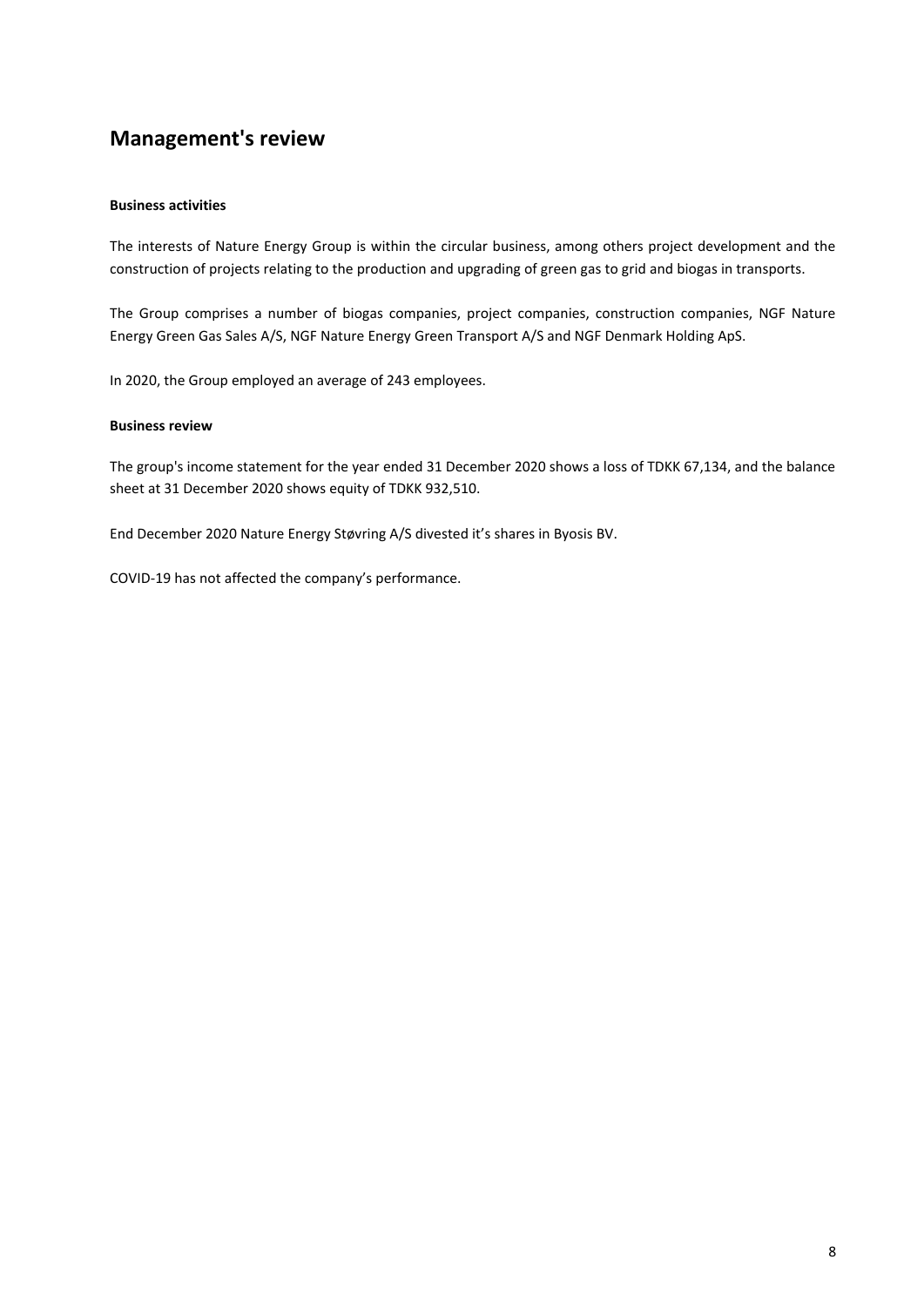## *Biogas*

NGF Nature Energy Biogas A/S allocates the necessary resources to select and mature the biogas pipeline projects.

The company estimates a design and construction phase of about 1 - 2 years, before revenue from the biogas production are expected.

A significant part of the further development of the biogas business was initiated in 2018. The construction of the biogas plant at Glansager was started in 2019 as well as the expansions of Månsson, Midtfyn, Nordfyn and Bånlev. All five projects were completed in 2020.

The construction of the biogas plants at Kværs in Southern Jutland and Køng in Zealand was initiated in autumn 2020.

Thus, eleven biogas plants are fully commissioned at the beginning of 2021 with a combined production of upgraded biogas of 170 million m3 per year.

During 2020 competences for analysis, monitoring, and optimisation of the biogas production has been added to the Nature Energy Group. The main laboratory has been extended in order to enable the Group to develop and improve the biogas business further.

Progress is still made in order to secure the long term foundation of the Danish biogas business, focusing on developing biogas projects in all of Denmark and abroad. During 2020, progress has been made in the maturation of projects on Lolland and Falster.

With green gas to grid a continuously stabile heat is secured to thousands of customers, directly from the natural gas grid and indirectly from the gas heated district heating plants to an efficient production of process energy, e.g. to Danish companies depending on the highly efficient heat that can almost only be supplied through gas.

## *Construction*

Nature Energy Støvring A/S has been a leading supplier of advanced turnkey biogas plants for several years.

Nature Energy Støvring A/S designs and builds award winning biogas plants. Based upon more than 30 years' experience, the company has developed plant concepts, which are flexible, robust in their construction, reliable in operations, and easy to operate.

Nature Energy Støvring A/S changed its focus during 2019, as the company now serves as the Group's EPC business and primarily serve the companies of the Group.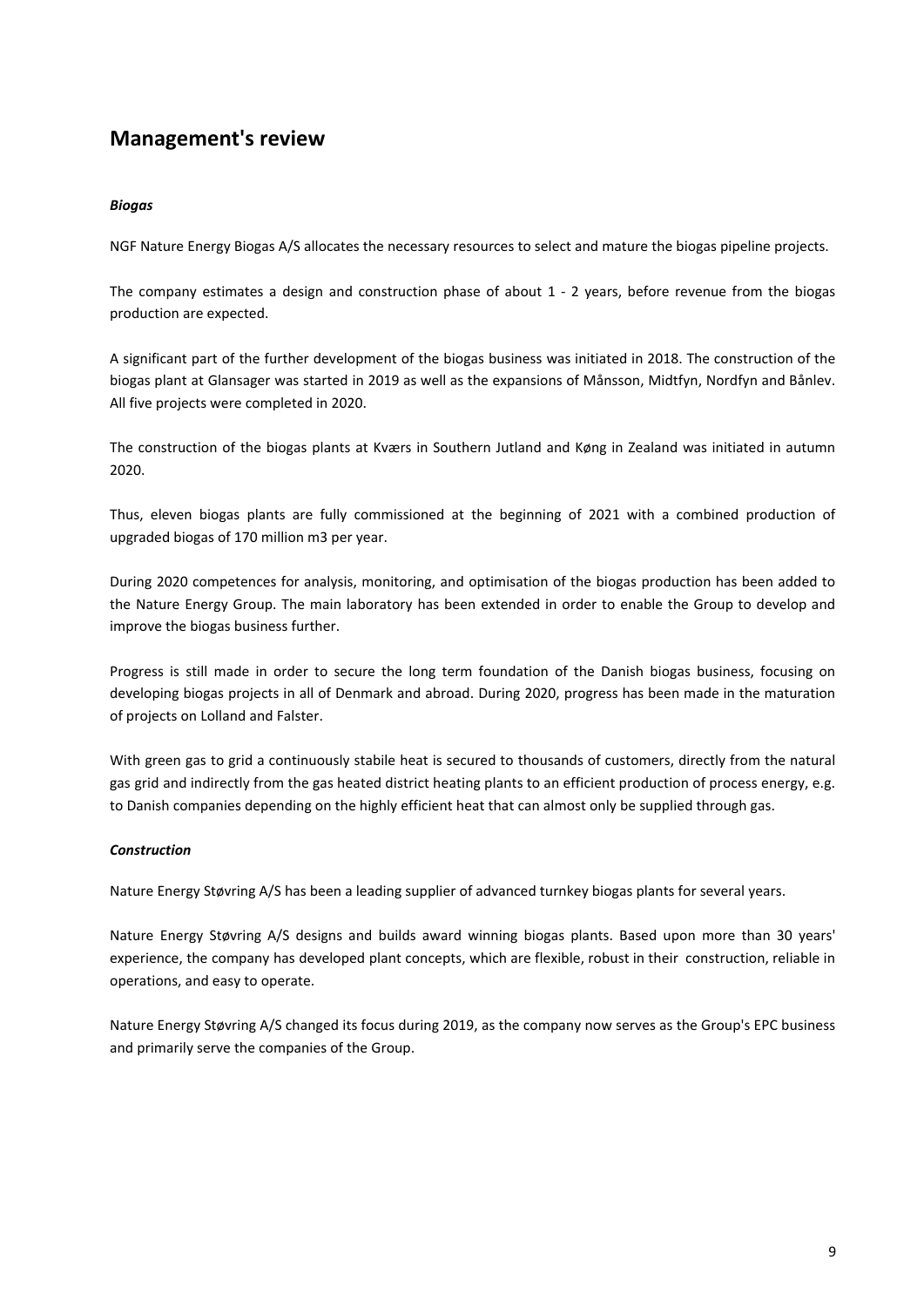## **Special risk - operational risk and financial risk**

## Operating risk:

The risk picture will be characterized by the challenges related to securing a stable and optimal operation and production of the biogas plants. Securing the right sourcing of biomasses and hereby achieving the best production volume will have great impact of the profitability of the plants along with securing the output of the degassed biomasses in the animal dense agricultural areas.

The existing and planned plants is secured 20 years of PSO subsidies from commissioning. Political objectives can change the possibilities and focus of the future biogas business.

The company seeks to eliminate or reduce these risks in cooperation with external partners, advice fromexternal specialists and, not least, through gaining the core competences within the Nature Energy companies.

Nature Energy Group in general is exposed to risk of deviations of gas prices, biomass supply, exchange rates etc. The company handles these risks within the procedures of an established risk policy. Risks are sought mitigated through a high degree of compliance between the conditions of producing and selling biogas, buying biomasses etc.

## Currency risk:

Nature Energy currently has loans in Danish Kroner and therefore no currency risks concerning loans.

International activities, construction and sales of gas and certificates are primarily made in Danish Kroner and Euros, which entail that the exchange rates effects the result, cash flow and equity of the company.

## Interest rate-risk:

The biogas companies' long-term debt are related to the companies' construction of biogas plants and potentially has a significant impact on the companies' financials. The biogas companies' long-term debt loans have variable interest rates and consists of bank loans as well as loans with other credit institutions.

## Credit risk:

There is no considerable credit risk for the biogas business, the companies continuously assess new customers, which may result in demands of prepayments or other form of deposits and ultimately a termination of the contracts.

Before signing of a supplier contract the construction business performs credit assessments of larger business partners.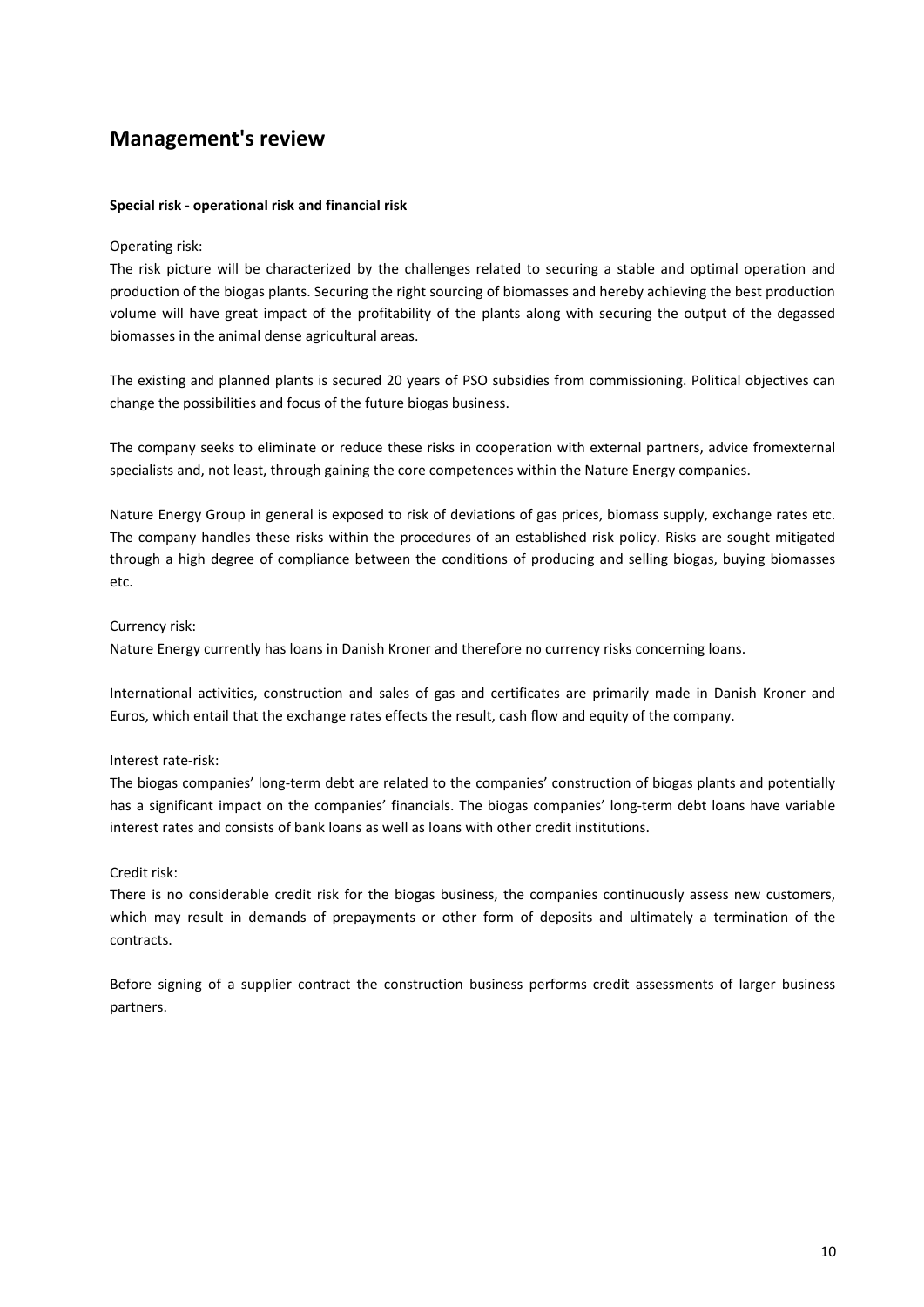## **Statutory report on corporate social responsibility**

## *Risk analysis*

Risk is defined as the negative impact that the environment and climate, human rights, anti-corruption, andbribery, as well as the social and employee conditions can have on the stakeholders of the Nature EnergyGroup, or the negative impact that the Group itself may have on these subjects. Risk is estimated based on "the principle of essence" and is the sum of probability and impact. The risk analysis itself connected to the subject in question will follow the phrasing of the concerned policies of the area.

Nature Energy Group's primary activities take place in Denmark, which is considered one of the least corrupt countries according to Transparency International.

Nature Energy Group has a close relationship with employees and suppliers, and so the risk of disrespect of human rights is considered low.

## *Policy for environment and climate*

The Nature Energy Group wants to reduce the emission of greenhouse gasses from the Danish agriculture and to reduce the usage of fossil fuels by making them redundant. It is the group's ambition to contribute to Denmark's transition towards a green economy based on renewable energy sources.

The company's risk to affect the environment and climate negatively is assessed to be limited. The primary risk consists of methane leak from the biogas plants. In the production of biogas, there is a risk that methane leaches from the plant. This is prevented through frequent checks and maintenance.

## *Efforts and results for the environmental and climate impact*

## *Description of how the company translates its corporate social responsibility policies into action:*

Throughout the year, the Nature Energy Group commissioned one new biogas plant and finished the expansion of one plant so the capacity for the production of sustainable biogas was increased. In addition, the Nature Energy Group's number of trucks was increased, increasing the distribution of renewable manure.

During 2020, the Nature Energy Group continuously holds both external and internal control of the production plants in order to minimize emission of methane.

Nature Energy is market leader in turning many thousands of tons of biomass into green, CO2-neutral gas as effectively as possible. We collect and deliver biomass from businesses, agriculture and households and return the degassed biomass to the agriculture that recycles nutrients.

This is circular economy at its best. At the same time, we always make sure that the surrounding community remains as undisturbed as possible by transport and odors.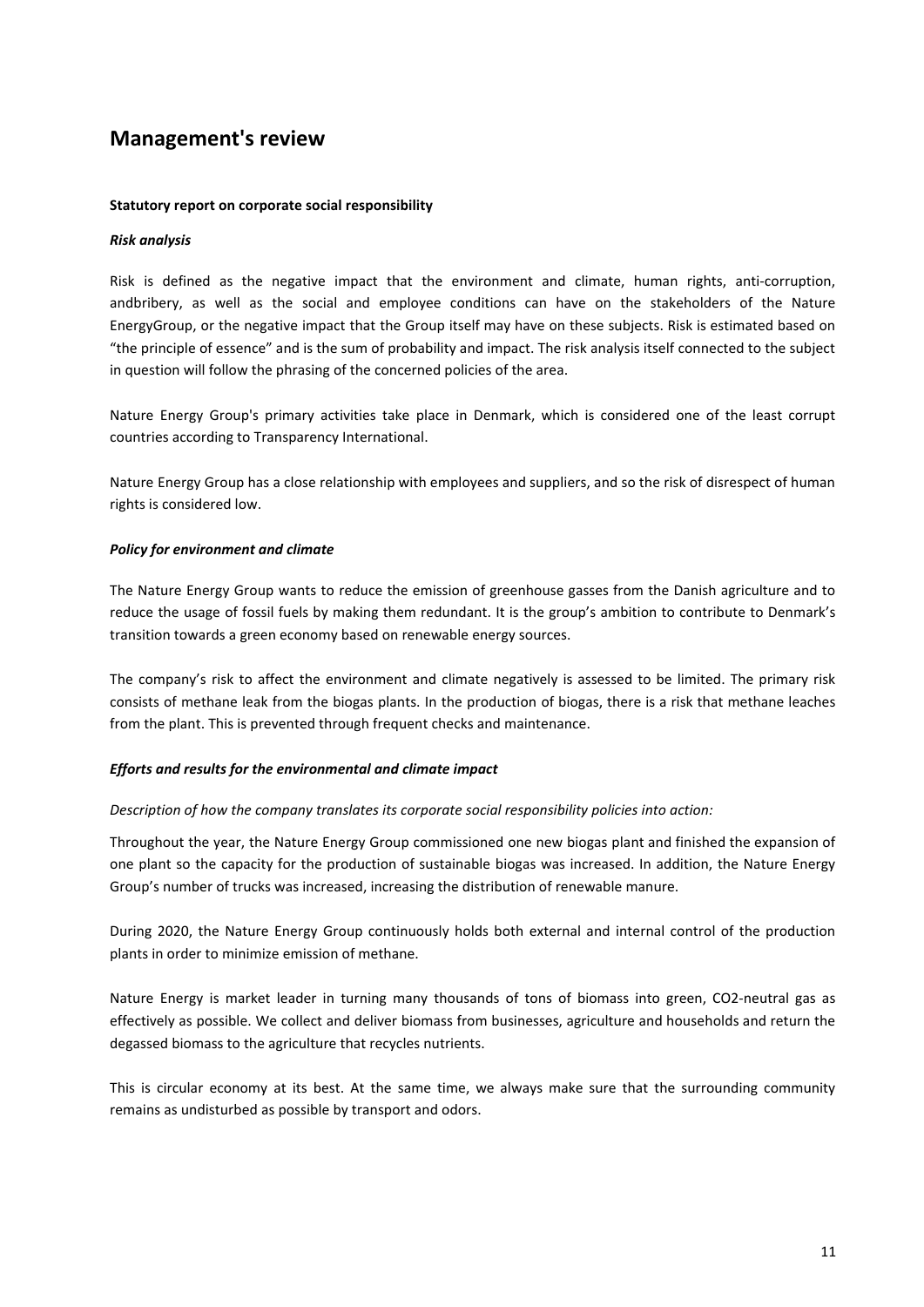## *Policies on social conditions and stakeholders*

The Nature Energy Group largely is dependent on being able to attract and retain skilled and satisfiedemployees and to secure the conditions within which they perform. Against this background, the Nature Energy Group has a number of established objectives and guidelines to approach health, safety and other employee matters.

It is the Nature Energy Group's ambition to conduct the production with the least negative impact of the surrounding areas, including neighbors etc. The Group continuously endeavors to ensure a production that to a lesser extent is of any inconvenience to the local area and its citizens.

## *Efforts and results regarding social conditions and stakeholders*

The company continues to introduce all new employees to the company's employee policies In order to ensure compliance of applicable rules and guidelines.

Based on the results of the employee survey in 2019, the Nature Energy Group has presented and executed an action plan in 2020 to improve and maintain employee relations in the individual departments. This has led to a result in the employee survey for 2020 with a high level of job satisfaction.

The 2020 level for the employee turnover has reached a satisfyingly low level.

Throughout the year, the company has continued the cooperation with the University of Southern Denmark (SDU) and the Schools of Marine Engineering and Technology Management in both Svendborg and Fredericia. Through these schools, the Nature Energy Group offers internships and student positions as well as a cooperation for engineering students from SDU writing their thesis. Moreover, the Group has decided to introduce a number of graduate positions, which will attract talented employees for future positions.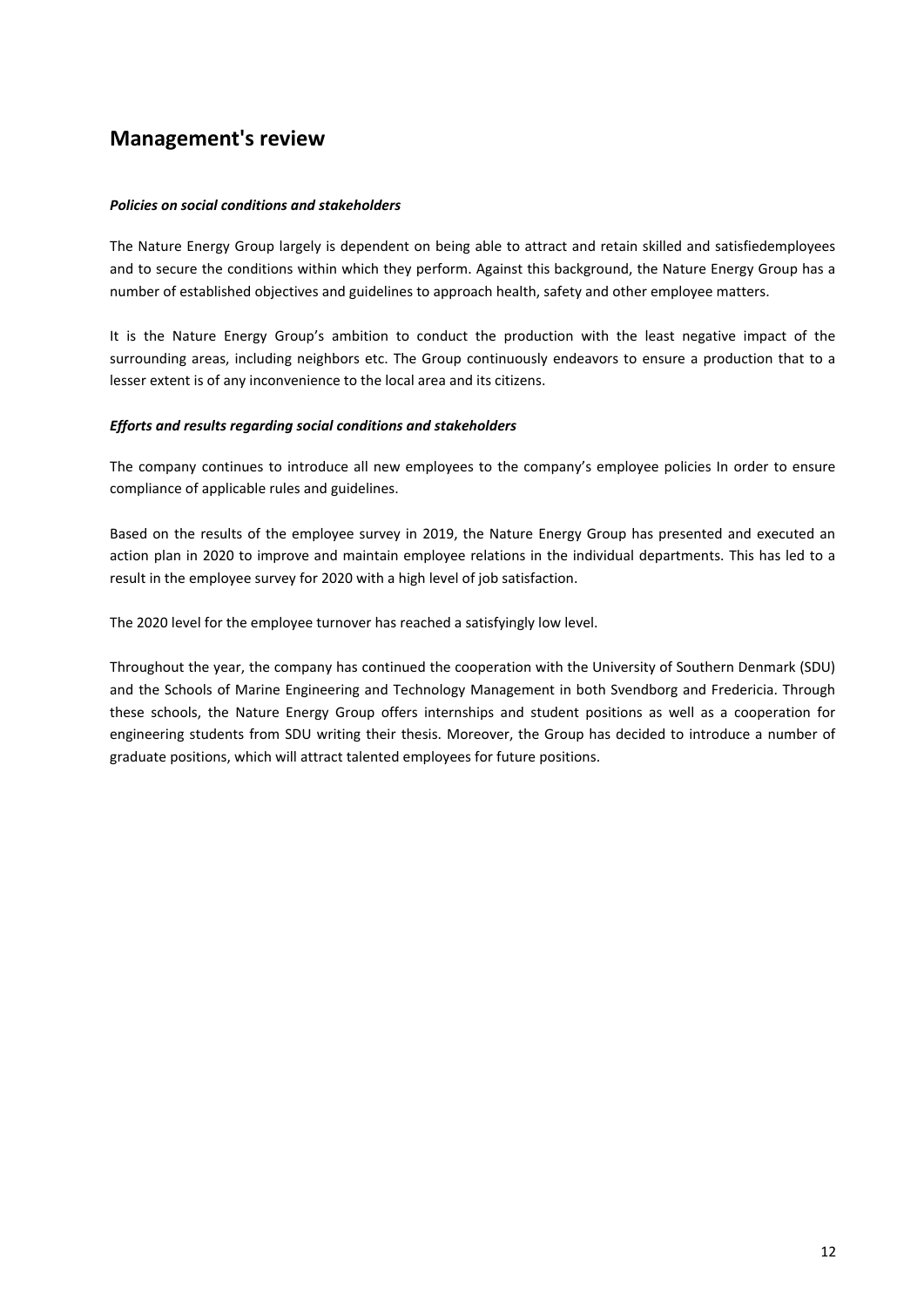#### **Statutory report on the underrepresented gender**

#### *Review on gender equality; targets for senior management*

The Nature Energy Group is covered by the Danish Law of The Financial Reporting Statement Act § 99b of the underrepresented gender. NGF Partnership K/S is the only entity of the Group covered by the disclosure requirements by The Financial Reporting Statement Act § 99b. The review on gender equality of the senior management is limited to that particular company.

For the included companies of the Nature Energy Group is applicable that the Board of Directors are the top management level.

The Board of Directors of NGF Partnership K/S wants to ensure an always qualified composition. The Board of Directors consists of six members, currently all men. NGF Partnership K/S always wants to recruit the best qualified members. The intention is to increase the underrepresented gender's share to one third towards 2024. The ratio between women and men has not changed and the target has not been reached.

On other management levels of the Nature Energy Group an equal composition between genders is aimed at, while taking into account always to choose the best qualified candidate. As of 31 December 2020 the split between genders are 25/75 on other management levels.

#### **Expected development of the company, including specific prerequisites and uncertainties**

#### **Strategy and objectives**

With green gas to grid a continuously stabile heat is secured to thousands of customers, directly from thenatural gas grid and indirectly from the gas heated district heating plants to an efficient production of process energy, e.g. to Danish companies depending on the highly efficient heat that can almost only be supplied through gas.

The company expects a positive development concerning the business in 2021 and a profit in the range of TDKK 70,000 to TDKK 90,000.

#### **Significant events occurring after the end of the financial year**

No events have occurred after the balance sheet date which could significantly affect the the group's financial position.

## **Unusual matters**

The group's financial position at 31 December 2020 and the results of its operations and cash flows for the financial year ended 31 December 2020 are not affected by any unusual matters.

#### **Recognition and measurement uncertainties**

The recognition and measurement of items in the annual report is not associated with any uncertainty.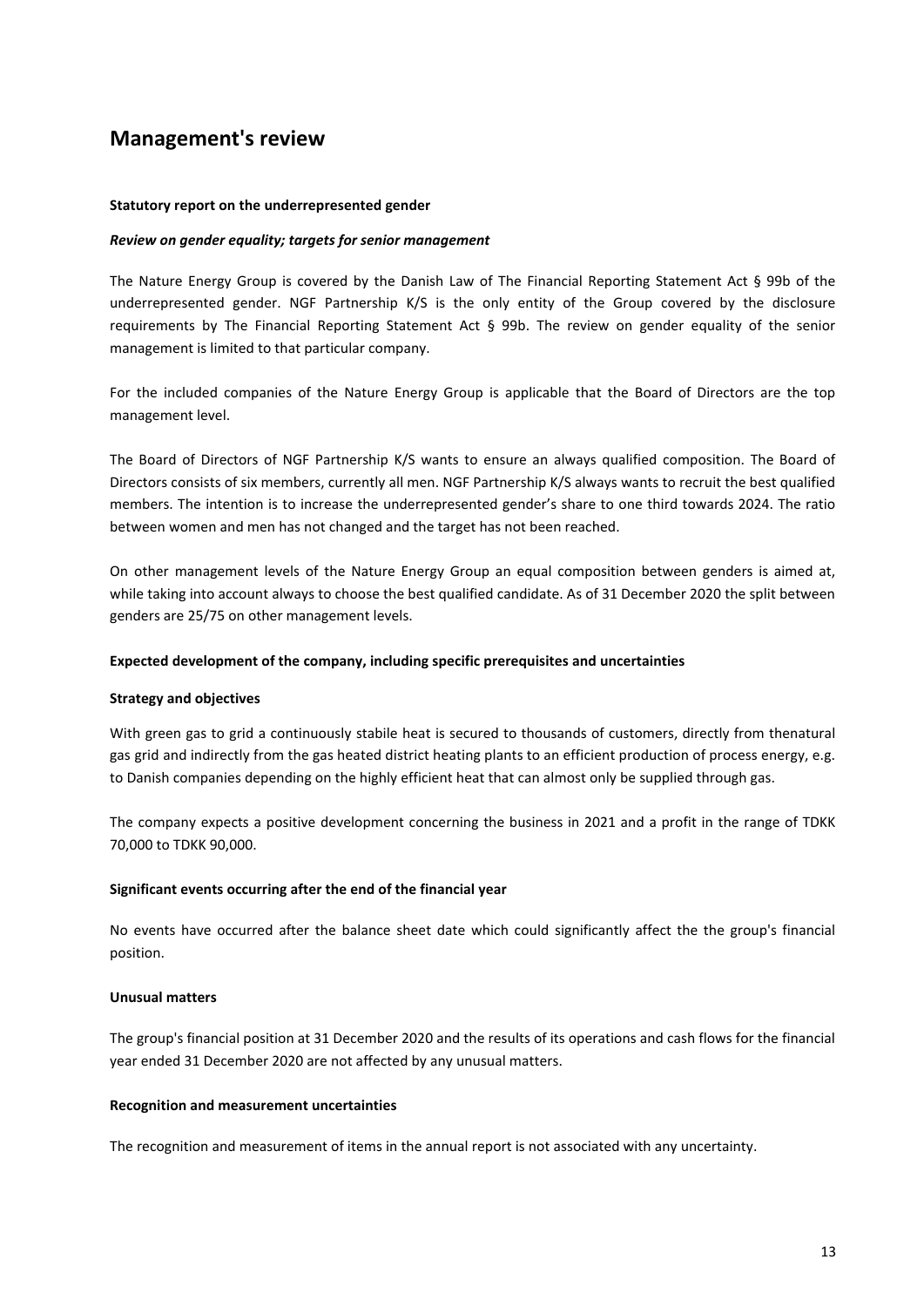## **The past year and follow-up on last year's expected development**

Last year's expectation concerning the realized result for 2020 has been realized at a lower level than expected due to low market prices for gas. However, the cost level and the performance of biogas production has been satisfactory.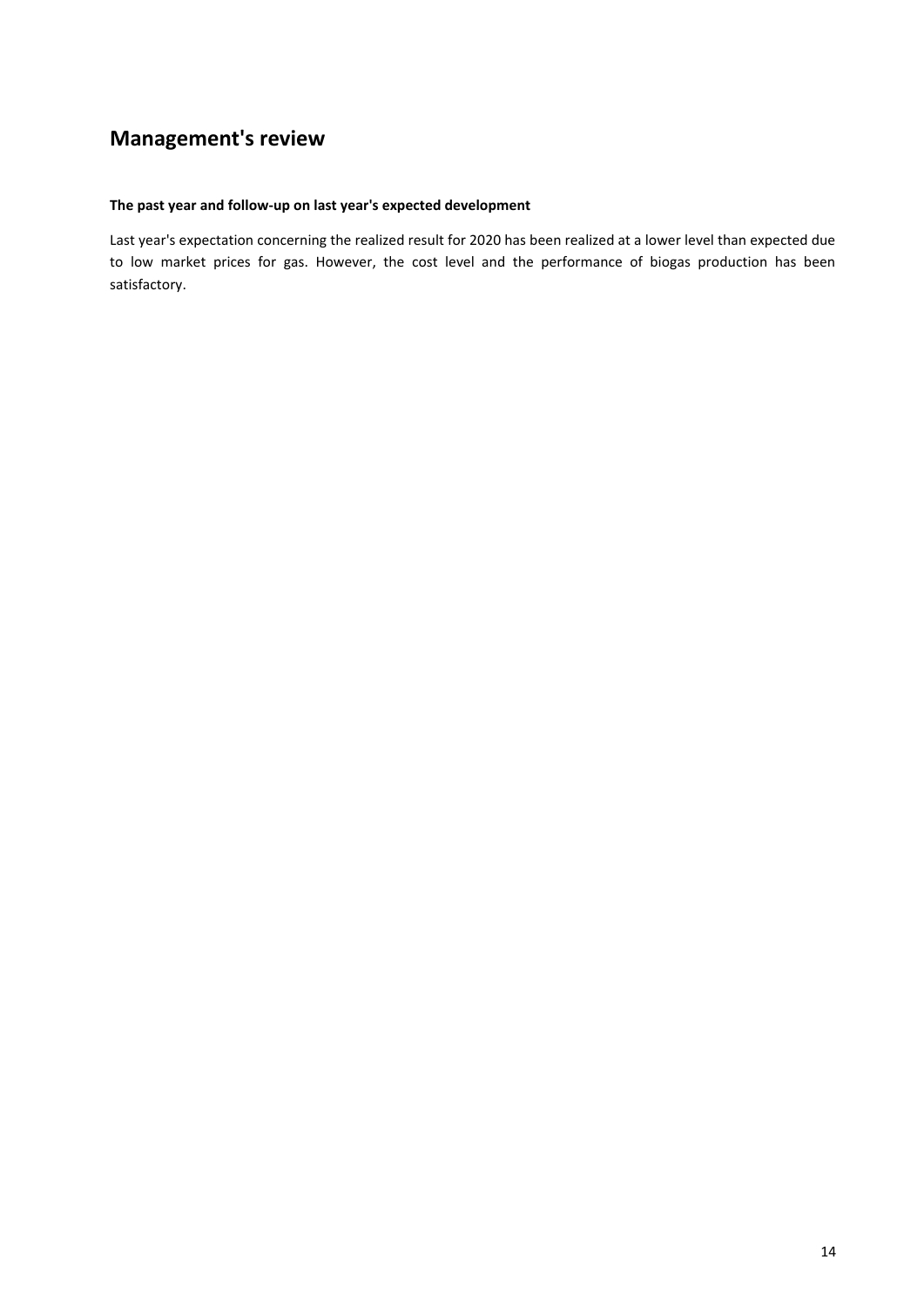# **Income statement 1 January - 31 December**

|                                                                                                           |                | Group       |             | Parent company |             |
|-----------------------------------------------------------------------------------------------------------|----------------|-------------|-------------|----------------|-------------|
|                                                                                                           | Note           | 2020        | 2019        | 2020           | 2019        |
|                                                                                                           |                | <b>TDKK</b> | <b>TDKK</b> | <b>TDKK</b>    | <b>TDKK</b> |
| Revenue                                                                                                   | 1              | 897,899     | 693,394     | 41,790         | 18,924      |
| Other operating income                                                                                    | 6              | 20,534      | 50,381      | 169            | 93          |
| Raw materials and consumables                                                                             |                | $-510,204$  | $-423,620$  | 0              | 0           |
| Other external expenses                                                                                   |                | $-109,541$  | $-100,448$  | $-9,664$       | $-10,464$   |
| <b>Gross profit</b>                                                                                       |                | 298,688     | 219,707     | 32,295         | 8,553       |
| Staff costs                                                                                               | $\overline{2}$ | $-149,355$  | $-134,039$  | $-31,868$      | $-20,659$   |
| <b>Profit/loss before</b><br>amortisation/depreciation and<br>impairment losses                           |                | 149,333     | 85,668      | 427            | $-12,106$   |
| Depreciation, amortisation and<br>impairment of intangible assets<br>and property, plant and<br>equipment | 3              | $-170,325$  | $-130,736$  | 0              | 0           |
| Other operating costs                                                                                     |                | $-3,605$    | $-11,126$   | 0              | 0           |
| Profit/loss before net financials                                                                         |                | $-24,597$   | $-56,194$   | 427            | $-12,106$   |
| Income from investments in<br>subsidiaries                                                                |                | 0           | 0           | $-63,917$      | $-39,945$   |
| Income from investments in<br>associates                                                                  |                | $-3,370$    | $-1,670$    | 0              | 0           |
| Financial income                                                                                          | 4              | 3,871       | 4,579       | 0              | 8           |
| Financial costs                                                                                           | 5              | $-47,280$   | $-33,175$   | $-267$         | $-238$      |
| Profit/loss before tax                                                                                    |                | $-71,376$   | $-86,460$   | $-63,757$      | $-52,281$   |
| Tax on profit/loss for the year                                                                           | 7              | 4,242       | 27,183      | 0              | 0           |
| Profit/loss for the year                                                                                  |                | $-67,134$   | $-59,277$   | $-63,757$      | $-52,281$   |
|                                                                                                           |                |             |             |                |             |

Distribution of profit 8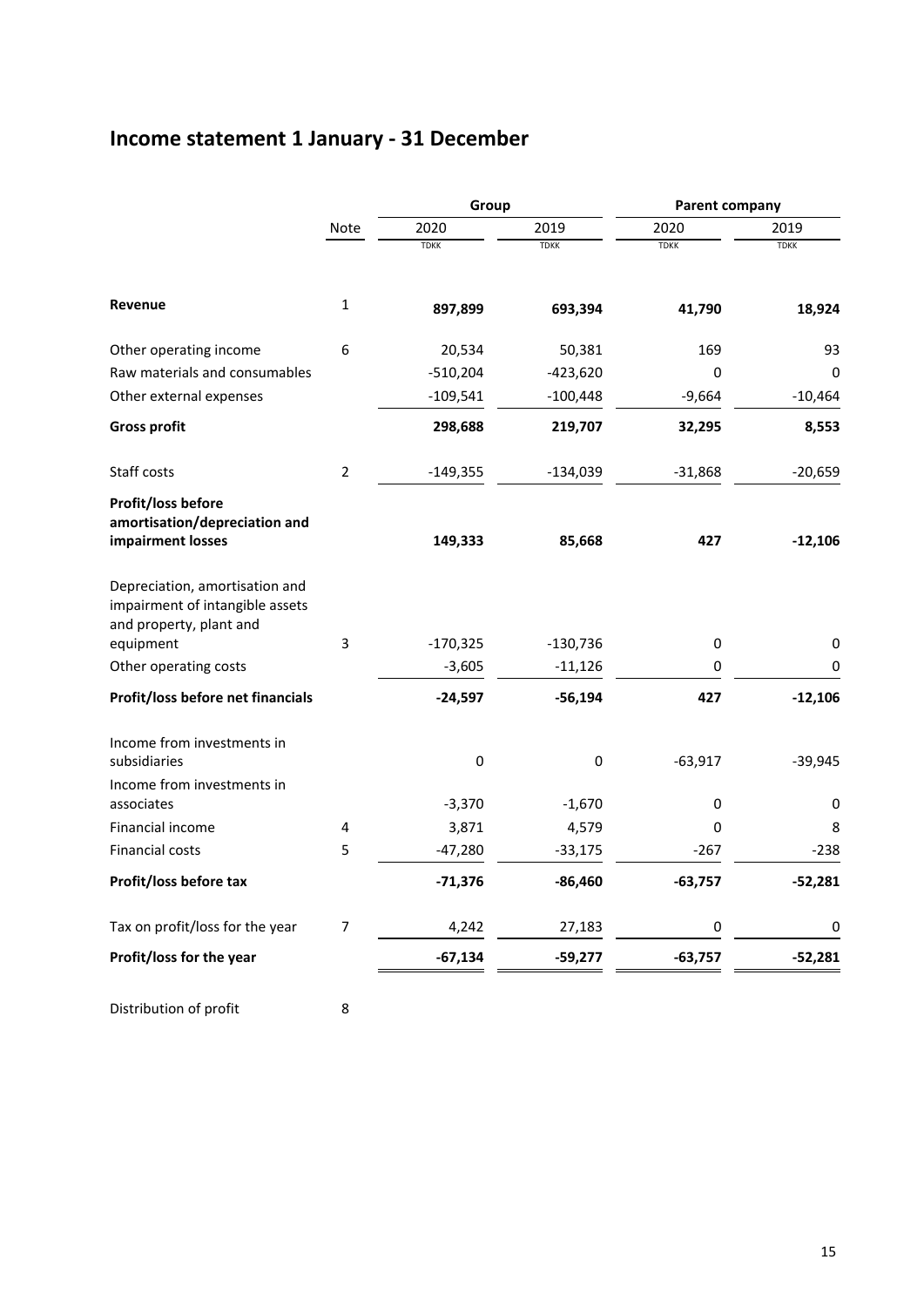# **Balance sheet 31 December**

|                                                                  |      | Group       |             | Parent company |             |
|------------------------------------------------------------------|------|-------------|-------------|----------------|-------------|
|                                                                  | Note | 2020        | 2019        | 2020           | 2019        |
|                                                                  |      | <b>TDKK</b> | <b>TDKK</b> | <b>TDKK</b>    | <b>TDKK</b> |
| <b>Assets</b>                                                    |      |             |             |                |             |
| Completed development projects<br>Acquired patents, licenses and |      | $\Omega$    | 0           | 0              | $\mathbf 0$ |
| other rights                                                     |      | 84,601      | 53,940      | 0              | 0           |
| Goodwill                                                         |      | 84,411      | 94,584      | 0              | 0           |
| Development projects in progress                                 |      | 0           | 4,112       | 0              | 0           |
| Intangible assets                                                | 9    | 169,012     | 152,636     | $\pmb{0}$      | $\bf{0}$    |
| Land and buildings                                               |      | 486,078     | 334,574     | 0              | $\mathbf 0$ |
| Plant and machinery                                              |      | 1,428,949   | 860,574     | 0              | $\mathbf 0$ |
| Other fixtures and fittings, tools<br>and equipment              |      | 58,859      | 29,343      | 0              | 0           |
| Property, plant and equipment in<br>progress                     |      | 60,558      | 395,343     | 0              | 0           |
| <b>Tangible assets</b>                                           | 10   | 2,034,444   | 1,619,834   | $\pmb{0}$      | 0           |
| Investments in subsidiaries                                      | 11   | 0           | 0           | 858,816        | 921,181     |
| Investments in associates                                        | 12   | 153         | 29,010      | 0              | 0           |
| Other fixed asset investments                                    | 13   | 2,102       | 16,190      | 0              | 0           |
| Other receivables                                                | 13   | 9,619       | 30,082      | 0              | 0           |
| <b>Fixed asset investments</b>                                   |      | 11,874      | 75,282      | 858,816        | 921,181     |
| <b>Total non-current assets</b>                                  |      | 2,215,330   | 1,847,752   | 858,816        | 921,181     |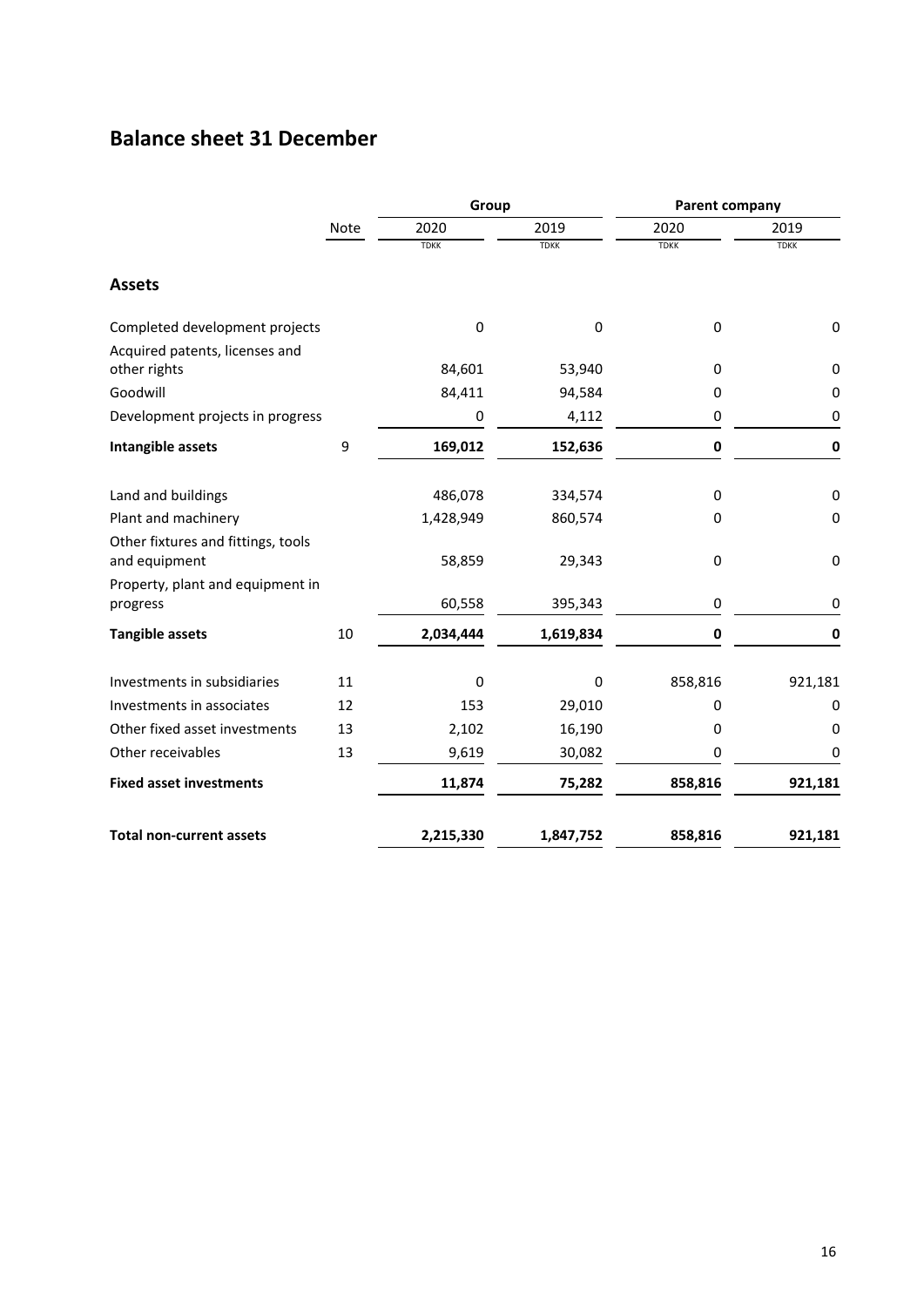# **Balance sheet 31 December (continued)**

|                               |      | Group       |             | Parent company |             |
|-------------------------------|------|-------------|-------------|----------------|-------------|
|                               | Note | 2020        | 2019        | 2020           | 2019        |
|                               |      | <b>TDKK</b> | <b>TDKK</b> | <b>TDKK</b>    | <b>TDKK</b> |
| <b>Assets</b>                 |      |             |             |                |             |
| Raw materials and consumables |      | 11,629      | 14,669      | 0              | 0           |
| <b>Stocks</b>                 |      | 11,629      | 14,669      | $\bf{0}$       | $\bf{0}$    |
| Trade receivables             |      | 155,367     | 117,324     | 0              | $\mathbf 0$ |
| Receivables from group        |      |             |             |                |             |
| enterprises                   |      | 0           | 0           | 11,242         | 241         |
| Receivables from associates   |      | $\mathbf 0$ | 32,050      | 0              | $\mathbf 0$ |
| Other receivables             |      | 67,786      | 47,588      | 0              | 301         |
| Deferred tax asset            | 14   | 45,963      | 44,711      | 0              | 0           |
| Prepayments                   | 15   | 8,070       | 3,373       | 0              | 0           |
| <b>Receivables</b>            |      | 277,186     | 245,046     | 11,242         | 542         |
| Cash at bank and in hand      |      | 198,398     | 118,874     | 368            | 4,778       |
| <b>Total current assets</b>   |      | 487,213     | 378,589     | 11,610         | 5,320       |
| <b>Total assets</b>           |      | 2,702,543   | 2,226,341   | 870,426        | 926,501     |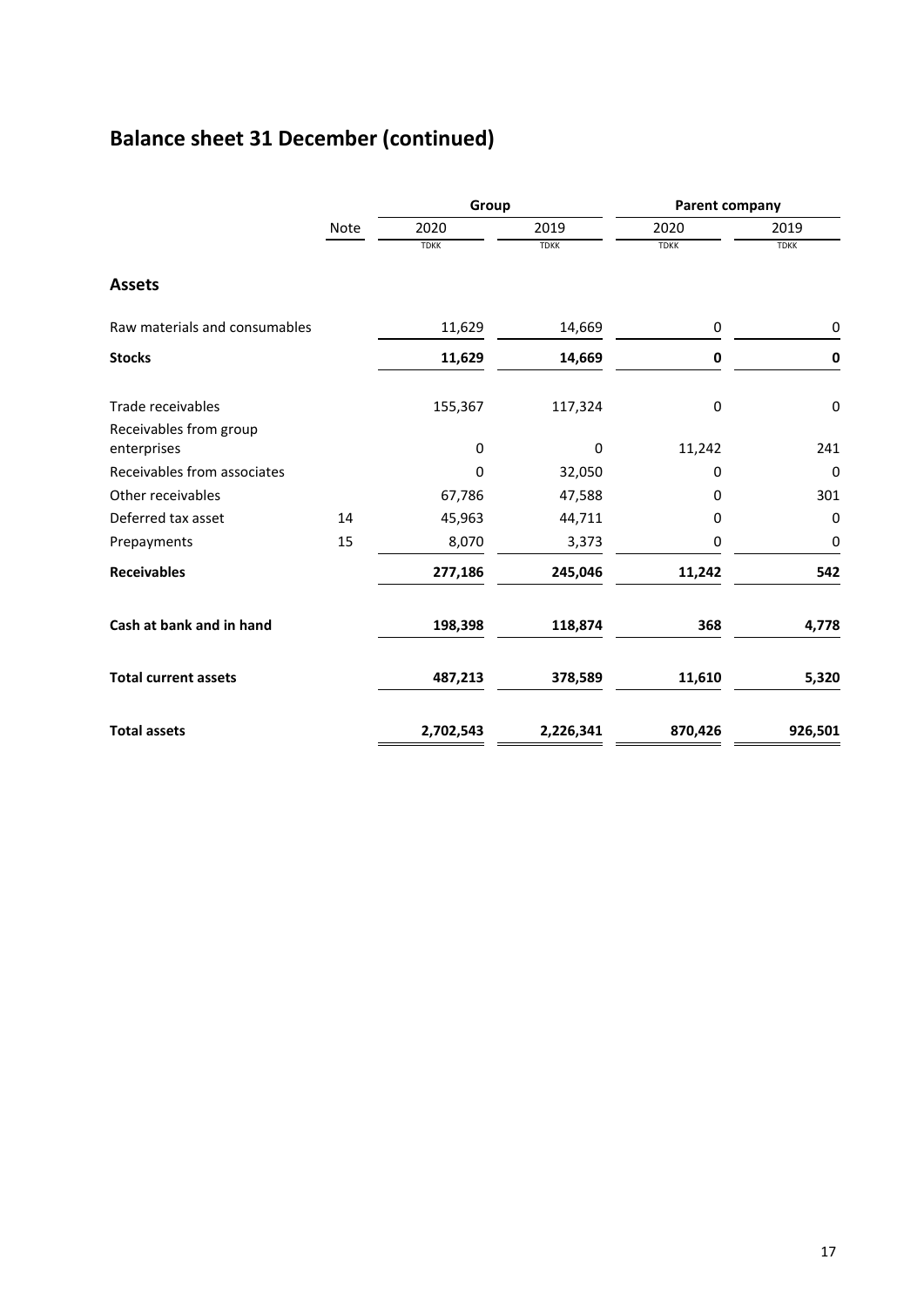# **Balance sheet 31 December**

|                                                        |          | Group           |             | Parent company |             |
|--------------------------------------------------------|----------|-----------------|-------------|----------------|-------------|
|                                                        | Note     | 2020            | 2019        | 2020           | 2019        |
|                                                        |          | <b>TDKK</b>     | <b>TDKK</b> | <b>TDKK</b>    | <b>TDKK</b> |
| <b>Equity and liabilities</b>                          |          |                 |             |                |             |
| Reserve for net revaluation under<br>the equity method |          | $\mathbf 0$     | 0           | 66,525         | 129,181     |
| Foreign currency translation                           |          |                 |             |                |             |
| reserve                                                |          | $-527$          | 0           | 0              | 0           |
| Retained earnings and share                            |          |                 |             |                |             |
| premium                                                |          | 856,263         | 918,232     | 789,211        | 789,051     |
| Non-controlling interests                              |          | 76,774          | 55,872      | 0              | 0           |
| <b>Equity</b>                                          |          | 932,510         | 974,104     | 855,736        | 918,232     |
| Other provisions                                       | 16       | 1,801           | 6,414       | 0              | 0           |
| <b>Total provisions</b>                                |          | 1,801           | 6,414       | $\pmb{0}$      | $\pmb{0}$   |
|                                                        |          |                 |             |                |             |
| Other credit institutions                              |          | 1,293,174       | 836,997     | 0              | 0           |
| Lease obligations                                      |          | 25,510          | 0           | 0              | 0           |
| Other payables                                         |          | 15,650          | 16,479      | 2,343          | 820         |
| <b>Total non-current liabilities</b>                   | 17       | 1,334,334       | 853,476     | 2,343          | 820         |
|                                                        |          |                 |             |                |             |
| Other credit institutions<br>Lease obligation          | 17<br>17 | 67,680<br>3,973 | 42,319<br>0 | 0<br>0         | 0<br>0      |
| Trade payables                                         |          | 183,065         | 194,528     | 179            | 199         |
| Payables to group enterprises                          |          | 0               | 0           | 0              | 675         |
| Other payables                                         |          | 77,073          | 75,475      | 12,168         | 6,575       |
| Deferred income                                        | 18       | 102,107         | 80,025      | 0              | 0           |
| <b>Total current liabilities</b>                       |          | 433,898         | 392,347     | 12,347         | 7,449       |
|                                                        |          |                 |             |                |             |
| <b>Total liabilities</b>                               |          | 1,768,232       | 1,245,823   | 14,690         | 8,269       |
| <b>Total equity and liabilities</b>                    |          | 2,702,543       | 2,226,341   | 870,426        | 926,501     |
|                                                        |          |                 |             |                |             |
| Rent and lease liabilities                             | 19       |                 |             |                |             |
| <b>Contingent liabilities</b>                          | 20       |                 |             |                |             |
| Mortgages and collateral                               | 21       |                 |             |                |             |
| Related parties and ownership                          |          |                 |             |                |             |
| structure                                              | 22       |                 |             |                |             |
| Fee to auditors appointed at the<br>general meeting    | 23       |                 |             |                |             |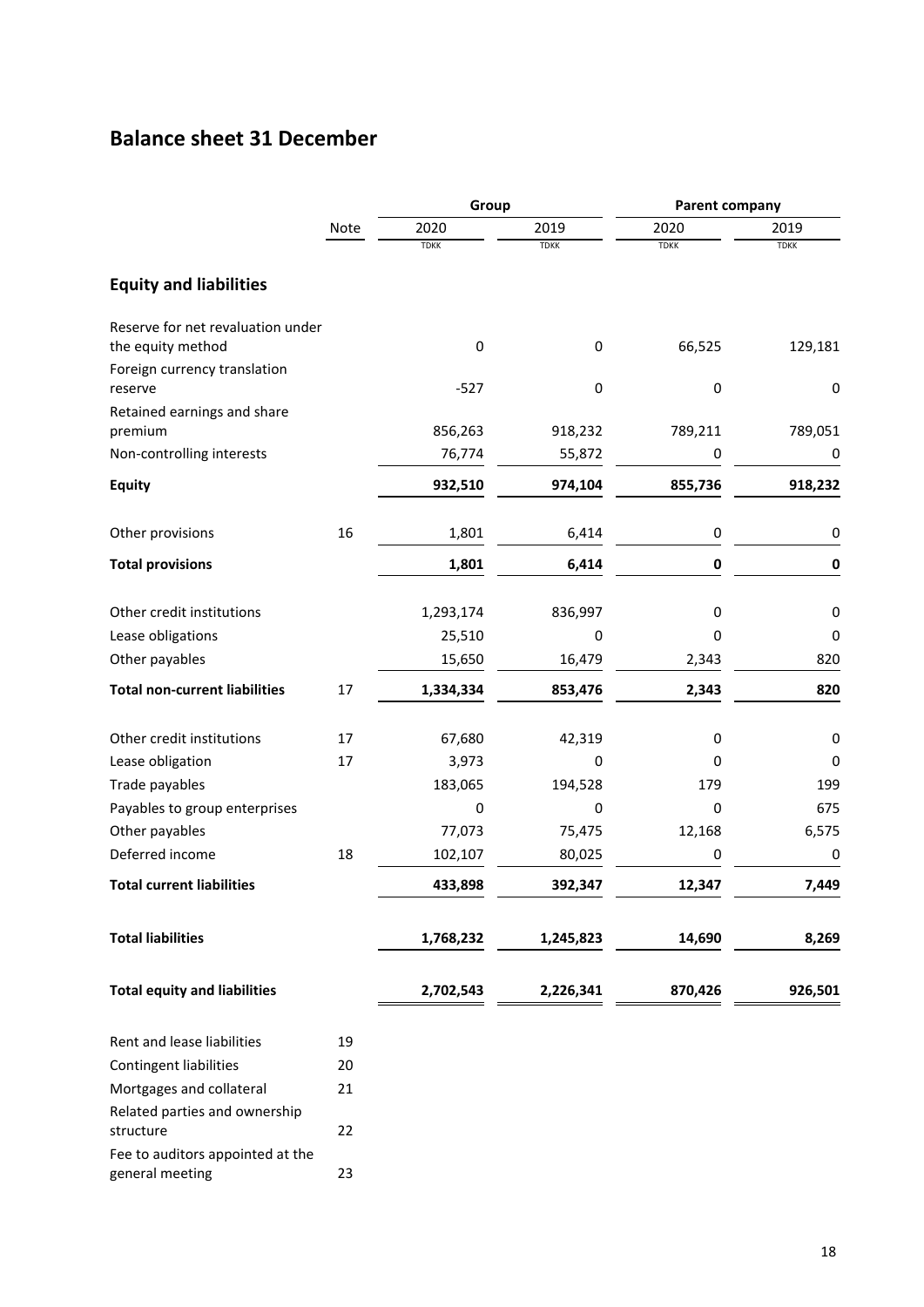# **Statement of changes in equity**

|                              | Foreign currency<br>translation<br>reserve | Retained<br>earnings and<br>share premium | Non-controlling<br>interests | Total     |
|------------------------------|--------------------------------------------|-------------------------------------------|------------------------------|-----------|
| Equity at 1 January 2020     | 0                                          | 918,232                                   | 55,872                       | 974,104   |
| Exchange adjustments         | $-527$                                     | 0                                         | 0                            | $-527$    |
| Purchase of minority shares  | 0                                          | 0                                         | 27,736                       | 27,736    |
| Sale of minority shares      | 0                                          | 0                                         | $-3,338$                     | $-3,338$  |
| Other equity movements       | 0                                          | 1,788                                     | $-119$                       | 1,669     |
| Net profit/loss for the year | 0                                          | $-63,757$                                 | $-3,377$                     | $-67,134$ |
| Equity at 31 December 2020   | $-527$                                     | 856,263                                   | 76,774                       | 932,510   |

**Group**

| <b>Parent company</b>        | Reserve for net<br>revaluation<br>under the equity<br>method | Retained<br>earnings and<br>share premium | Total     |
|------------------------------|--------------------------------------------------------------|-------------------------------------------|-----------|
| Equity at 1 January 2020     | 129,181                                                      | 789,051                                   | 918,232   |
| Other equity movements       | 1,261                                                        | 0                                         | 1,261     |
| Net profit/loss for the year | $-63,917$                                                    | 160                                       | $-63,757$ |
| Equity at 31 December 2020   | 66,525                                                       | 789,211                                   | 855,736   |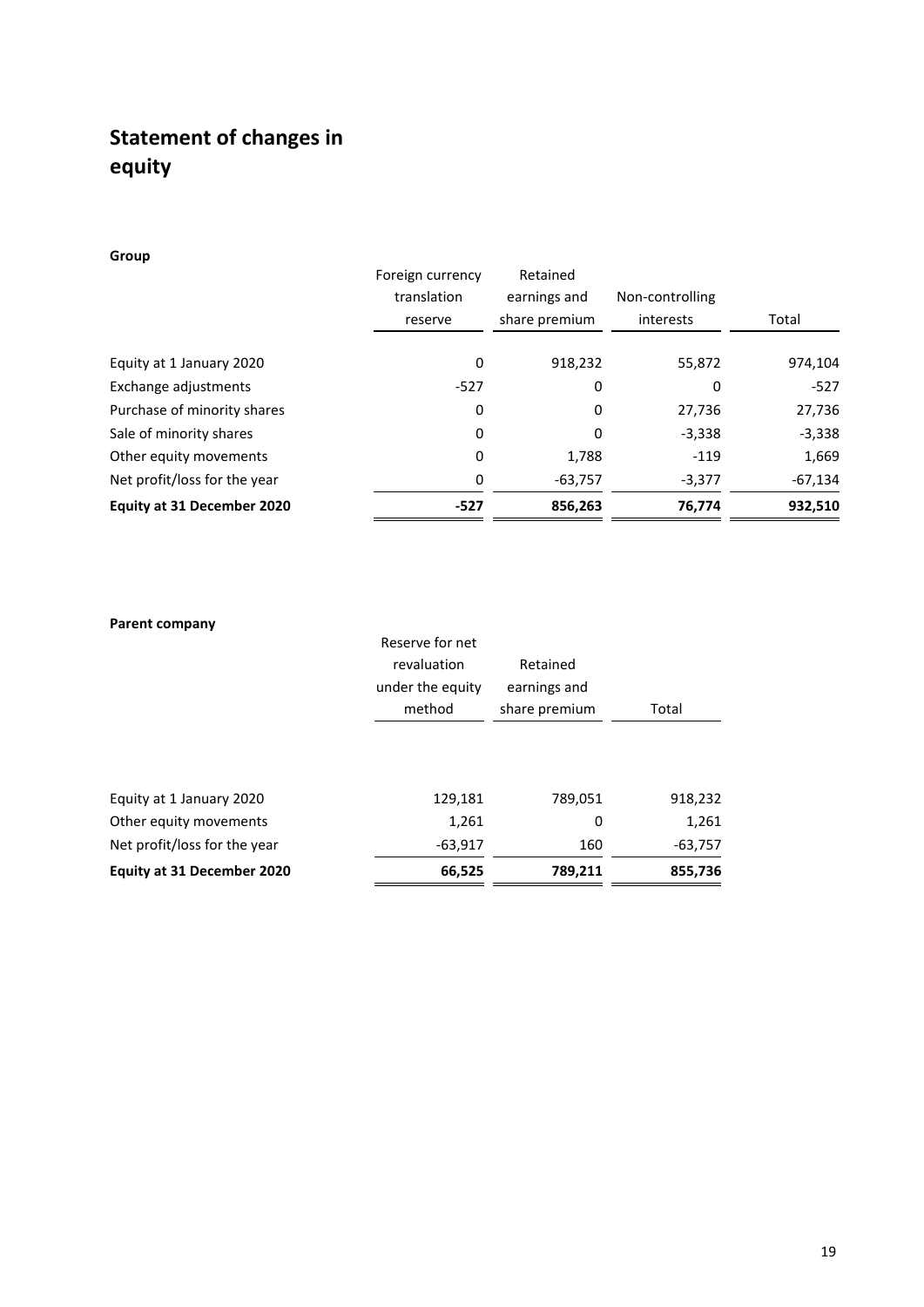# **Cash flow statement 1 January - 31 December**

|                                                                  |      | Group       |             |
|------------------------------------------------------------------|------|-------------|-------------|
|                                                                  | Note | 2020        | 2019        |
|                                                                  |      | <b>TDKK</b> | <b>TDKK</b> |
| Net profit/loss for the year                                     |      | $-67,134$   | $-59,277$   |
| Adjustments                                                      | 24   | 211,610     | 117,792     |
| Change in working capital                                        | 25   | $-58,170$   | $-20,883$   |
| Cash flows from operating activities before financial income and |      |             |             |
| expenses                                                         |      | 86,306      | 37,632      |
| Interest income and similar income                               |      | 3,871       | 4,579       |
| Interest expenses and similar charges                            |      | $-33,192$   | $-33,174$   |
| Cash flows from ordinary activities                              |      | 56,985      | 9,037       |
| Corporation tax paid                                             |      | 0           | $-629$      |
| Cash flows from operating activities                             |      | 56,985      | 8,408       |
| Purchase of intangible assets                                    |      | $-2,130$    | $-37,420$   |
| Purchase of property, plant and equipment                        |      | $-364,427$  | $-445,401$  |
| Fixed asset investments made etc                                 |      | 0           | $-17,101$   |
| Sale of property, plant and equipment                            |      | 1,080       | 0           |
| Sale of fixed asset investments etc                              |      | 22,765      | 5,000       |
| <b>Business acquisition</b>                                      |      | 7,435       | $-74,987$   |
| Cash flows from investing activities                             |      | $-335,277$  | -569,909    |
| Repayment of payables to associates                              |      | $\pmb{0}$   | 8,000       |
| Repayment of other long-term debt                                |      | $-7,511$    | 0           |
| Raising of loans from credit institutions                        |      | 338,789     | 239,806     |
| Lease liabilities assumed                                        |      | 24,943      | 0           |
| Raising of other long-term debt                                  |      | 0           | 6,570       |
| Minority interests                                               |      | $\pmb{0}$   | 3,241       |
| Cash capital increase                                            |      | 1,595       | 297,600     |
| Cash flows from financing activities                             |      | 357,816     | 555,217     |
| Change in cash and cash equivalents                              |      | 79,524      | $-6,284$    |
| Cash and cash equivalents                                        |      | 118,874     | 125,158     |
| Cash and cash equivalents                                        |      | 198,398     | 118,874     |
| Analysis of cash and cash equivalents:                           |      |             |             |
| Cash at bank and in hand                                         |      | 198,398     | 118,874     |
| Cash and cash equivalents                                        |      | 198,398     | 118,874     |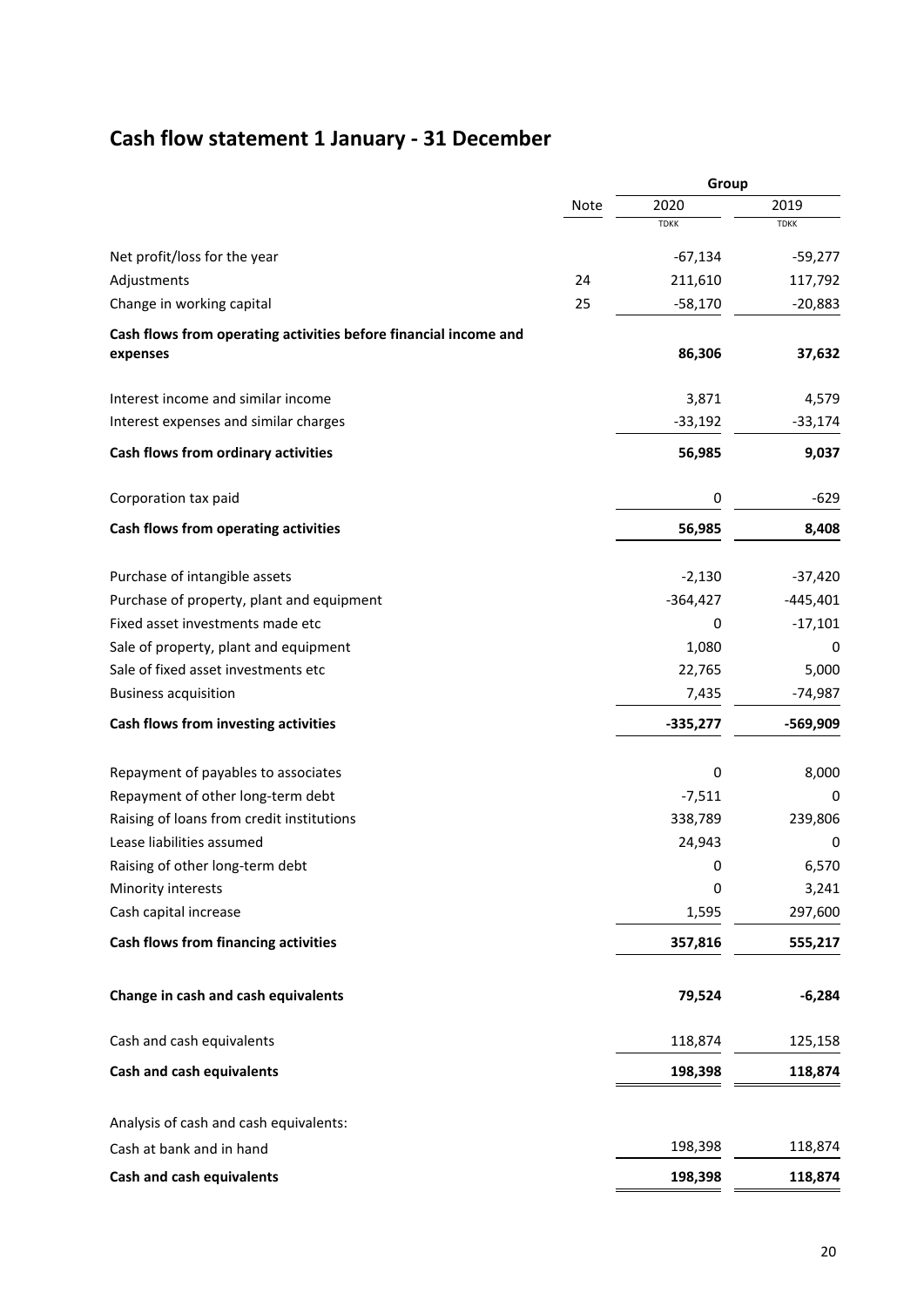|              |                                      | Group       |             | Parent company |             |
|--------------|--------------------------------------|-------------|-------------|----------------|-------------|
|              |                                      | 2020        | 2019        | 2020           | 2019        |
|              |                                      | <b>TDKK</b> | <b>TDKK</b> | <b>TDKK</b>    | <b>TDKK</b> |
| $\mathbf{1}$ | Revenue                              |             |             |                |             |
|              | Sales of Biogas                      | 783,495     | 578,053     | $\pmb{0}$      | $\pmb{0}$   |
|              | Sales of CNG                         | 61,389      | 38,167      | 0              | 0           |
|              | <b>Sales Construction</b>            | 12,430      | 53,301      | 0              | 0           |
|              | Other sales                          | 40,585      | 23,873      | 41,790         | 18,924      |
|              | <b>Total revenue</b>                 | 897,899     | 693,394     | 41,790         | 18,924      |
|              |                                      |             |             |                |             |
| $\mathbf{2}$ | <b>Staff costs</b>                   |             |             |                |             |
|              | Wages and salaries                   | 134,805     | 121,790     | 28,944         | 19,067      |
|              | Pensions                             | 10,399      | 7,612       | 2,677          | 1,382       |
|              | Other social security costs          | 4,151       | 4,637       | 247            | 210         |
|              |                                      | 149,355     | 134,039     | 31,868         | 20,659      |
|              | <b>Remuneration of the Executive</b> |             |             |                |             |
|              | <b>Board and Board of Directors</b>  | 5,298       | 4,937       | 0              | 0           |
|              | Average number of employees          | 243         | 228         | 36             | 21          |

With reference to the Danish Financial Statement Act 98b section 3, as the Executive board in the Parent Company only consisted of one member, the remuneration has not been disclosed. In the Parent Company no remuneration has been paid to the Board of Directors.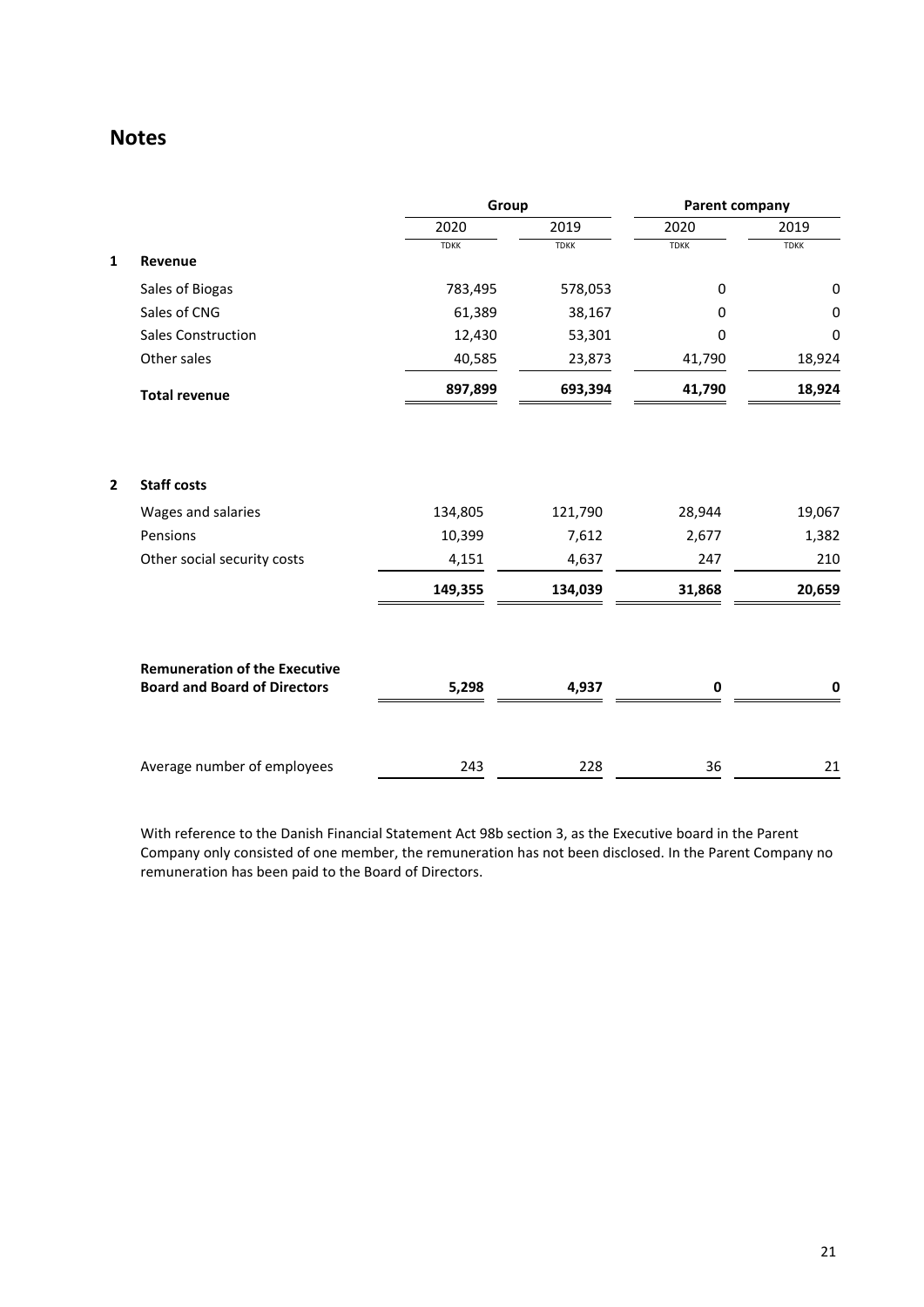|   |                                                                                                        | Group       |             | <b>Parent company</b> |             |
|---|--------------------------------------------------------------------------------------------------------|-------------|-------------|-----------------------|-------------|
|   |                                                                                                        | 2020        | 2019        | 2020                  | 2019        |
| 3 | Depreciation, amortisation and<br>impairment of intangible assets and<br>property, plant and equipment | <b>TDKK</b> | <b>TDKK</b> | <b>TDKK</b>           | <b>TDKK</b> |
|   | Depreciation intangible assets                                                                         | 27,940      | 22,719      | 0                     | 0           |
|   | Depreciation tangible assets                                                                           | 142,385     | 108,017     | 0                     | 0           |
|   |                                                                                                        | 170,325     | 130,736     | 0                     | 0           |
| 4 | <b>Financial income</b>                                                                                |             |             |                       |             |
|   | Other financial income                                                                                 | 3,871       | 4,579       | 0                     | 8           |
|   |                                                                                                        | 3,871       | 4,579       | 0                     | 8           |
| 5 | <b>Financial costs</b>                                                                                 |             |             |                       |             |
|   | Impairment losses on financial assets                                                                  | 14,088      | 0           | 0                     | 0           |
|   | Financial expenses, group entities                                                                     | $\mathsf 0$ | 0           | 162                   | 129         |
|   | Other financial costs                                                                                  | 33,192      | 33,175      | 105                   | 109         |
|   |                                                                                                        | 47,280      | 33,175      | 267                   | 238         |
| 6 | <b>Special items</b>                                                                                   |             |             |                       |             |
|   | Recognition of negative goodwill                                                                       | 0           | 33,768      | 0                     | 0           |
|   | Impairment losses on fixed assets<br>investments                                                       | $-14,088$   | $\pmb{0}$   | $\pmb{0}$             | 0           |
|   |                                                                                                        | $-14,088$   | 33,768      | $\pmb{0}$             | $\mathbf 0$ |
|   |                                                                                                        |             |             |                       |             |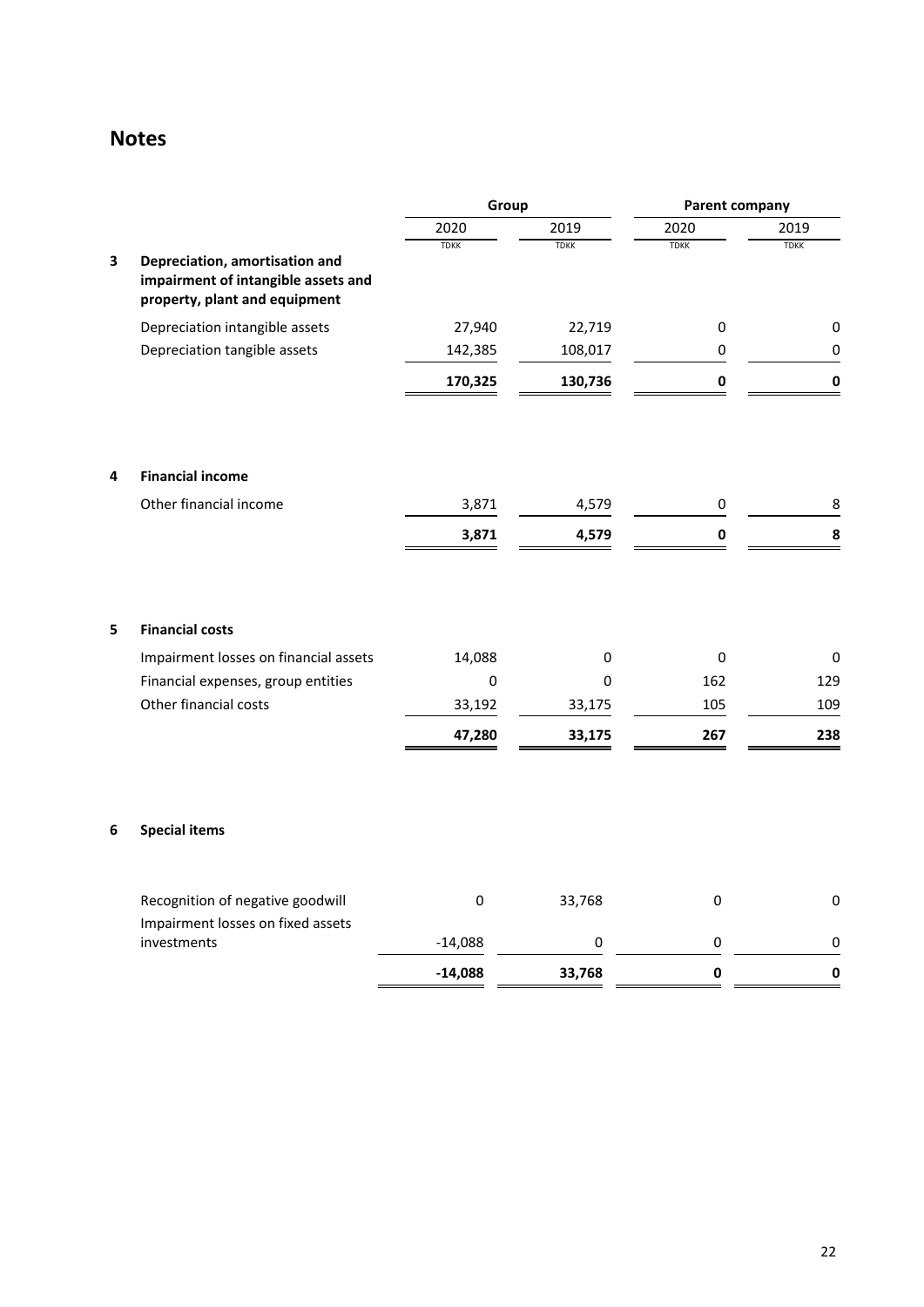|   |                                                         | Group       |             | <b>Parent company</b> |             |
|---|---------------------------------------------------------|-------------|-------------|-----------------------|-------------|
|   |                                                         | 2020        | 2019        | 2020                  | 2019        |
| 7 | Tax on profit/loss for the year                         | <b>TDKK</b> | <b>TDKK</b> | <b>TDKK</b>           | <b>TDKK</b> |
|   | Deferred tax for the year                               | $-8,494$    | $-28,051$   | 0                     | 0           |
|   | Adjustment of tax concerning<br>previous years          | $-2,990$    | $-11,157$   | 0                     | 0           |
|   | Adjustment of deferred tax<br>concerning previous years | 7,242       | 12,025      | 0                     | 0           |
|   |                                                         | $-4,242$    | $-27,183$   | 0                     | 0           |

## **8 Distribution of profit**

|                                                        | $-67,134$ | $-59,277$ | $-63,757$ | -52,281   |
|--------------------------------------------------------|-----------|-----------|-----------|-----------|
| Non-controlling interests                              | $-3,377$  | -6,996    | 0         | 0         |
|                                                        | $-63,757$ | $-52,281$ | $-63.757$ | $-52,281$ |
| Retained earnings                                      | $-63,757$ | $-52,281$ | 160       | $-12,336$ |
| Reserve for net revaluation under the<br>equity method | 0         | 0         | $-63.917$ | $-39,945$ |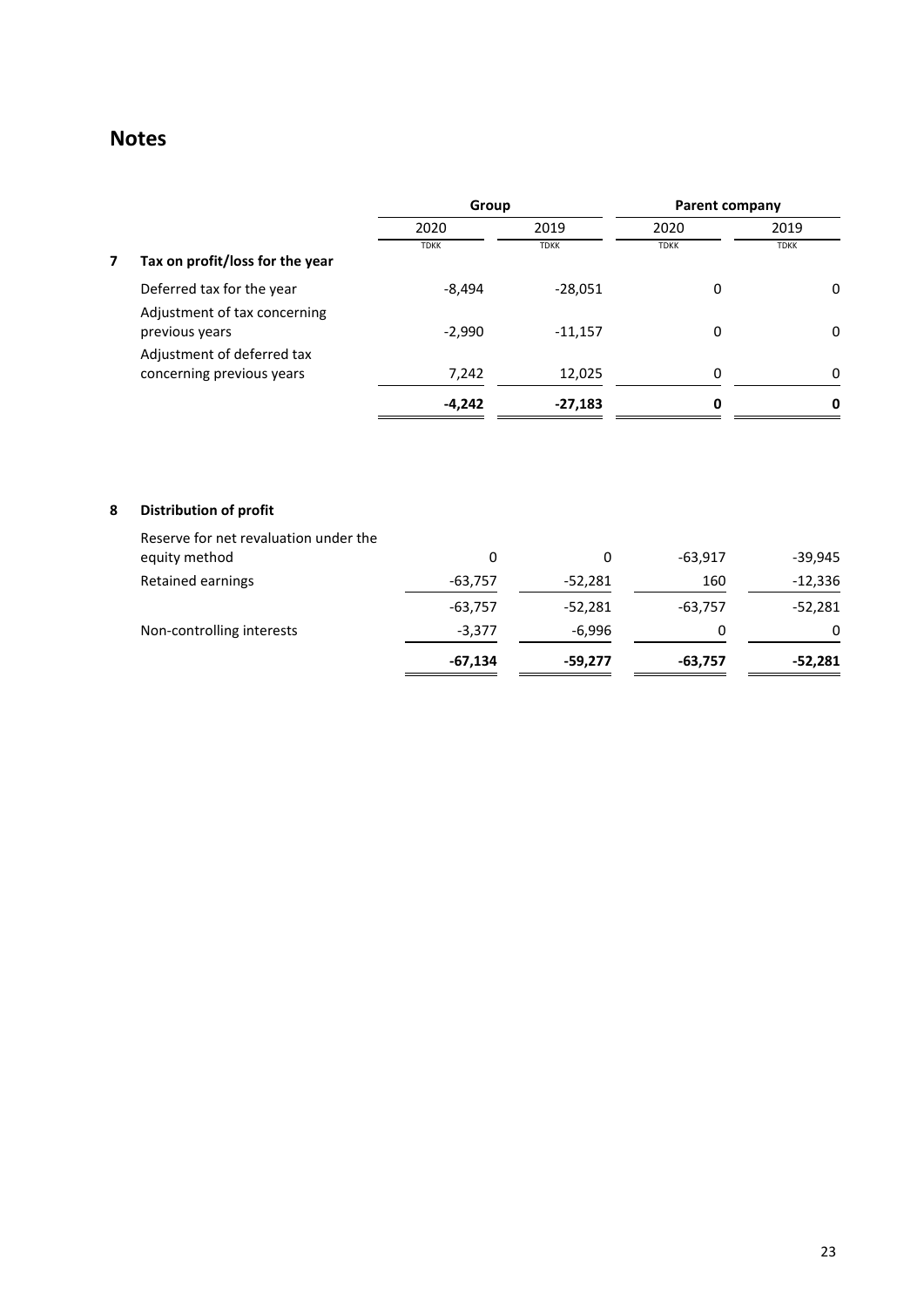## **9 Intangible assets**

| Group                                                      |             |                   |          |             |          |
|------------------------------------------------------------|-------------|-------------------|----------|-------------|----------|
|                                                            | Completed   | Acquired          |          | Development |          |
|                                                            | development | patents, licenses |          | projects in |          |
|                                                            | projects    | and other rights  | Goodwill | progress    | Total    |
| Cost at 1 January 2020                                     | 2,695       | 119,834           | 107,644  | 4,112       | 234,285  |
| Net effect from merger and acquisition                     | 0           | 7,374             | $\Omega$ | $\Omega$    | 7,374    |
| Additions for the year                                     | 0           | 2,130             | 0        | 0           | 2,130    |
| Disposals for the year                                     | 0           | $-94$             | $\Omega$ | $-3,294$    | $-3,388$ |
| Transfers for the year                                     | 0           | 42,290            | 0        | $-818$      | 41,472   |
| Cost at 31 December 2020                                   | 2,695       | 171,534           | 107,644  | 0           | 281,873  |
| Impairment losses and amortisation at 1                    |             |                   |          |             |          |
| January 2020                                               | 2,695       | 65,894            | 13,060   | 0           | 81,649   |
| Net effect from merger and acquisition                     | 0           | 3,279             | 0        | 0           | 3,279    |
| Amortisation for the year                                  | 0           | 17,767            | 10,173   | 0           | 27,940   |
| Impairment and amortisation of sold assets for<br>the year | 0           | $-7$              | 0        | 0           | $-7$     |
| Impairment losses and amortisation at 31                   |             |                   |          |             |          |
| December 2020                                              | 2,695       | 86,933            | 23,233   | 0           | 112,861  |
| Carrying amount at 31 December 2020                        | 0           | 84,601            | 84,411   | 0           | 169,012  |

Completed development projects include the development and testing of machines for shredding and transporting biomass. The machines were completed and taken into use in 2014 and amortized over 5 years.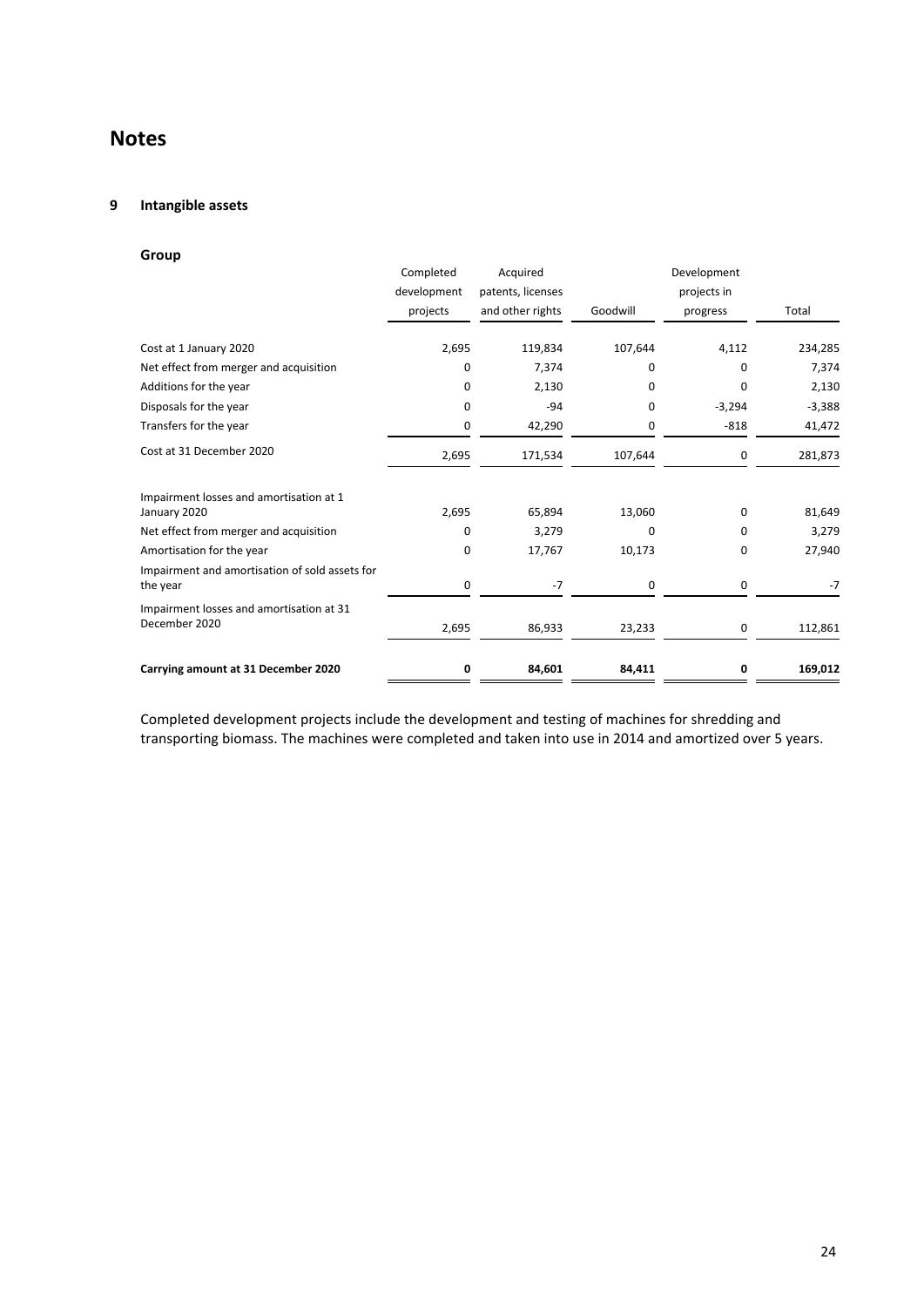## **10 Tangible assets**

## **Group**

| uruup                                                                |                       |                        |                                                           |                                                 |           |
|----------------------------------------------------------------------|-----------------------|------------------------|-----------------------------------------------------------|-------------------------------------------------|-----------|
|                                                                      | Land and<br>buildings | Plant and<br>machinery | Other fixtures<br>and fittings,<br>tools and<br>equipment | Property, plant<br>and equipment<br>in progress | Total     |
| Cost at 1 January 2020                                               | 385,393               | 1,133,483              | 62,078                                                    | 383,383                                         | 1,964,337 |
| Net effect from merger and acquisition                               | 28,890                | 92,957                 | 22,928                                                    | 135,307                                         | 280,082   |
| Additions for the year                                               | 0                     | 5,197                  | 11,780                                                    | 347,450                                         | 364,427   |
| Disposals for the year                                               | $\mathbf 0$           | $-13,229$              | $-413$                                                    | 0                                               | $-13,642$ |
| Transfers for the year                                               | 147,898               | 632,492                | $-16,280$                                                 | $-805,582$                                      | $-41,472$ |
| Cost at 31 December 2020                                             | 562,181               | 1,850,900              | 80,093                                                    | 60,558                                          | 2,553,732 |
| Revaluations at 1 January 2020                                       | $\mathbf 0$           | 8,667                  | 0                                                         | 0                                               | 8,667     |
| Revaluations at 31 December 2020                                     | $\pmb{0}$             | 8,667                  | $\pmb{0}$                                                 | 0                                               | 8,667     |
| Impairment losses and depreciation at 1<br>January 2020              | 50,819                | 281,576                | 32,735                                                    | 0                                               | 365,130   |
| Depreciation for the year                                            | 21,072                | 114,466                | 6,847                                                     | 0                                               | 142,385   |
| Net effect from merger and acquisition                               | 4,212                 | 25,219                 | 1,234                                                     | 0                                               | 30,665    |
| Impairment and depreciation of sold assets for<br>the year           | 0                     | $-9,851$               | $-374$                                                    | 0                                               | $-10,225$ |
| Transfers for the year                                               | $\mathbf 0$           | 19,208                 | $-19,208$                                                 | 0                                               | 0         |
| Impairment losses and depreciation at 31<br>December 2020            | 76,103                | 430,618                | 21,234                                                    | 0                                               | 527,955   |
| Carrying amount at 31 December 2020                                  | 486,078               | 1,428,949              | 58,859                                                    | 60,558                                          | 2,034,444 |
| Revaluation less amortisation, depreciation<br>and impairment losses | 0                     | 4,822                  | 0                                                         | 0                                               |           |
| Carrying amount at 31 December 2020 before<br>revaluations           | 486,078               | 1,424,127              | 58,859                                                    | 60,558                                          |           |
| Interest expenses recognised as part of cost of<br>assets            | 0                     | 0                      | 0                                                         | 0                                               | 29,874    |
| Value of leased assets                                               | $\mathbf 0$           | 0                      | 29,583                                                    | 0                                               |           |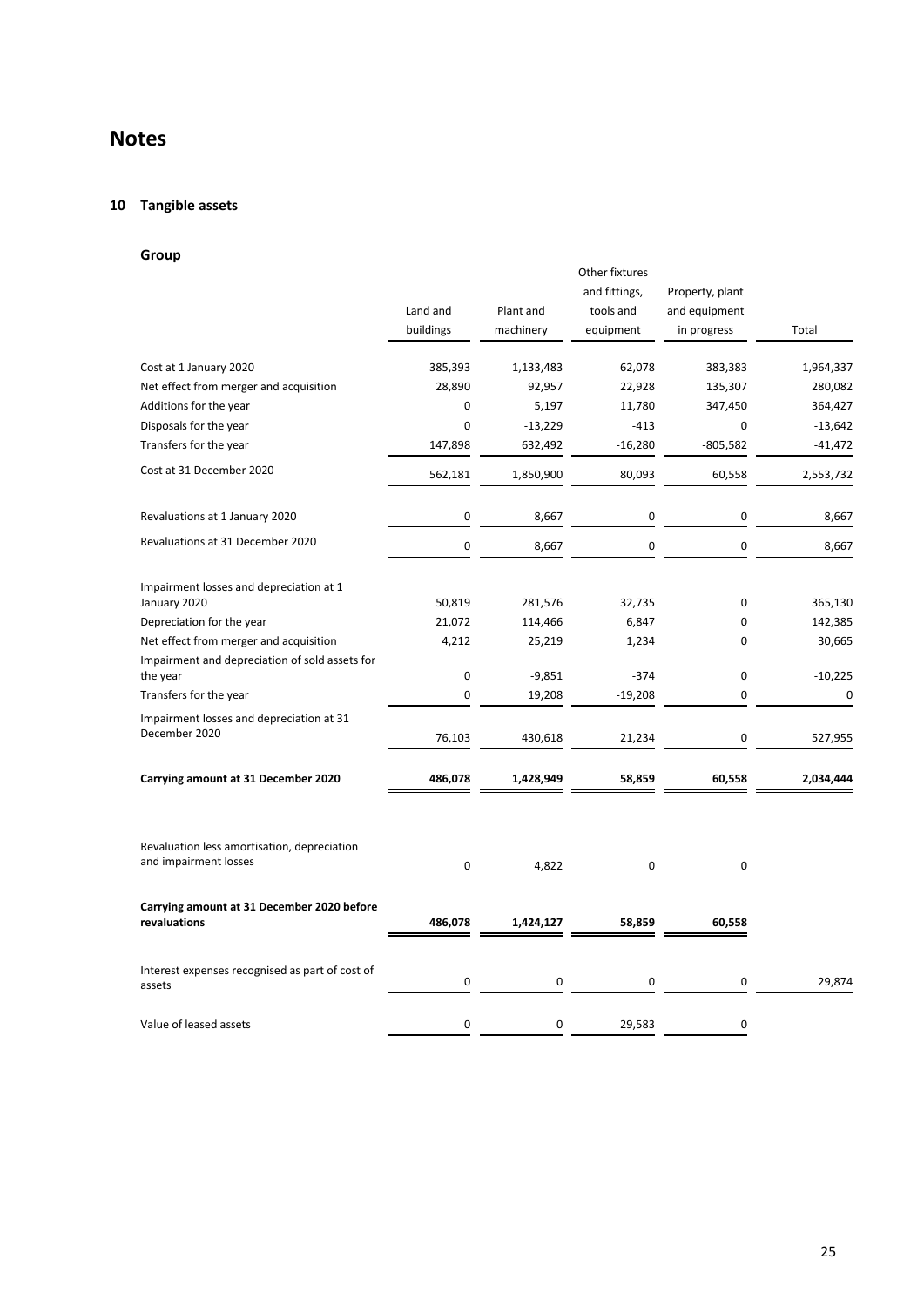|                                     | <b>Parent company</b> |             |
|-------------------------------------|-----------------------|-------------|
|                                     | 2020                  | 2019        |
| Investments in subsidiaries<br>11   | <b>TDKK</b>           | <b>TDKK</b> |
| Cost at 1 January 2020              | 792,000               | 494,400     |
| Additions for the year              | 291                   | 297,600     |
| Cost at 31 December 2020            | 792,291               | 792,000     |
| Revaluations at 1 January 2020      | 129,181               | 194,329     |
| Net profit/loss for the year        | $-63,917$             | $-39,945$   |
| Other equity movements, net         | 1,261                 | $-25,203$   |
| Revaluations at 31 December 2020    | 66,525                | 129,181     |
| Carrying amount at 31 December 2020 | 858,816               | 921,181     |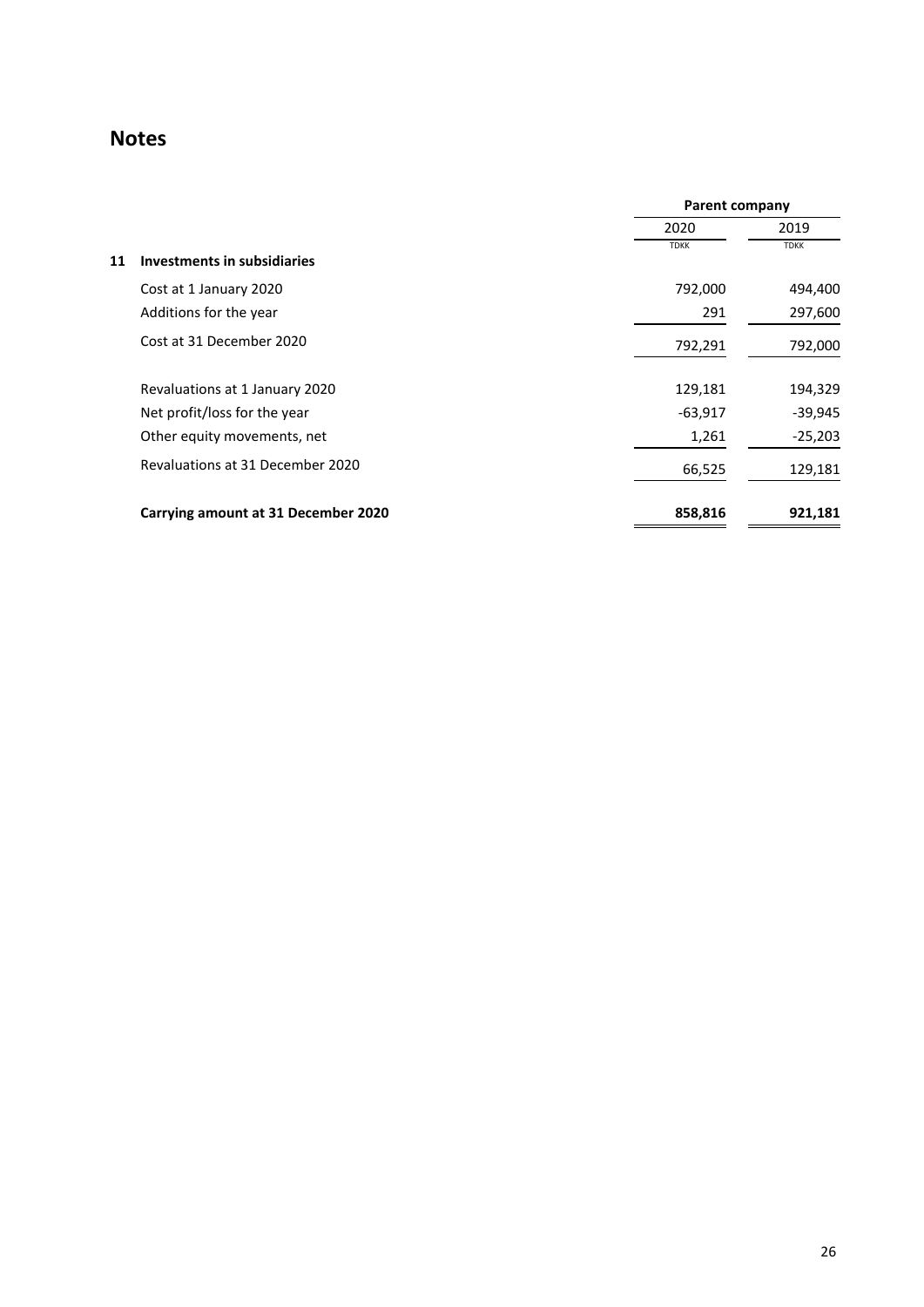## **Group**

Investments in subsidiaries are specified as follows:

|                                    |                   | Vote and ownership |
|------------------------------------|-------------------|--------------------|
| Name                               | Registered office | interest           |
| Nature Energy Nørager A/S          | Odense            | 100%               |
| Nature Energy Ørbæk A/S            | Odense            | 100%               |
| Nature Energy Korskro A/S          | Odense            | 95%                |
| Nature Energy Vaarst A/S           | Odense            | 83%                |
| Nature Energy Holsted A/S          | Odense            | 71%                |
| Nature Energy Midtfyn A/S          | Odense            | 92%                |
| Nature Energy Nordfyn A/S          | Odense            | 88%                |
| Nature Energy Sønderborg A/S       | Odense            | 100%               |
|                                    |                   |                    |
| Nature Energy Trekanten A/S        | Odense            | 51%                |
| Nature Energy Holbæk ApS           | Odense            | 100%               |
| Nature Energy Lolland ApS          | Odense            | 100%               |
| Nature Energy Køng ApS             | Odense            | 100%               |
| Nature Energy Månsson A/S          | Odense            | 51%                |
| Nature Energy Videbæk A/S          | Odense            | 100%               |
| Nature Energy Green Gas Sales A/S  | Odense            | 100%               |
| Nature Energy Green Transport A/S  | Odense            | 100%               |
| Nature Energy Hemmet ApS           | Odense            | 100%               |
| Nature Energy Sdr. Vium ApS        | Odense            | 100%               |
| Nature Energy Støvring A/S         | Støvring          | 100%               |
| Nature Energy Kværs ApS            | Odense            | 100%               |
| Nature Energy 1 ApS                | Odense            | 100%               |
| Nature Energy 2 ApS                | Odense            | 100%               |
| Nature Energy 3 ApS                | Odense            | 100%               |
| Nature Energy Falster ApS          | Odense            | 100%               |
| Nature Energy Bånlev A/S           | Odense            | 90%                |
| Nature Energy Bånlev Transport A/S | Odense            | 90%                |
| Nature Energy Gastankstationer ApS | Odense            | 100%               |
| NGF Nature Energy Biogas A/S       | Odense            | 100%               |
| NGF Denmark Holding A/S            | Odense            | 98%                |
| Nature Energy France SAS           | France            | 100%               |
| Nature Energy UK Ltd               | England           | 100%               |
| Xergi Biogas GmbH                  | Germany           | 100%               |
| Nature Energy Canada Inc           | Canada            | 100%               |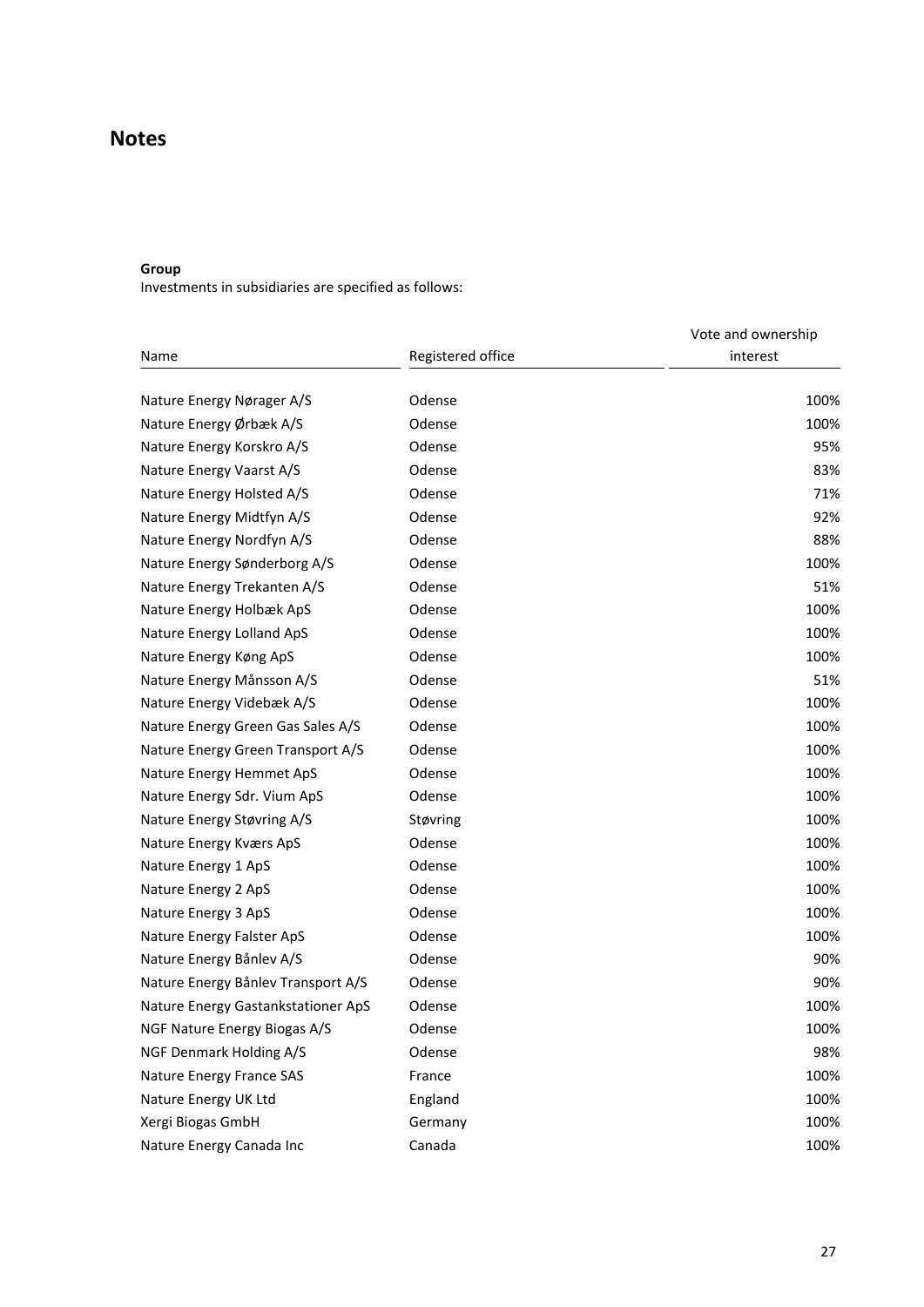|    |                                       | Group       |             | <b>Parent company</b> |             |
|----|---------------------------------------|-------------|-------------|-----------------------|-------------|
|    |                                       | 2020        | 2019        | 2020                  | 2019        |
|    |                                       | <b>TDKK</b> | <b>TDKK</b> | <b>TDKK</b>           | <b>TDKK</b> |
| 12 | <b>Investments in associates</b>      |             |             |                       |             |
|    | Cost at 1 January 2020                | 31,653      | 12,102      | 0                     | 0           |
|    | Additions for the year                | 0           | 19,551      | O                     | 0           |
|    | Disposals for the year                | $-31,500$   | 0           | 0                     | 0           |
|    | Cost at 31 December 2020              | 153         | 31,653      | 0                     | 0           |
|    | Revaluations at 1 January 2020        | $-2,643$    | $-973$      | n                     | 0           |
|    | Net profit/loss for the year          | $-3,370$    | $-1,670$    | 0                     | 0           |
|    | Transfers for the year                | 6,255       | 0           | 0                     | 0           |
|    | Other equity movements, net           | $-242$      | 0           | 0                     | 0           |
|    | Revaluations at 31 December 2020      | 0           | $-2,643$    | 0                     | 0           |
|    | <b>Carrying amount at 31 December</b> |             |             |                       |             |
|    | 2020                                  | 153         | 29,010      | O                     | 0           |

## **Group**

Investments in associates are specified as follows:

|             |                   | Ownership |
|-------------|-------------------|-----------|
| Name        | Registered office | interest  |
| Nordlig A/S | Randers           | 33%       |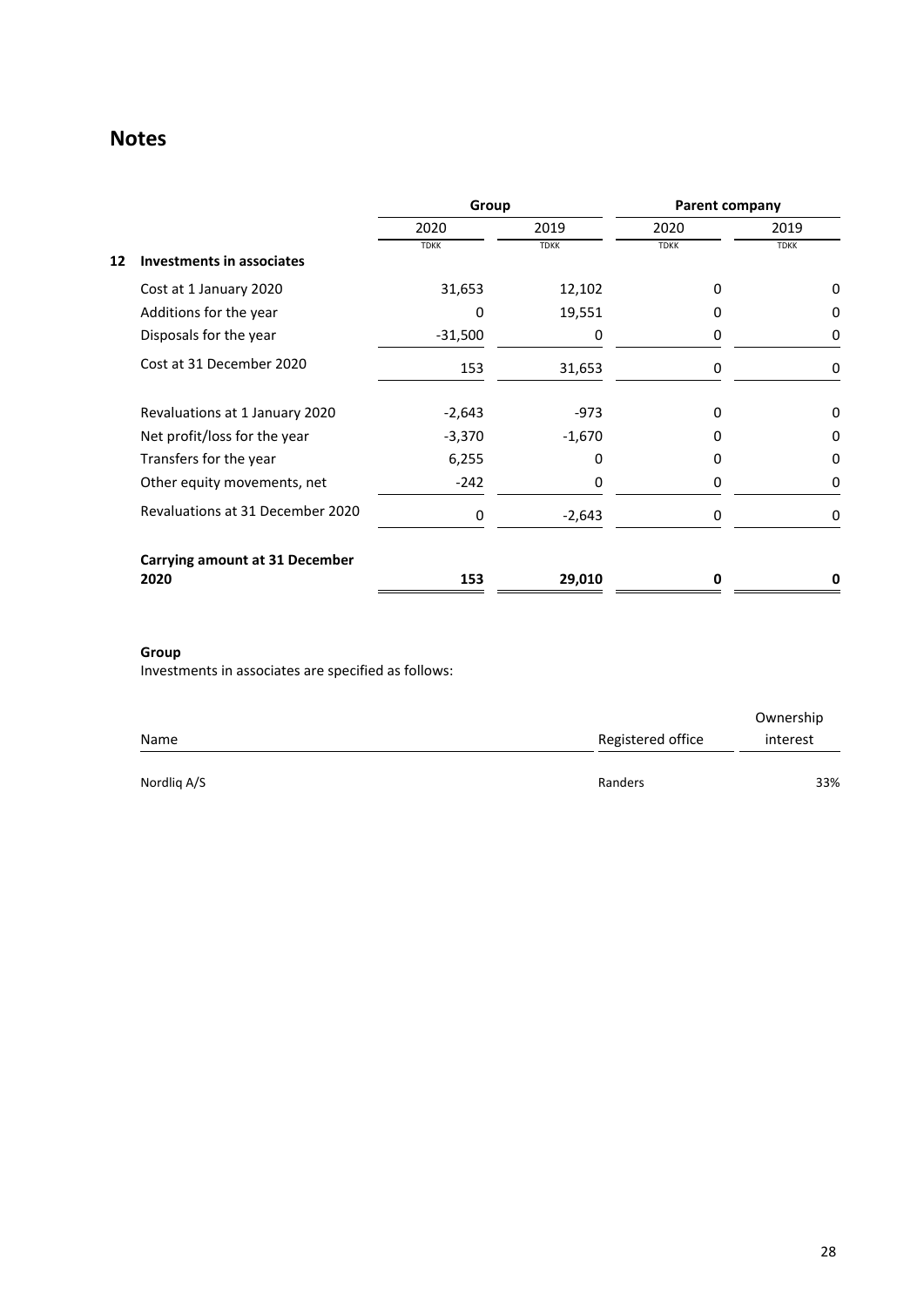## **13 Fixed asset investments**

| Group                                 |                   |               |
|---------------------------------------|-------------------|---------------|
|                                       | Other fixed asset | Other receiv- |
|                                       | investments       | ables         |
| Cost at 1 January 2020                | 16,190            | 30,082        |
| Disposals for the year                | 0                 | $-20,463$     |
| Cost at 31 December 2020              | 16,190            | 9,619         |
| Impairment losses for the year        | 14,088            | 0             |
| Impairment losses at 31 December 2020 | 14,088            | 0             |
| Carrying amount at 31 December 2020   | 2,102             | 9,619         |

Other fixed assets investments consist of the investements in entities. Other receivables of TDKK 976 is due within 1 year.

|    |                                                    | Group       |             | <b>Parent company</b> |             |
|----|----------------------------------------------------|-------------|-------------|-----------------------|-------------|
|    |                                                    | 2020        | 2019        | 2020                  | 2019        |
| 14 | <b>Provision for deferred tax</b>                  | <b>TDKK</b> | <b>TDKK</b> | <b>TDKK</b>           | <b>TDKK</b> |
|    | at 1 January 2020                                  | $-44,711$   | $-28,685$   | 0                     | 0           |
|    | Deferred tax recognized in the income<br>statement | $-1,252$    | $-16,026$   | 0                     | 0           |
|    | Transferred to deferred tax asset                  | 45,963      | 44,711      | 0                     | 0           |
|    |                                                    | 0           | 0           | ŋ                     | 0           |
|    | Deferred tax asset                                 |             |             |                       |             |
|    | Deferred tax asset                                 | 45,963      | 44,711      | 0                     | 0           |
|    | <b>Balance at 31 December 2020</b>                 | 45,963      | 44,711      | 0                     | 0           |

The recognized tax asset consists primarily of tax loss carryforwards, which are expected to be utilized within the next 3-5 years.

## **15 Prepayments**

Prepayments comprise prepaid expenses regarding rent, insurance premiums, subscriptions and interest.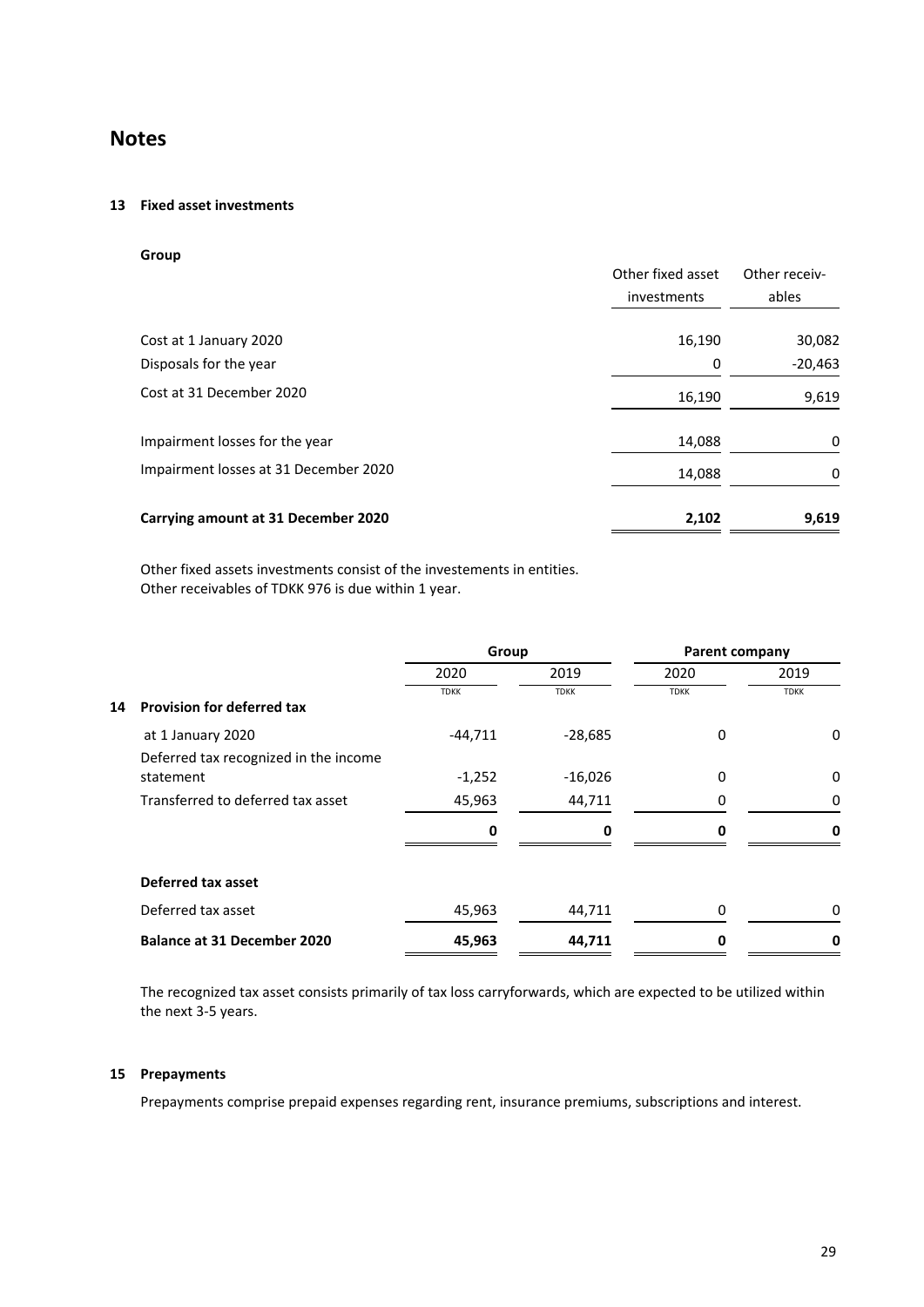|    |                                                 | Group       |             | Parent company |             |
|----|-------------------------------------------------|-------------|-------------|----------------|-------------|
|    |                                                 | 2020        | 2019        | 2020           | 2019        |
| 16 | <b>Other provisions</b>                         | <b>TDKK</b> | <b>TDKK</b> | <b>TDKK</b>    | <b>TDKK</b> |
|    | Balance at beginning of year at 1               |             |             |                |             |
|    | January 2020                                    | 6,414       | 10,112      | 0              | 0           |
|    | Exchange adjustment                             | O           | 372         | 0              | 0           |
|    | Provision in year                               | 590         | 2,720       | 0              | 0           |
|    | Applied in the year                             | $-5,203$    | $-6,790$    | 0              | 0           |
|    | <b>Balance at 31 December 2020</b>              | 1,801       | 6,414       | 0              | 0           |
|    | The expected due dates of other provisions are: |             |             |                |             |
|    | Within one year                                 | 1,653       | 6,414       | 0              | 0           |
|    | Between 1 and 5 years                           | 148         | 0           | 0              | 0           |
|    |                                                 | 1,801       | 6,414       | 0              | 0           |

Guarantee provisions include the company's guarantee for completed projects in accordance with the AB rules.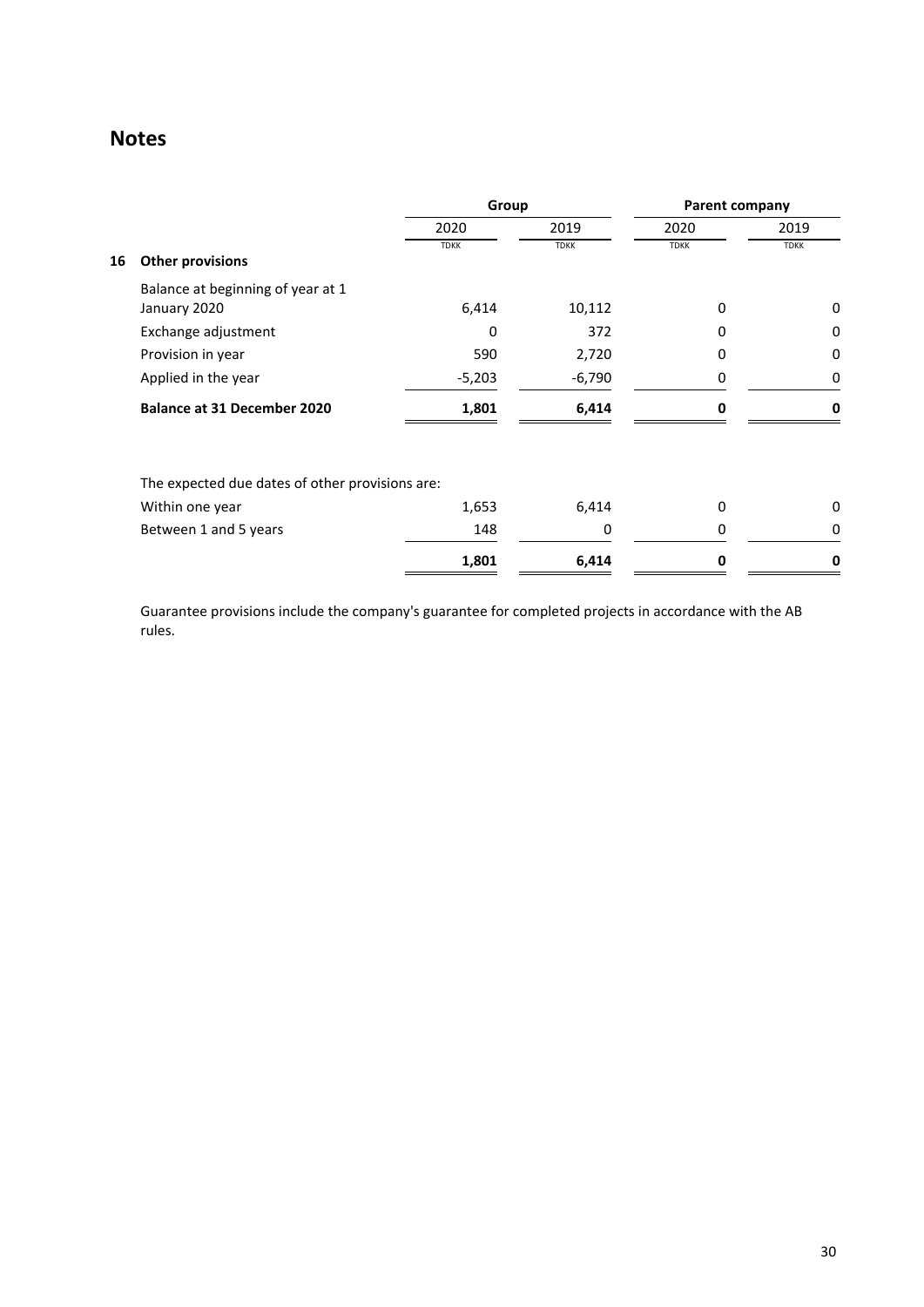## **17 Long term debt**

|                                                 | Group       |             | Parent company |             |
|-------------------------------------------------|-------------|-------------|----------------|-------------|
|                                                 | 2020        | 2019        | 2020           | 2019        |
| <b>Other credit institutions</b>                | <b>TDKK</b> | <b>TDKK</b> | <b>TDKK</b>    | <b>TDKK</b> |
| After 5 years                                   | 884,820     | 576,289     | 0              | 0           |
| Between 1 and 5 years                           | 408,354     | 260,708     | 0              | $\pmb{0}$   |
| Non-current portion                             | 1,293,174   | 836,997     | $\pmb{0}$      | $\mathbf 0$ |
| Within 1 year                                   | 67,680      | 41,246      | $\pmb{0}$      | $\pmb{0}$   |
| Other short-term debt to credit<br>institutions | 0           | 1,073       | 0              | 0           |
| Current portion                                 | 67,680      | 42,319      | $\pmb{0}$      | $\pmb{0}$   |
|                                                 | 1,360,854   | 879,316     | $\pmb{0}$      | $\mathbf 0$ |
| Lease obligations                               |             |             |                |             |
| After 5 years                                   | 5,824       | $\pmb{0}$   | 0              | 0           |
| Between 1 and 5 years                           | 19,686      | 0           | 0              | 0           |
| Non-current portion                             | 25,510      | $\pmb{0}$   | $\pmb{0}$      | $\pmb{0}$   |
| Within 1 year                                   | 3,973       | 0           | 0              | 0           |
|                                                 | 29,483      | 0           | 0              | 0           |
| <b>Other payables</b>                           |             |             |                |             |
| After 5 years                                   | 10,732      | 7,544       | 2,343          | 820         |
| Between 1 and 5 years                           | 4,918       | 8,935       | 0              | $\pmb{0}$   |
| Non-current portion                             | 15,650      | 16,479      | 2,343          | 820         |
| Within 1 year                                   | 1,060       | 2,131       | 0              | 0           |
| Other short-term other debt                     | 76,013      | 73,344      | 12,168         | 6,575       |
| Current portion                                 | 77,073      | 75,475      | 12,168         | 6,575       |
|                                                 | 92,723      | 91,954      | 14,511         | 7,395       |

## **18 Deferred income**

Deferred income consists of payments received in respect of income in subsequent financial years.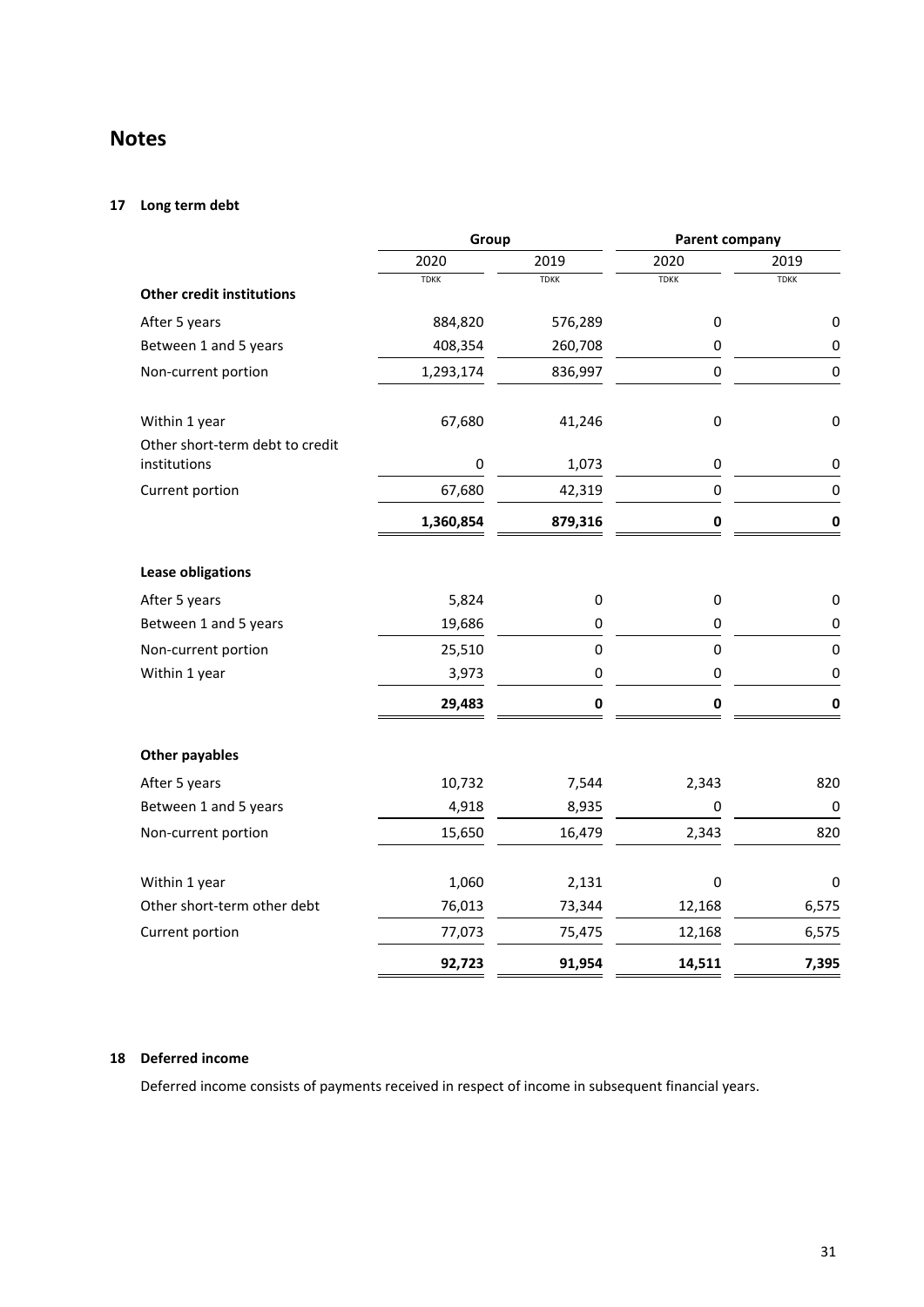|    |                                                                                | Group       |             | <b>Parent company</b> |             |
|----|--------------------------------------------------------------------------------|-------------|-------------|-----------------------|-------------|
|    |                                                                                | 2020        | 2019        | 2020                  | 2019        |
| 19 | <b>Rent and lease liabilities</b>                                              | <b>TDKK</b> | <b>TDKK</b> | <b>TDKK</b>           | <b>TDKK</b> |
|    | Rent and lease liabilities for group<br>entities. Total future lease payments: |             |             |                       |             |
|    | Within 1 year                                                                  | 8,268       | 7,633       | 770                   | 650         |
|    | Between 1 and 5 years                                                          | 15,055      | 17,809      | 660                   | 499         |
|    | After 5 years                                                                  | 1,560       | 3,375       | 0                     | 0           |
|    |                                                                                | 24,883      | 28,817      | 1,430                 | 1,149       |

## **20 Contingent liabilities**

The Group's Danish companies are jointly and severally liable for tax on the Group's jointly taxed income, etc. The total amount of due corporation tax payable is stated in the annual report of NGF Partnership K/S. Furthermore, the Group's Danish companies are jointly and severally liable for Danish taxes in the form of dividend tax and interest tax. Any subsequent corrections to corporate taxes may increase the the Company's commitment.

The Group has signed contracts for TDKK 1,900 for a 2.5 year period.

The Group has pledged bank account, TDKK 1,936, for collateral for bank balances in subsidiaries; Nature Energy Midtfyn A/S, Nature Energy Holsted A/S, Nature Energy Vaarst A/S, Nature Energy Korskro A/S, Nature Energy Videbæk A/S, Nature Energy Nordfyn A/S og Nature Energy Green Gas Sales A/S.

Nature Energy Holsted A/S, Nature Energy Vaarst A/S, Nature Energy Nordfyn A/S, Nature Energy Korskro A/S, Nature Energy Månsson A/S, Nature Energy Videbæk A/S, Nature Energy Midtfyn A/S, Nature Energy Hemmet A/S, Nature Energy Sdr. Vium ApS, Nature Energy Glansager A/S and Nature Energy Bånlev A/S has assigned ongoing subsidies to secure payment of services.

A bankaccount, with book value TDKK 60, is pledge as security for disposal of a silo.

The Group guarantees obligations in the subsidiary Nature Energy 1 ApS until the companies have submitted annual reports for a subsequent financial year in accordance with section 6 of the Danish Financial Statements Act § 6.

The Group has pledged promissory note for debt to other credit institutions. The book value of the debt per December 31, 2020 TDKK 8,517.

The Group is jointly and severally liable to third parties for the subsidiaries' leasing agreements with residual value of TDKK 24,525.

The Group has provided a guarantee of TDKK 20 to third-parties.

The Group has entered payment guarantees to third parties of TDKK 10,993 for Nature Energy Green Gas Sales A/S, Nature Energy Støvring, Nature Energy France SAS and Nature Energy UK Ltd.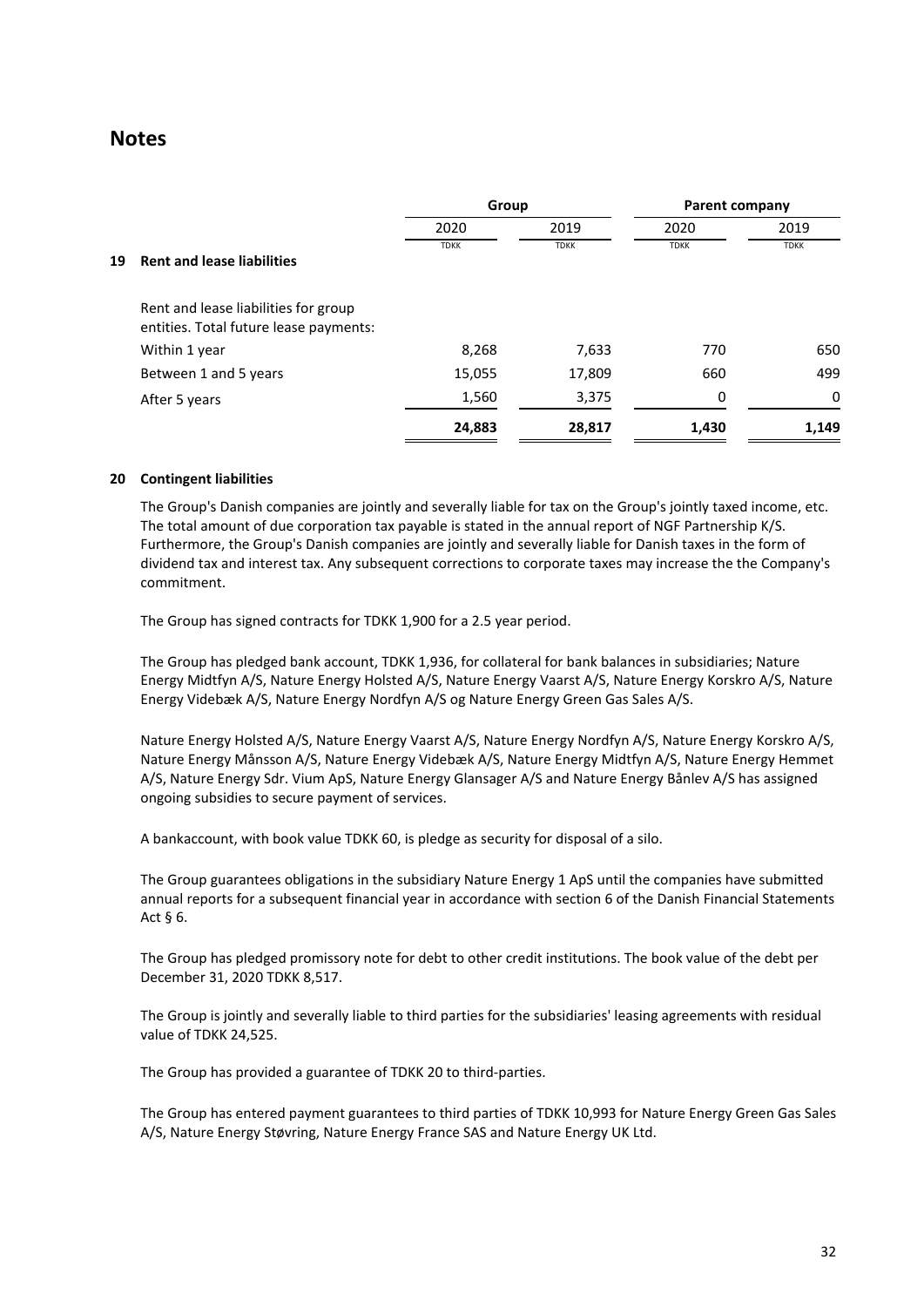#### **20 Contingent liabilities (continued)**

Nature Energy Månsson A/S has a pending case regarding reduction of capex subsidy, which can amount to a maximum of TDKK 1,853. The case is awaiting the Danish Environment and Food Appeals Board's decision.

## **Pledged shares**

The Group has provided shares in a subsidiary as collateral for debt to other credit institutions. The book value of the shares per December 31, 2020, TDKK 632,605.

|    |                                                                                                   | Group       |             | Parent company |             |
|----|---------------------------------------------------------------------------------------------------|-------------|-------------|----------------|-------------|
|    |                                                                                                   | 2020        | 2019        | 2020           | 2019        |
| 21 | Mortgages and collateral                                                                          | <b>TDKK</b> | <b>TDKK</b> | <b>TDKK</b>    | <b>TDKK</b> |
|    | The following assets have been put up<br>as security for debt to mortgage<br>credit institutions: |             |             |                |             |
|    | Land and buildings                                                                                | 465,966     | 299,306     |                |             |
|    | Plant and machinery                                                                               | 1,477,721   | 820,340     |                |             |
|    | Inventory                                                                                         | 2,982       |             |                |             |
|    |                                                                                                   | 1,946,669   | 1,119,646   |                |             |
|    | The following assets have been put up as<br>security for the group's floating charge:             |             |             |                |             |
|    | Plant, machinery, land and buildings                                                              | 14,159      | 11,696      |                |             |
|    | Trade receivables                                                                                 | 14,350      | 1,754       |                |             |
|    |                                                                                                   | 28,509      | 13,450      |                |             |

## **22 Related parties and ownership structure**

There are no companies with controlling interest.

All related party transactions are made on market terms.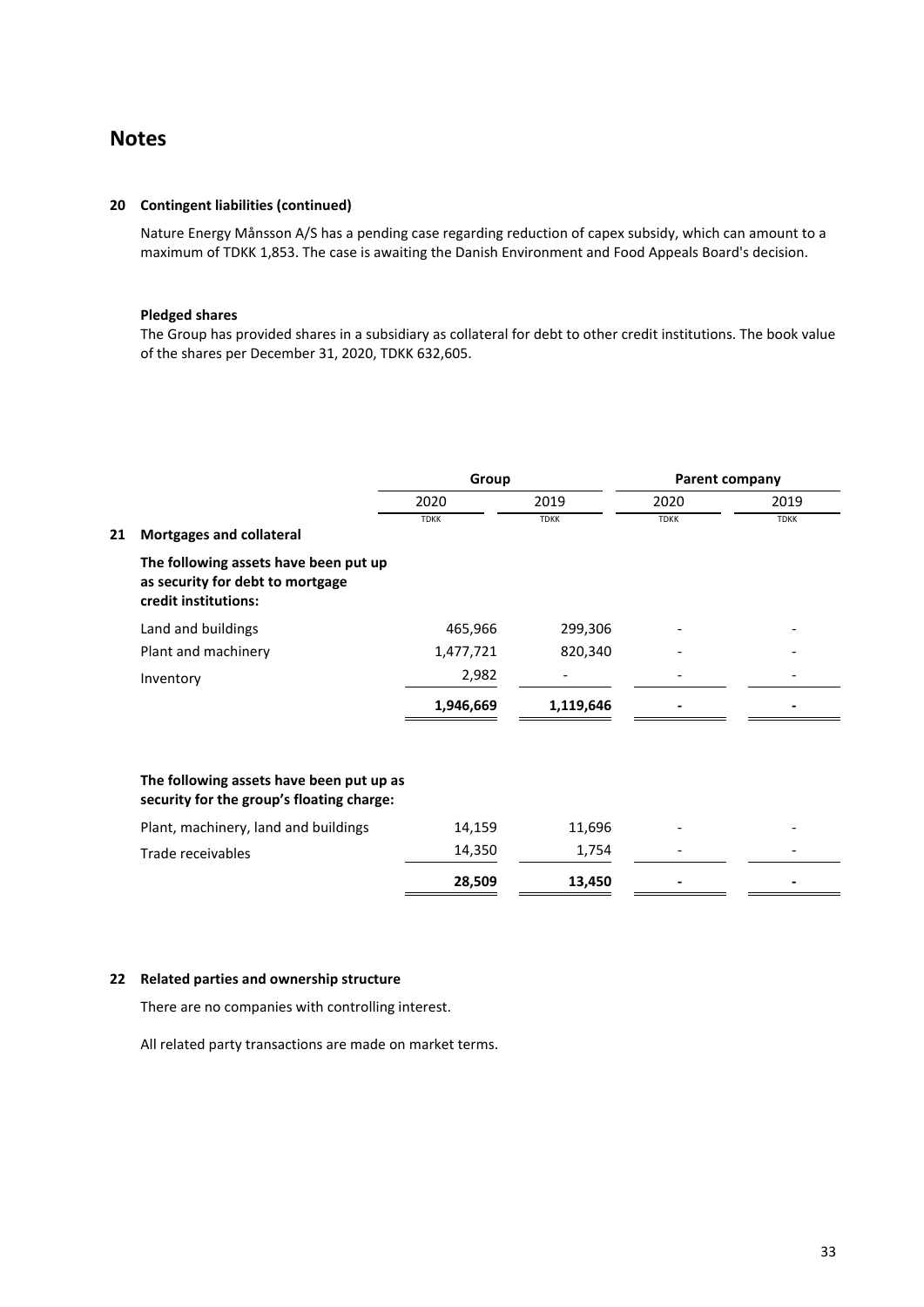|    |                                                     | Group<br>Parent company |             |             |             |
|----|-----------------------------------------------------|-------------------------|-------------|-------------|-------------|
|    |                                                     | 2020                    | 2019        | 2020        | 2019        |
| 23 | Fee to auditors appointed at the<br>general meeting | <b>TDKK</b>             | <b>TDKK</b> | <b>TDKK</b> | <b>TDKK</b> |
|    | PricewaterhouseCoopers:                             |                         |             |             |             |
|    | Audit fee                                           | 610                     | 510         | 45          | 30          |
|    | Tax advisory services                               | 604                     | 545         | 0           | 263         |
|    | Non-audit services                                  | 717                     | 697         | 0           | 30          |
|    |                                                     | 1,931                   | 1,752       | 45          | 323         |
|    | BDO:                                                |                         |             |             |             |
|    | Audit fee                                           | 0                       | 50          | $\mathbf 0$ | 0           |
|    | Tax advisory services                               | 0                       | 50          | 0           | 0           |
|    | Non-audit services                                  | 0                       | 175         | 0           | 0           |
|    |                                                     | $\mathbf 0$             | 275         | 0           | 0           |
|    |                                                     | 1,931                   | 2,027       | 45          | 323         |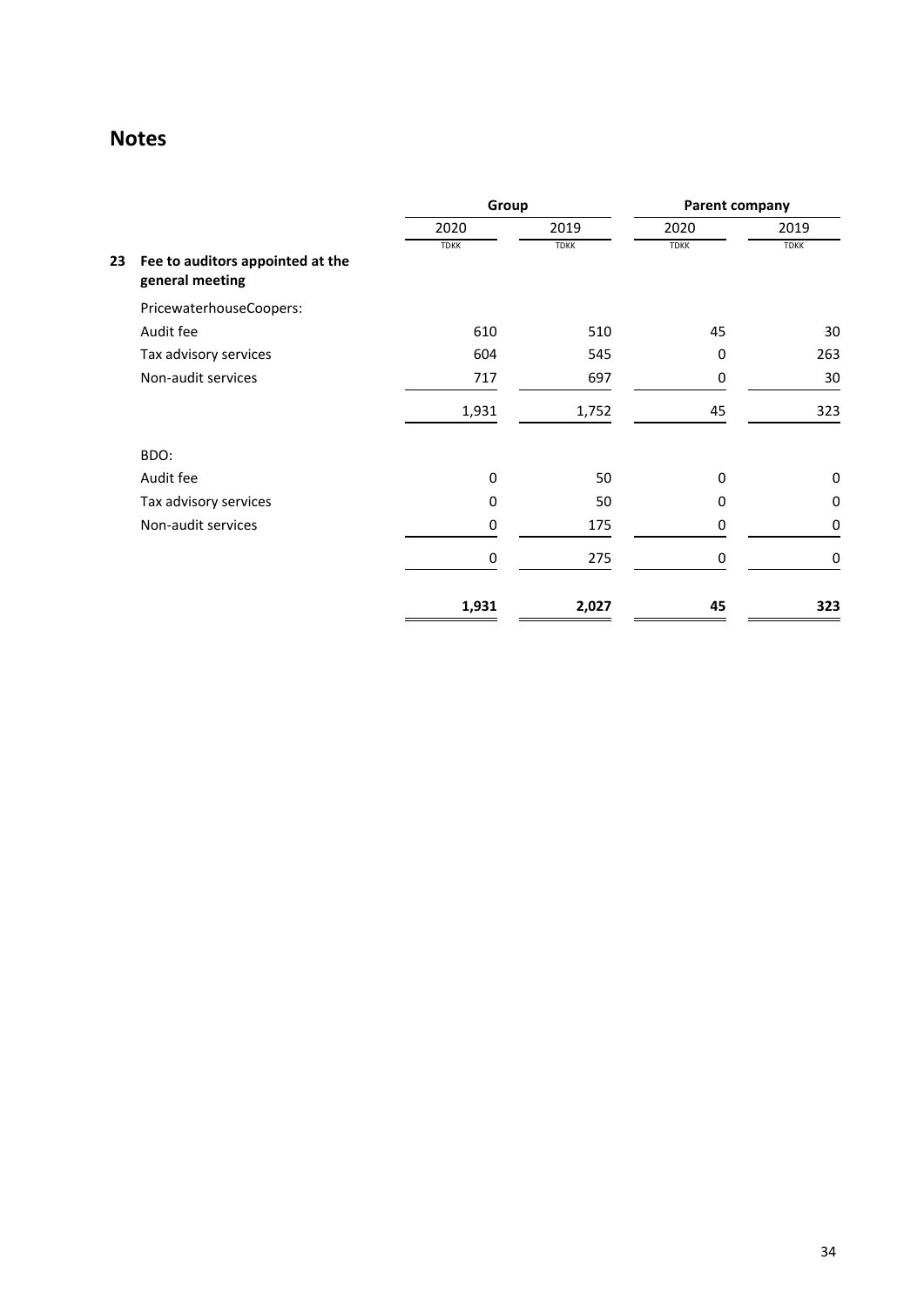|    |                                                  | Group       |             |
|----|--------------------------------------------------|-------------|-------------|
|    |                                                  | 2020        | 2019        |
| 24 | Cash flow statement - adjustments                | <b>TDKK</b> | <b>TDKK</b> |
|    | Financial income                                 | $-3,871$    | $-4,579$    |
|    | <b>Financial costs</b>                           | 47,280      | 33,175      |
|    | Depreciation, amortisation and impairment losses | 170,325     | 130,736     |
|    | Income from investments in associates            | 3,370       | 1,670       |
|    | Tax on profit/loss for the year                  | $-4,242$    | $-27,183$   |
|    | Other adjustments                                | $-1,252$    | $-16,027$   |
|    |                                                  | 211,610     | 117,792     |

## **25 Cash flow statement - change in working capital**

|                                | $-58,170$ | -20,883    |
|--------------------------------|-----------|------------|
| Change in trade payables, etc. | -49.058   | 103,851    |
| Change in receivables          | $-12,152$ | $-118,767$ |
| Change in inventories          | 3,040     | $-5,967$   |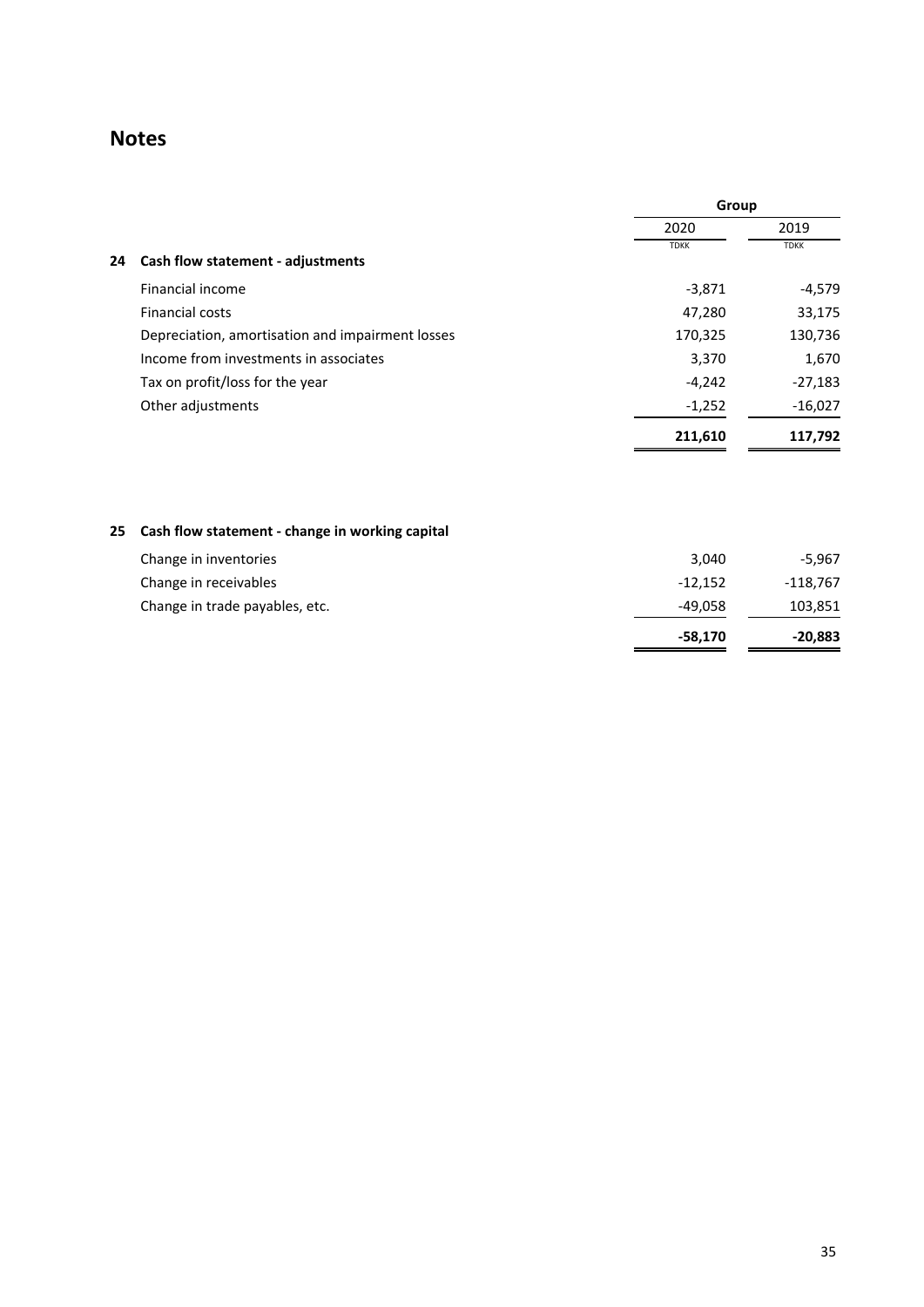The annual report of NGF Partnership K/S for 2020 has been prepared in accordance with the provisions of the Danish Financial Statements Act applying to large enterprises of reporting class C .

The accounting policies applied are consistent with those of last year.

The annual report for 2020 is presented in TDKK.

## **Changes in accounting policies**

The Company's accounting policy has been changed in 2020 to reflect the amendments made to theDanish Financial Act. The change has resulted in reclassification between equity reserves. The change hasnot affected the net result for the year or the equity at year end.

## **Basis of recognition and measurement**

Revenues are recognised in the income statement as earned. Furthermore, value adjustments of financial assets and liabilities measured at fair value or amortised cost are recognised. Moreover, all expenses incurred to achieve the earnings for the year are recognised in the income statement, including depreciation, amortisation, impairment losses and provisions as well as reversals due to changed accounting estimates of amounts that have previously been recognised in the income statement.

Assets are recognised in the balance sheet when it is probable that future economic benefits attribut-able to the asset will flow to the Company, and the value of the asset can be measured reliably.

Liabilities are recognised in the balance sheet when it is probable that future economic benefits will flow out of the Company, and the value of the liability can be measured reliably.

Assets and liabilities are initially measured at cost. Subsequently, assets and liabilities are measured as described for each item below.

## **Income statement**

## **Segment information**

Information is provided on business segments. The segment information is provided in consideration of the Group's accounting policies, risks, internal reporting and management control. The Group's activities are regarded as the primary segment area.

## **Revenue**

Revenue from the sale of goods is recognised when the risks and rewards relating to the goods sold have been transferred to the purchaser, the revenue can be measured reliably and it is probable that the economic benefits relating to the sale will flow to the Company.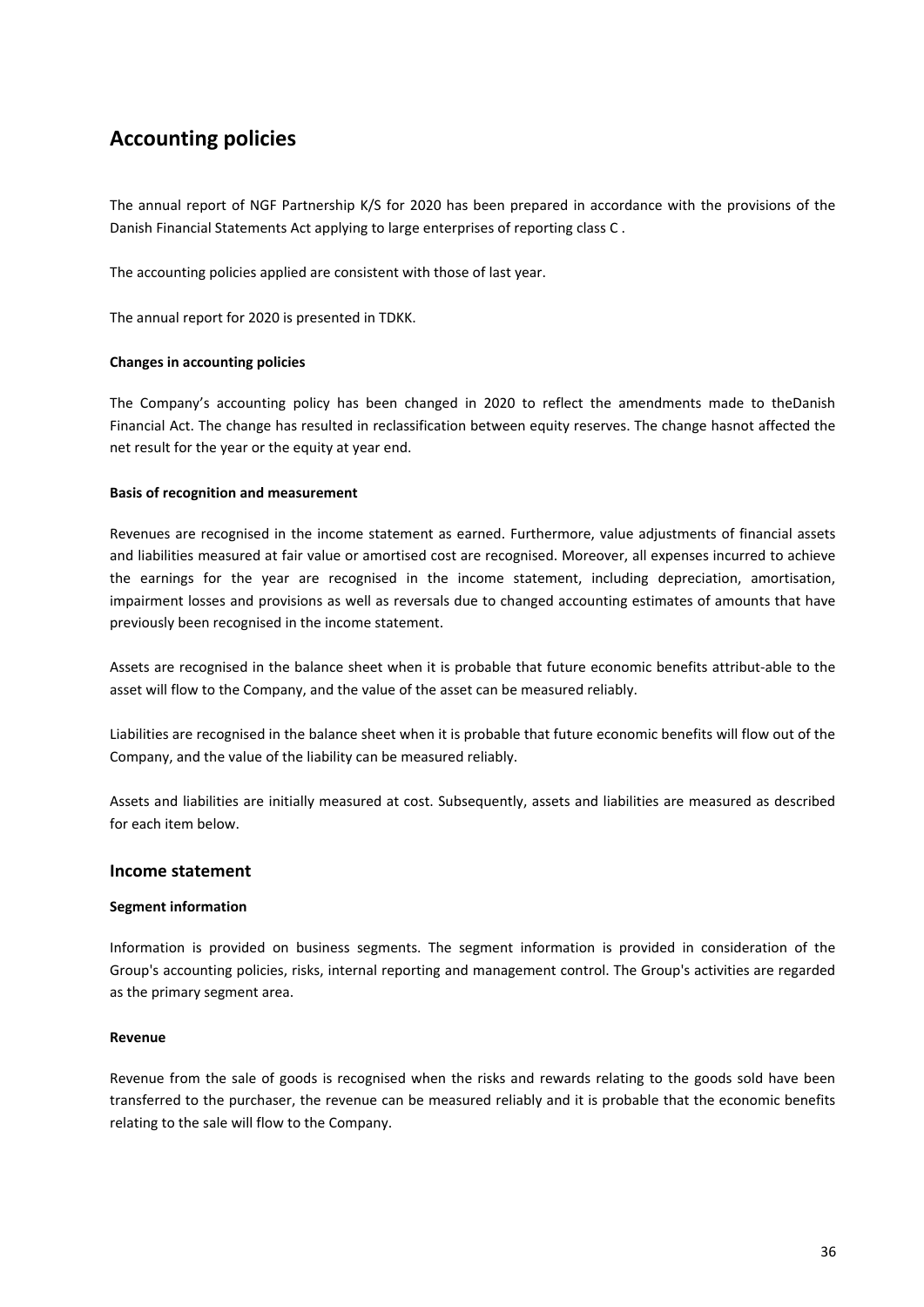Revenue is measured at the consideration received and is recognised exclusive of VAT and net of discounts relating to sales.

## **Expenses for raw materials and consumables**

Expenses for raw materials and consumables comprise the raw materials and consumables consumed to achieve revenue for the year.

#### **Other operating income and expenses**

Other operating income and other operating expenses comprise items of a secondary nature to the main activities of the Company, including gains and losses on the sale of intangible assets and property, plant and equipment.

#### **Other external expenses**

Other external expenses comprise expenses for premises, sales and distribution as well as office expenses, etc.

#### **Staff costs**

Staff expenses comprise wages and salaries as well as payroll expenses other than production wages.

#### **Amortisation, depreciation and impairment losses**

Amortisation, depreciation and impairment losses comprise the year's amortisation, depreciation and impairment of intangible assets and property, plant and equipment.

#### **Financial income and expenses**

Financial income and expenses are recognised in the income statement at the amounts relating to the financial year.

#### **Income from investments in subsidiaries and associates**

The items "Income from investments in subsidiaries" and "Income from investments in associates" in the income statement include the proportionate share of the profit for the year.

#### **Tax on profit/loss for the year**

The Parent Company is not an independent tax subject, consequently no tax has been included in the annual report.

Tax for the year in the Group consists of current tax for the year and changes in deferred tax for the year. The tax attributable to the profit for the year is recognised in the income statement, whereas the tax attributable to equity transactions is recognised directly in equity.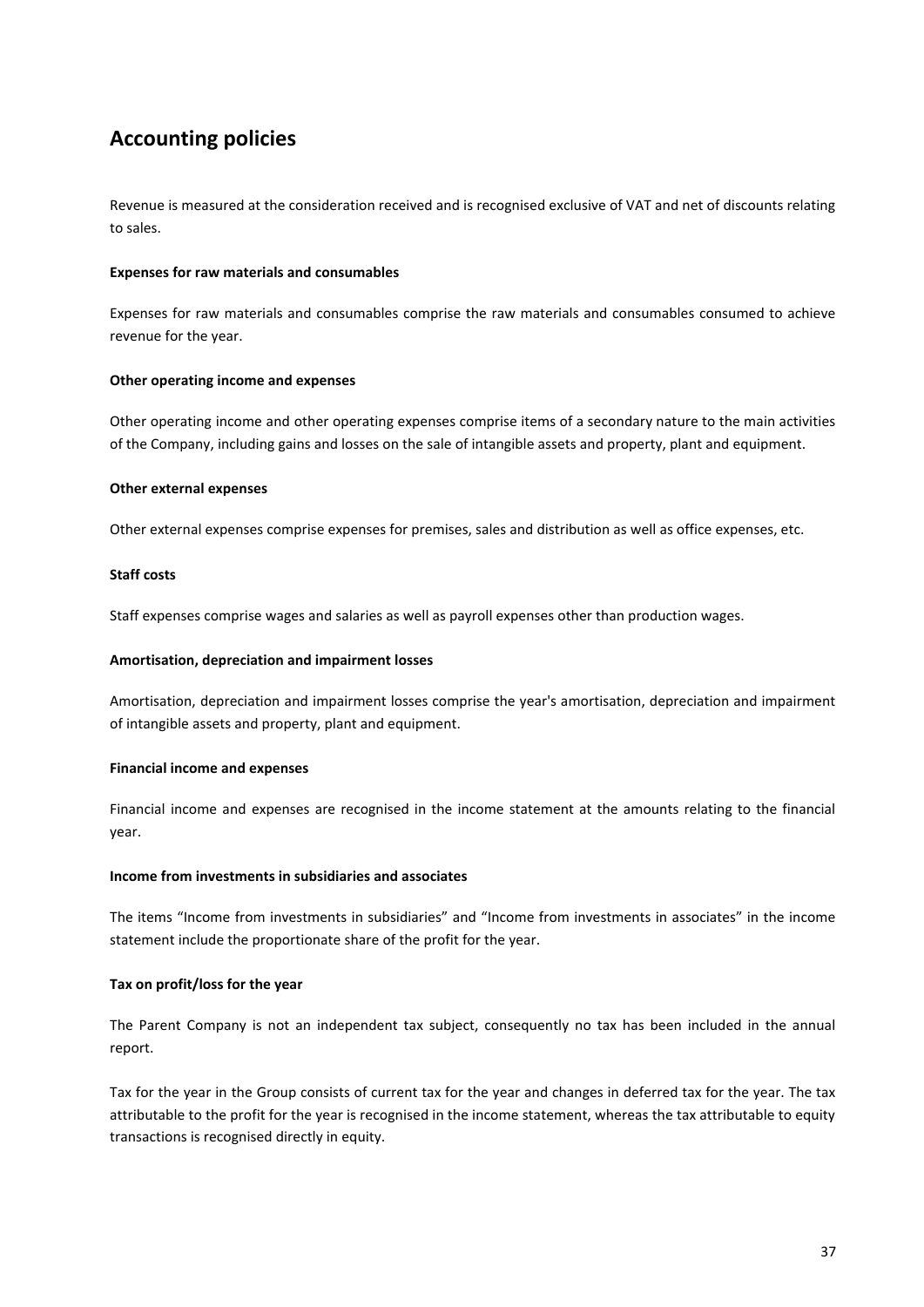The Group is jointly taxed with wholly owned Danish and foreign subsidiaries. The tax effect of the joint taxation is allocated to Danish enterprises in proportion to their taxable incomes.

## **Balance sheet**

## **Intangible assets**

## *Goodwill*

Gains or losses on disposal of subsidiaries and associates are stated as the difference between the sales amount and the carrying amount of net assets at the date of disposal plus non-amortised goodwill and anticipated disposal costs.

Acquisitions of entities are accounted for using the purchase method, according to which the acquirees' identifiable assets and liabilities are measured at fair value at the date of acquisition. Provision is made for expenses to adopted and announced plans to restructure the acquired entity in connection with the acquisition. Allowance is made for the tax effect of revaluations made.

Any excess of the cost over the fair value of the identifiable assets and liabilities acquired (goodwill), including restructuring provisions, is recognised as intangible assets and amortised on a systematic basis in the income statement based on an individual assessment of the useful life of the asset. Goodwill arising on acquisition can be restated until the end of the year after the acquisition.

Acquired goodwill is measured at cost less accumulated amortisation and impairment losses.

Goodwill is amortised over the expected economic life of the asset, measured by reference to management's experience in the individual business segments. Goodwill is amortised on a straight-line basis over the amortisation period, which is 10 years. The amortisation period is based on the assessment that the entities in question are strategically acquired entities with a strong market position and a long-term earnings profile.

## *Development projects, patents, licences and other rights*

Development costs comprise costs, wages/salaries and amortisation losses that are directly and indirectly attributable to the company's development activities.

Developments projects recognised in the balance sheet are measured at cost less accumulated amortisation and impairment losses.

Following the completion of the development work, development costs are amortised on a straight-line basis over the estimated useful life. The amortisation period is usually five years.

Patents and licences are measured at cost less accumulated amortisation and impairment losses. Patents are amortised on a straight-line basis over the remaining patent period, and licences are amortised over the term of the licence, however not more than 5 years.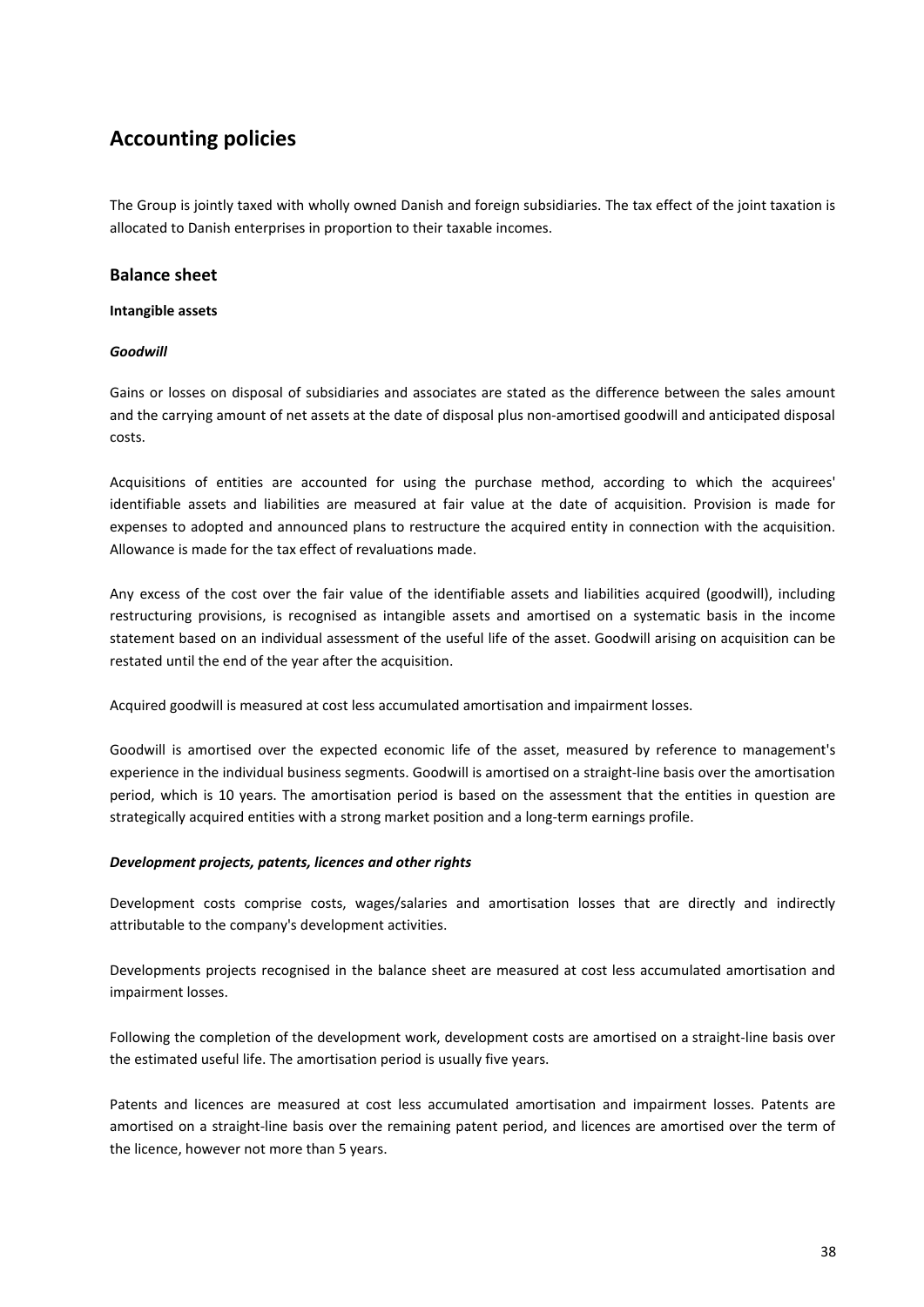Rights is measured at cost less accumulated amortisation. Rights is amortised on a straight-line basis over its useful life, which is assessed at 7-10 years.

## **Tangible assets**

Items of land and buildings, plant and machinery and fixtures and fittings, tools and equipment are measured at cost added revaluations and less accumulated depreciation and impairment losses.

The depreciable amount is cost less the expected residual value at the end of the useful life. Land is not depreciated.

Cost comprises the purchase price and any costs directly attributable to the acquisition until the date when the asset is available for use.

Interest expenses on loans obtained specifically for the purpose of financing the manufacturing of items of property, plant and equipment are included in cost over the manufacturing period. All indirect, attributable borrowing costs are recognised in the income statement.

Straight-line depreciation is provided on the basis of the following estimated useful lives of the assets:

| Land and buildings                               | 20         | vears |
|--------------------------------------------------|------------|-------|
| Plant and machinery                              | 3-10 vears |       |
| Other fixtures and fittings, tools and equipment |            | vears |

The useful life and residual value are re-assessed annually. A change is accounted for as an accounting estimate, and the impact on amortisation/depreciation is recognised going forward.

Gains or losses from the disposal of property, plant and equipment are recognised in the income statement as other operating income or other operating expenses, respectively.

## **Leases**

Leases for items of property, plant and equipment that transfer substantially all the risks and rewards incident to ownership to the company (finance leases) are recognised in the balance sheet as assets. On initial recognition, assets are measured at estimated cost, corresponding to the lower of fair value of the leased asset and the present value of the future lease payments. In calculating the net present value of the future lease payments, the interest rate implicit in the lease or the incremental borrowing rate is used as the discount factor. Assets held under finance leases are subsequently depreciated as the company's other non-current assets.

The capitalised residual lease commitment is recognised in the balance sheet as a liability, and the interest element of the lease payment is recognised in the income statement over the term of the lease.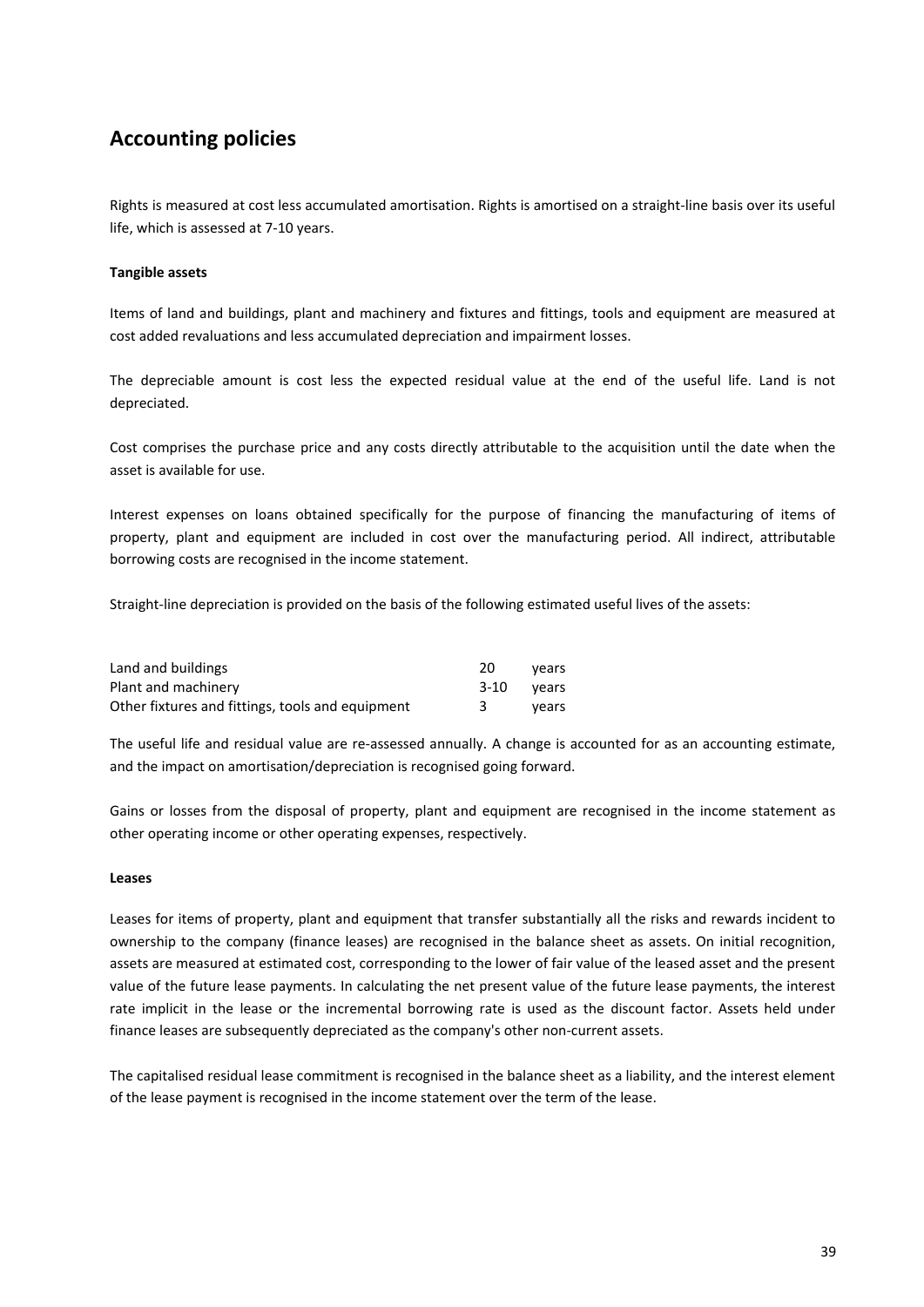All other leases are operating leases. Payments relating to operating leases and any other leases are recognised in the income statement over the term of the lease. The company's total liabilities relating to operating leases and other rent agreements are disclosed under 'Contingencies, etc.'.

## **Investments in subsidiaries and associates**

Investments in subsidiaries and associates are measured in the parent company financial statements using the equity method.

The items "Investments in subsidiaries" and "Investments in associates" in the balance sheet include theproportionate ownership share of the net asset value of the enterprises calculated on the basis of the fair values ofidentifiable net assets at the time of acquisition with addition of the remaining value of any increases in value andgoodwill calculated at the time of acquisition of the enterprises.

The total net revaluation of investments in subsidiaries and associates is transferred upon distribution of profit to"Reserve for net revaluation under the equity method" under equity. The reserve is reduced by dividenddistributed to the Parent Company and adjusted for other equity movements in the subsi-diaries and theassociates.

Subsidiaries and associates with a negative net asset value are recognised at DKK 0. Any legal or constructiveobligation of the Parent Company to cover the negative balance of the enterprise is recognised in provisions.

## **Other securities and investments, fixed assets**

Investments are measured at fair value.

## **Impairment of fixed assets**

The carrying amounts of intangible assets and property, plant and equipment are reviewed on an annual basis to determine whether there is any indication of impairment other than that expressed by amortisation and depreciation.

If so, the asset is written down to its lower recoverable amount.

## **Stocks**

Stocks are measured at cost using the 1. Where the net realisable value is lower than the cost, inventories are recognised at this lower value.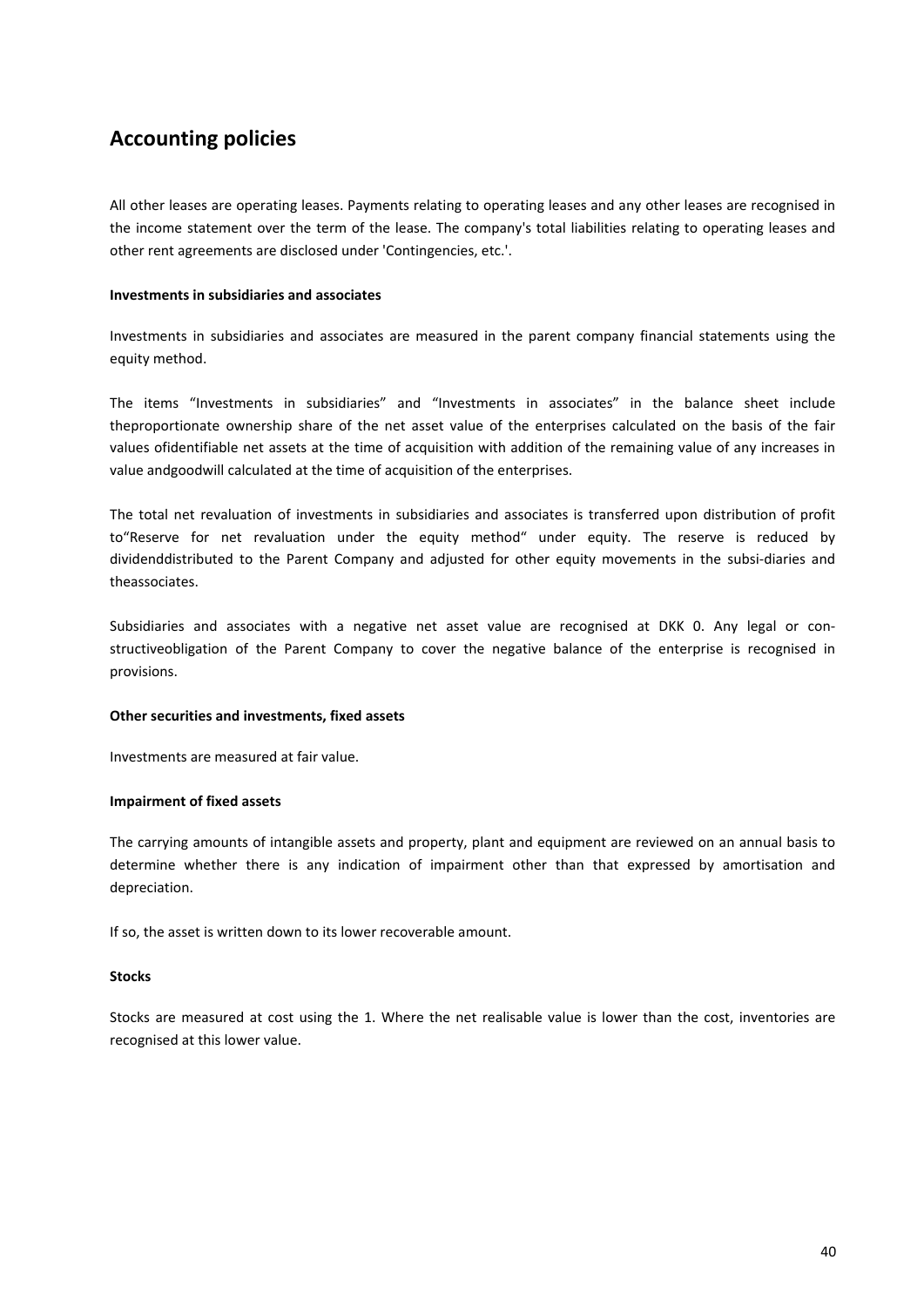The net realisable value of inventories is calculated at the amount expected to be generated by sale of the inventories in the process of normal operations with deduction of selling expenses. The net reali-sable value is determined allowing for marketability, obsolescence and development in expected selling price.

The cost of goods for resale, raw materials and consumables equals landed cost.

The cost of finished goods and work in progress comprises the cost of raw materials, consumables and direct labour.

#### **Receivables**

Receivables are measured in the balance sheet at amortised cost, which substantially corresponds to nominal value. Provisions for estimated bad debts are made.

#### **Special items**

Special items in 2020 relate to impairment losses on fixed assets investments. The amount is recognized as financial costs.

Negative goodwill has in 2019 been recognized in connection with the purchase of Nature Energy Gastankstationer ApS. The amount is recognized as other operating income.

**Equity**

#### **Dividends**

Dividend distribution proposed by Management for the year is disclosed as a separate equity item.

#### **Income tax and deferred tax**

Current tax liabilities and receivables are recognised in the balance sheet as the expected taxable income for the year adjusted for tax on taxable incomes for prior years and tax paid on account. Extra payments and repayment under the on-account taxation scheme are recognised in the income statement in financial income and expenses.

Deferred income tax is measured using the balance sheet liability method in respect of temporary differences arising between the tax bases of assets and liabilities and their carrying amounts for financial reporting purposes on the basis of the intended use of the asset and settlement of the liability, respectively.

Deferred tax is measured on the basis of the tax rules and tax rates that will be effective under the legislation at the balance sheet date when the deferred tax is expected to crystallise as current tax. Any changes in deferred tax due to changes to tax rates are recognised in the income statement or in equity if the deferred tax relates to items recognised in equity.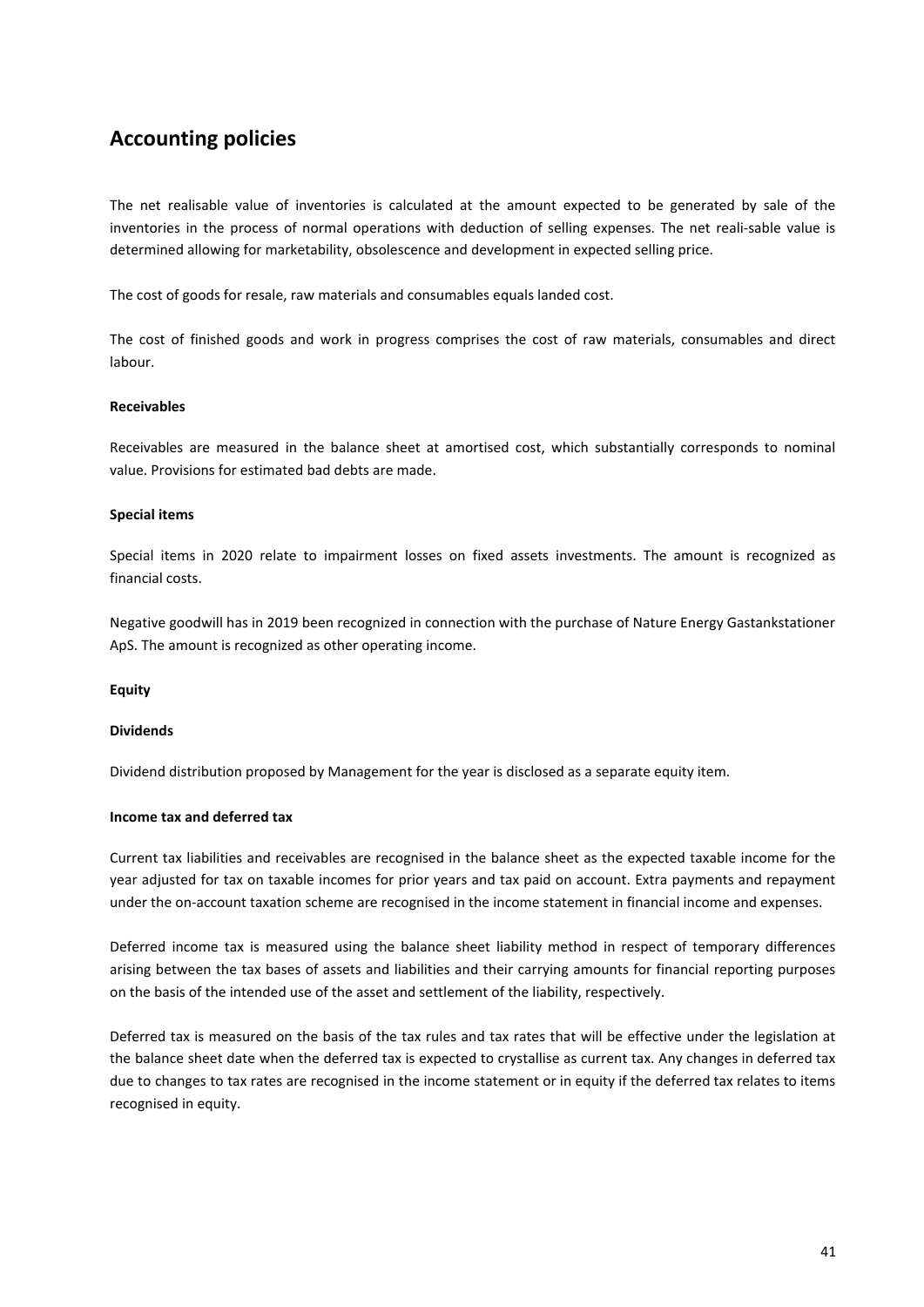Deferred tax assets, including the tax base of tax loss carry-forwards, are measured at the value at which the asset is expected to be realised, either by elimination in tax on future earnings or by set-off against deferred tax liabilities within the same legal tax entity.

## **Liabilities**

Mortgage debt is thus measured at amortised cost, which for cash loans corresponds to the outstanding debt. For bond loans, amortised cost corresponds to an outstanding debt calculated as the underlying cash value of the loan at the time of borrowing, adjusted by amortisation of the value adjustment of the loan at the time of borrowing.

Other debts are measured at amortised cost, substantially corresponding to nominal value.

The compensated absence commitment which the company's employees earn during the transitional period from 1 September 2019 to 31 August 2020, is administered by the company and is paid in to the Danish Holiday Fund before the employee reaches the pensionable age. Other debt is measured at amortised cost, which usually corresponds to the nominal value.

## **Deferred income**

Deferred income comprises payments received in respect of income in subsequent years.

## **Foreign currency translation**

Transactions in foreign currencies are translated at the exchange rates at the dates of transaction. Exchange differences arising due to differences between the transaction date rates and the rates at the dates of payment are recognised in financial income and expenses in the income statement. Where foreign exchange transactions are considered hedging of future cash flows, the value adjustments are recognised directly in equity.

Receivables, payables and other monetary items in foreign currencies that have not been settled at the balance sheet date are translated at the exchange rates at the balance sheet date. Any differences between the exchange rates at the balance sheet date and the rates at the time when the receivable or the debt arose are recognised in financial income and expenses in the income statement.

Fixed assets acquired in foreign currencies are measured at the transaction date rates.

## **Cash flow statement**

The cash flow statement shows the group's cash flows for the year, broken down under cash flows from operating, investing and financing activities, the year's changes in cash and cash equivalents and the group's cash and cash equivalents at the beginning and at the end of the year.

The cash flow effect of additions and disposals of entities is shown separately under cash flows from investing activities. The cash flow statement includes cash flows from acquired entities from the time of acquisition, and cash flows from sold entities are included until the date of sale.